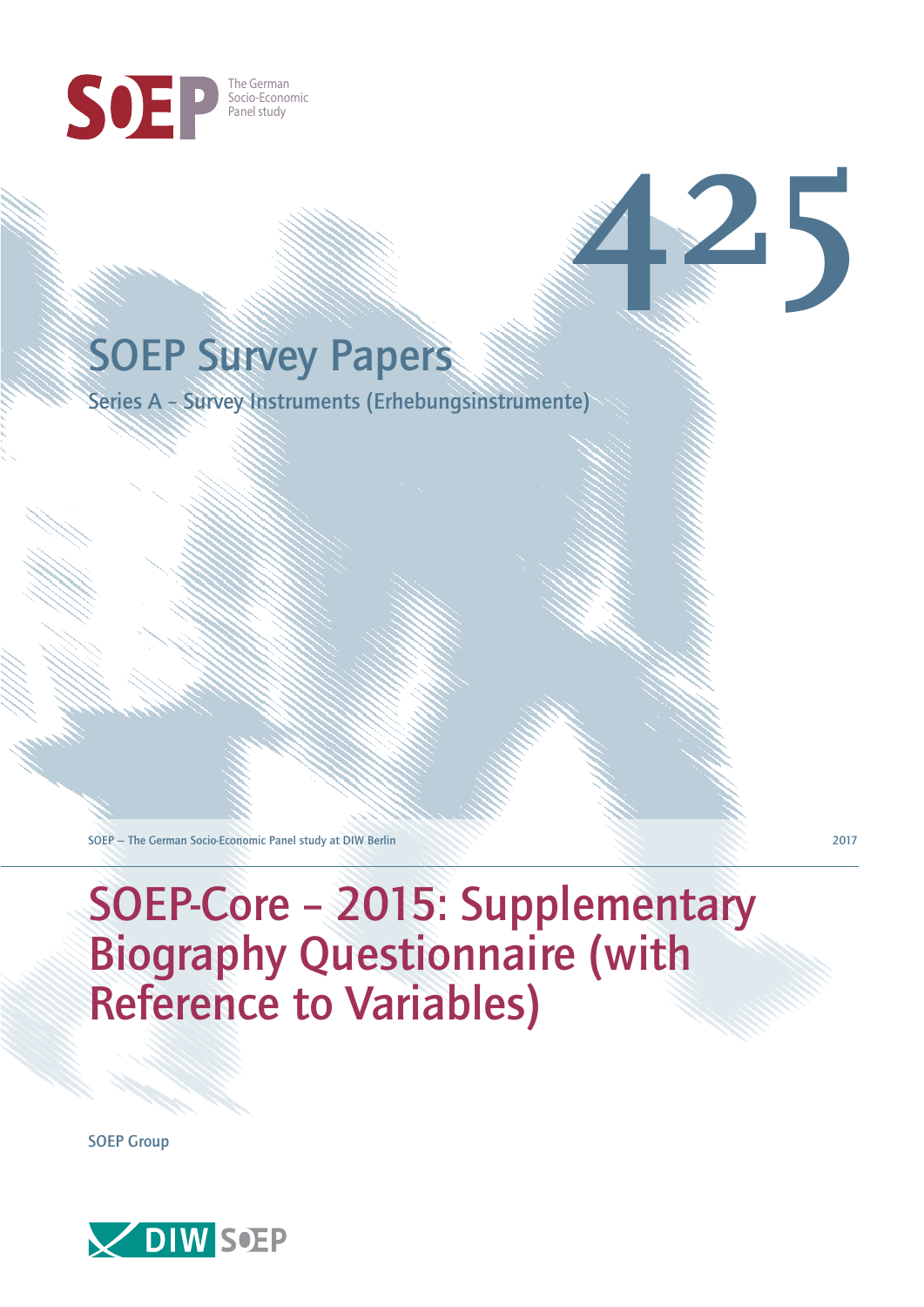Running since 1984, the German Socio-Economic Panel study (SOEP) is a wide-ranging representative longitudinal study of private households, located at the German Institute for Economic Research, DIW Berlin.

The aim of the SOEP Survey Papers Series is to thoroughly document the survey's data collection and data processing. The SOEP Survey Papers is comprised of the following series:

- Series A Survey Instruments (Erhebungsinstrumente)
- Series B Survey Reports (Methodenberichte)
- Series C Data Documentation (Datendokumentationen)
- Series D Variable Descriptions and Coding
- Series E SOEPmonitors
- Series F SOEP Newsletters
- Series G General Issues and Teaching Materials
- The SOEP Survey Papers are available at http://www.diw.de/soepsurveypapers

Editors:

Dr. Jan Goebel, DIW Berlin

- Prof. Dr. Martin Kroh, DIW Berlin and Humboldt Universität Berlin
- Prof. Dr. Carsten Schröder, DIW Berlin and Freie Universität Berlin
- Prof. Dr. Jürgen Schupp, DIW Berlin and Freie Universität Berlin

Please cite this paper as follows:

SOEP Group, 2017. SOEP-Core – 2015: Supplementary Biography Questionnaire (with Reference to Variables). SOEP Survey Papers 425: Series A – Survey Instruments (Erhebungsinstrumente). Berlin: DIW Berlin/SOEP



This work is licensed under a Creative Commons Attribution-ShareAlike 4.0 International License. © 2017 by SOEP ISSN: 2193-5580 (online) DIW Berlin German Socio-Economic Pan[el \(SOEP\)](http://creativecommons.org/licenses/by-sa/4.0/) Mohrenstr. 58 10117 Berlin Germany soeppapers@diw.de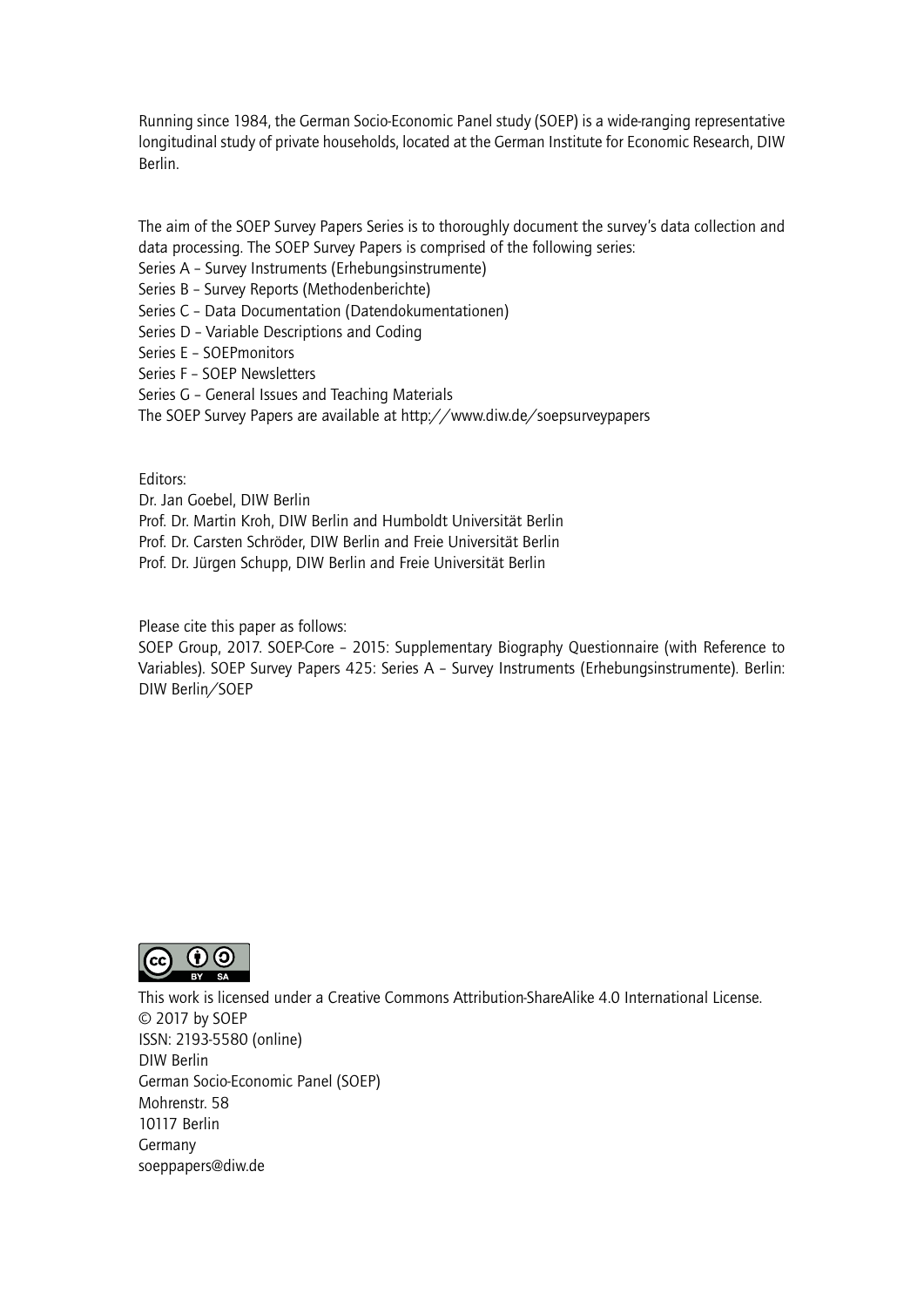

# SOEP-Core – 2015: Supplementary Biography Questionnaire (with Reference to Variables)

SOEP Group

2017

The variable names mentioned in this document belong to a collection of datasets, which is released with doi:10.5684/soep.v32.1.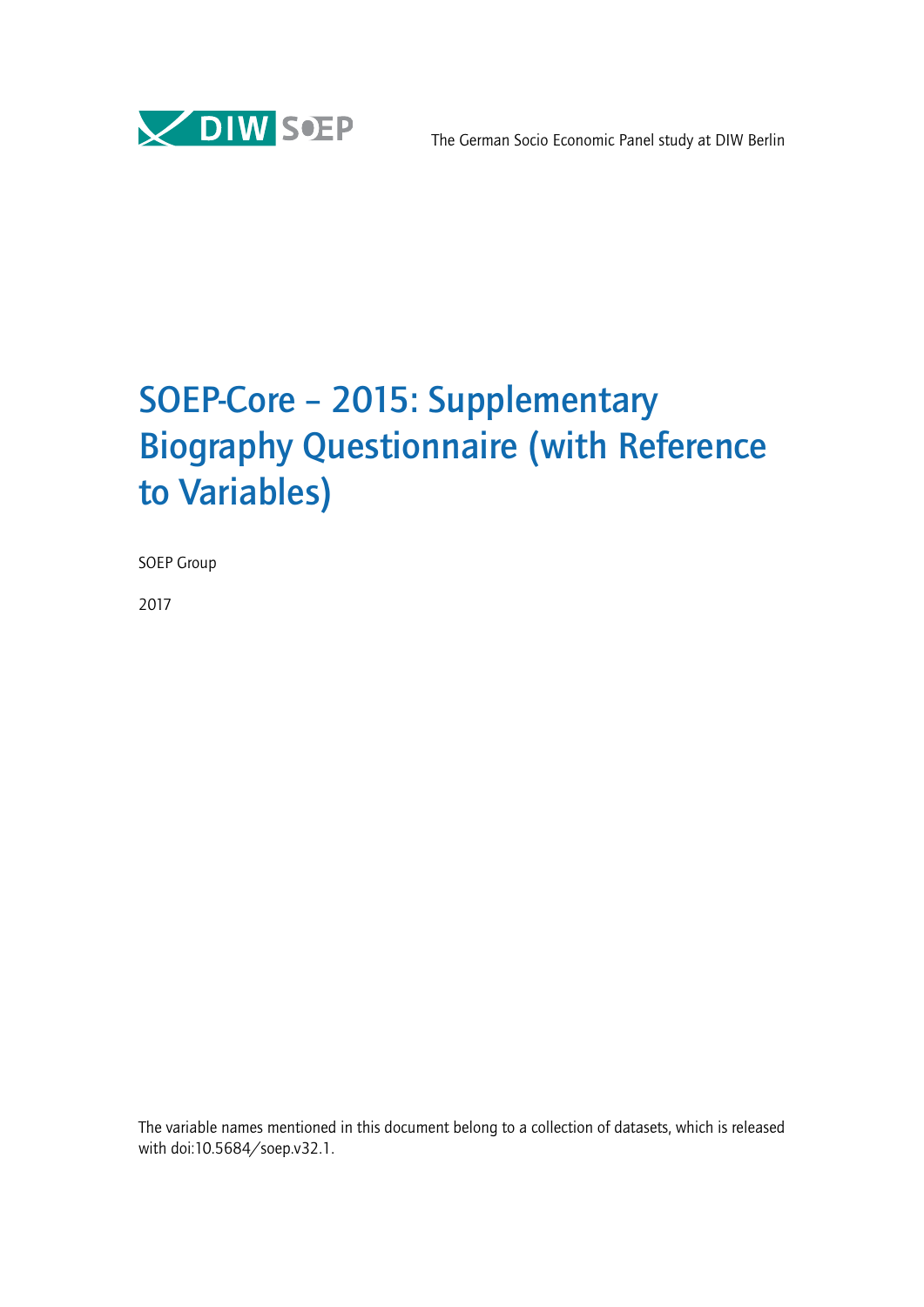# **Contents**

| <b>B1 Citizenship and Origin</b>              | 4  |
|-----------------------------------------------|----|
| <b>B2 Childhood and Parental Home</b>         | 9  |
| B3 If you think back                          | 15 |
| B4 When you were 15 years old  and afterwards | 17 |
| <b>B5 Your education</b>                      | 18 |
| <b>B6 Employment</b>                          | 24 |
| <b>B7 Realisation of the interview</b>        | 36 |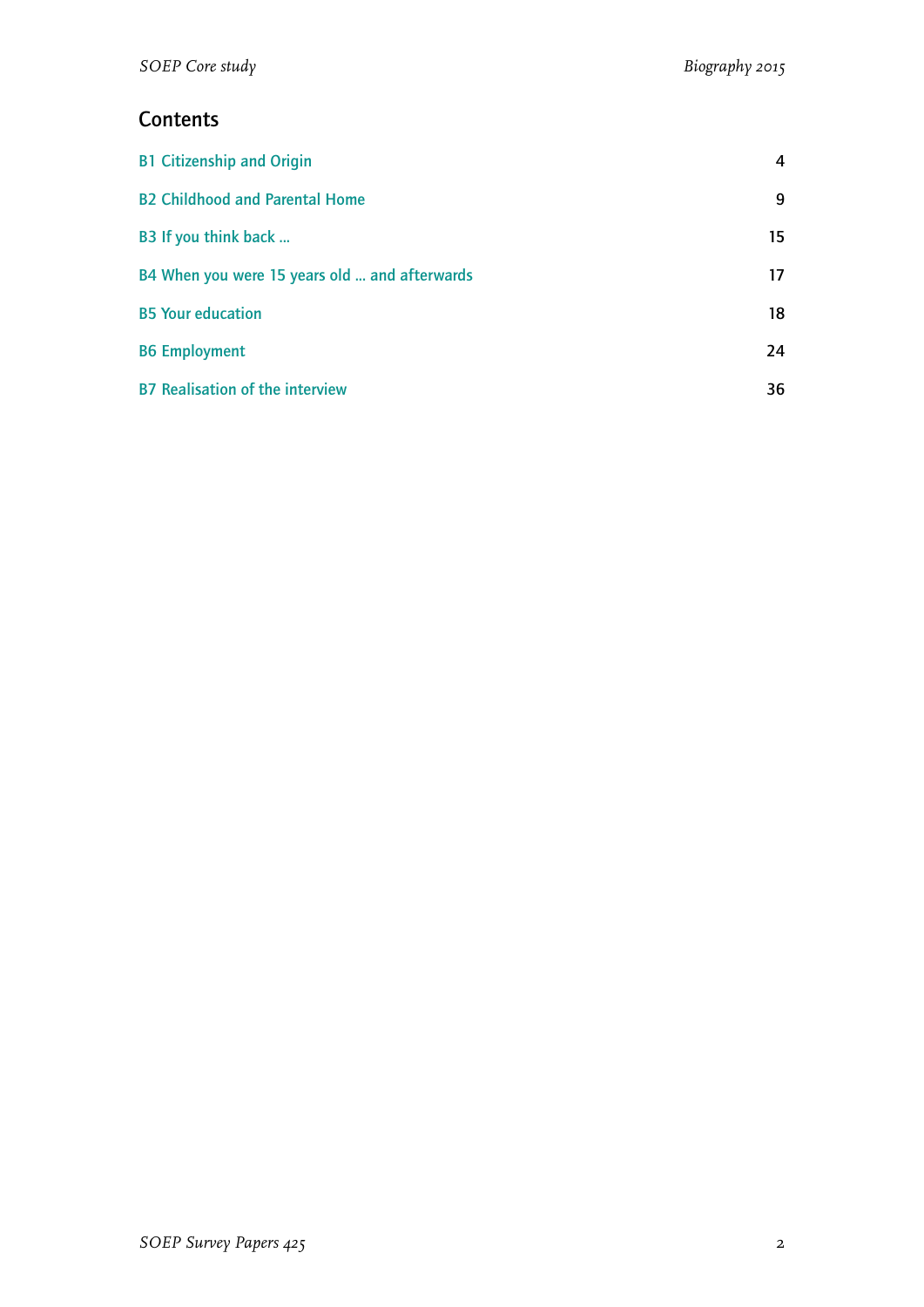# Reading Aid

This representation of the questionnaire contains the same informations as the portal paneldata.org.



Here, in addition to the *question number*, *question text*, *interviewer instructions*, and *answer options*, you find printed in green the *file name* and the *variable name* with the *variable label*, which contains information from the question. If you see rows of green lines below the answer option, the questionnaire defines serveral variables or informations are stored in more than one data set.

The *routing by filters* is depicted in blue. Each variable is preceded by an identifier (which generally contains the question number, marked here with a yellow dotted line), which is given, if the variable is used in filters in a subsequent question. Such filters are usually shown (as gatekeepers) at the beginning of the question.

This reading aid does not cover a few exceptional cases: If the filter (as gatekeeper) only affects one of serveral variables for a question, the filter is printed in blue behind the variable. There you will also find a "go to" command in the form 2 @ Q73. Here, the questionnaire skips to question 73 if the variable results in value of 2.

Phrases that are not alreday translated in English are displayed in German and preceded by [de].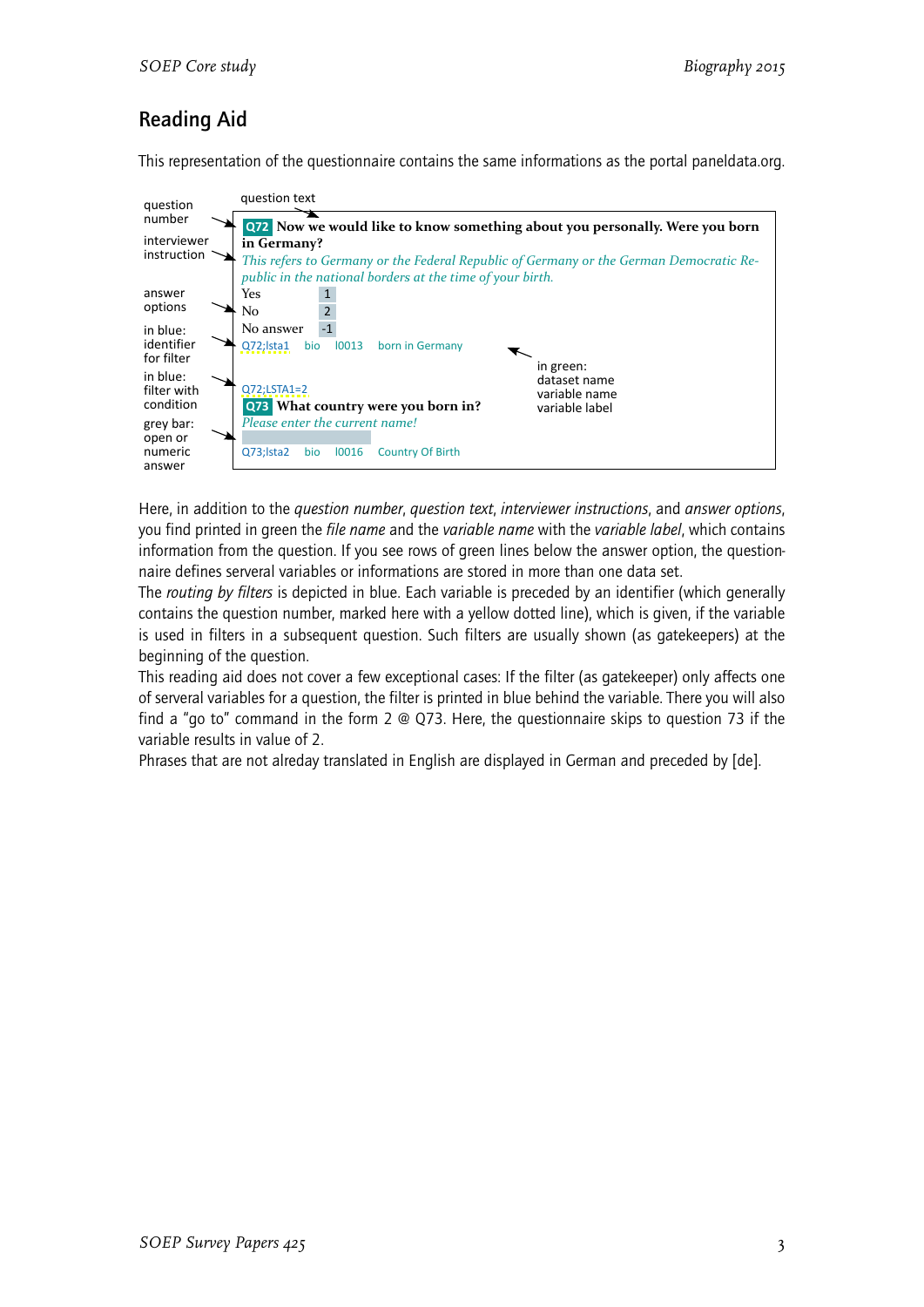Intro **This questionnaire complements information of the green personal questionnaire. Attention: Youth, born 1997 need to complete the red youth questionnaire. Your participation is voluntary but the scientific relevance of this study depends crucially on the participation of every member of every household. Therefore we ask that: You allow our representative to carry out this interview, or you carefully fill out the questionnaire yourself.**

0 **Before handing in the questionnaire, please enter in accordance with the address log:**

No. of household: Person No.: 0:hnr biol hid Current Wave HH Number 0:pnr biol pnr Serial Person Number Prename: *Please use block capitals*

# <span id="page-5-0"></span>B1 Citizenship and Origin

## 1 **What are your birth month and birth year?**

| Year     |       |               |                |
|----------|-------|---------------|----------------|
| Month    |       |               |                |
| 1:left   | biol  | $II$ 0011     | Year Of Birth  |
| 1:left   | ppfad | qebjahr       | Year Of Birth  |
| 1:lgebmo | biol  | <b>II0012</b> | Month Of Birth |
| 1:lgebmo | ppfad | qebmonat      | Month of Birth |

## 2 **Where were you born?**

*Please write the name of the town in the left blank and any additional information in the right blank. For example, write "Düsseldorf," "Frankfurt an der Oder," "Frankfurt am Main," in the left blank and in the case of "Roßdorf bei Schmalkalden" write "Roßdorf" in the left and "bei Schmalkalden" in the right blank. Please do the same for birthplaces outside Germany.*

Place: additional entry:

In Germany 1

## 3 **Where is your birthplace located today?**

| 3:lgebal       | biol | 11124   | Code Geburtsland         |
|----------------|------|---------|--------------------------|
| 3:lgebal ppfad |      | corigin | <b>Country Of Origin</b> |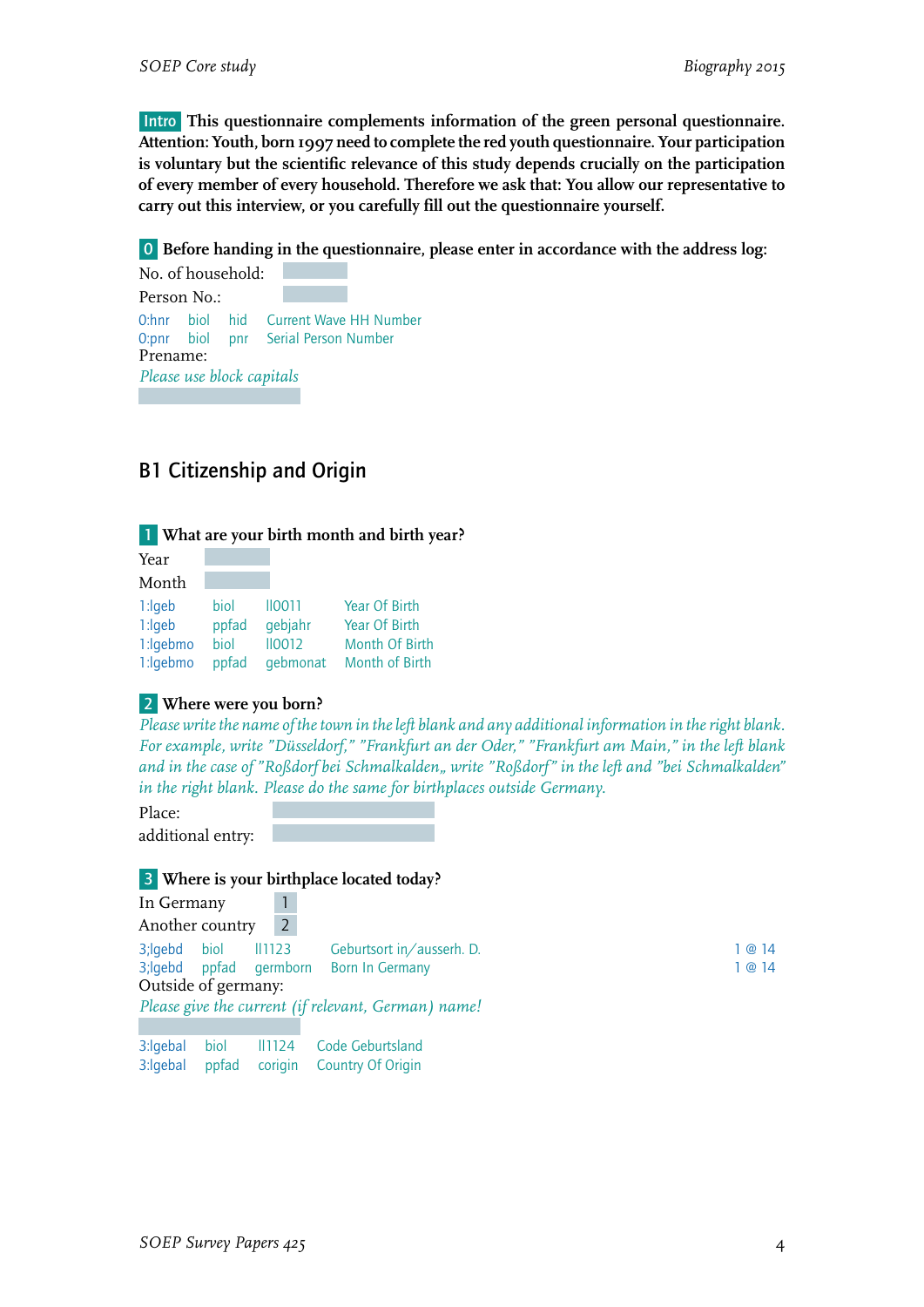## 4 **Did you come due to flight or expulsion after the second world war until 1950 on the today's territory of Germany?**

| No                 | $\overline{2}$ |       |          |                                                                                                        |        |
|--------------------|----------------|-------|----------|--------------------------------------------------------------------------------------------------------|--------|
| Yes                |                |       |          |                                                                                                        |        |
| 4; If lucht        |                | biol  | 11122    | Flucht/Vertreibung bis 1950                                                                            | 1 @ 20 |
| 4; If lucht        |                | ppfad | germborn | <b>Born In Germany</b>                                                                                 | 1 @ 20 |
| $4$ ; If lucht = 2 |                |       |          |                                                                                                        |        |
|                    |                |       |          | 5 When did you move to Germany?                                                                        |        |
|                    |                |       |          | If you repeatedly moved to Germany, please refer to the last influx! The same applies to the following |        |
| questions 6-13!    |                |       |          |                                                                                                        |        |

Year

5:lzug01 biol ll0019 Year, Moved to West Germany 5:lzug01 ppfad immiyear Year Of Immigration To Germany

6 **There are different judicial principles for moving in to Germany. Which of the following immigrant categories did you belong to when you moved to Germany?**

| Person of German descent from Eastern Europe                         |                          |                   |                                                                         |                |  |
|----------------------------------------------------------------------|--------------------------|-------------------|-------------------------------------------------------------------------|----------------|--|
|                                                                      |                          |                   | German, who was born and raised in a foreign country                    | $\mathfrak{D}$ |  |
|                                                                      | Citizen of an EU country |                   |                                                                         | 3              |  |
|                                                                      | Asylum-seeker or refugee |                   |                                                                         | 4              |  |
| Family reunification, such as the spouse or child of a resident<br>6 |                          |                   |                                                                         |                |  |
| Student or trainee                                                   |                          |                   |                                                                         |                |  |
| With a tourist visa<br>8                                             |                          |                   |                                                                         |                |  |
| None of the above<br>9                                               |                          |                   |                                                                         |                |  |
| 6; Izuq02 bioimmiq<br>$6$ ; $zuq02$                                  | biol                     | biimgrp<br>IIOO2O | <b>BI: Immigration Group</b><br><b>Status Upon Migration To Germany</b> |                |  |

6a **Have you had a job commitment, so a contract of employment or a contract for selfemployment in Germany before your immigration to Germany?**

Yes 1 No 2

6a;lzugarb biol ll1244 Jobzusage vor Zuzug nach D.

### 7 **What is your current residence status?**

|              |                            |       | Right of permanent residence for EU citiziens oder citiziens of the european |   |
|--------------|----------------------------|-------|------------------------------------------------------------------------------|---|
|              | economic area              |       |                                                                              |   |
| EU blue card |                            |       |                                                                              |   |
|              | temporary residence permit |       |                                                                              |   |
| Toleration   |                            |       |                                                                              |   |
| Tourist visa |                            |       |                                                                              |   |
|              | None of the above          |       |                                                                              | 6 |
|              | 7; Istat bioimmig          |       | biresper BI: Residence Status                                                |   |
| 7; Istat     | biol                       | 11240 | <b>Residence Status</b>                                                      |   |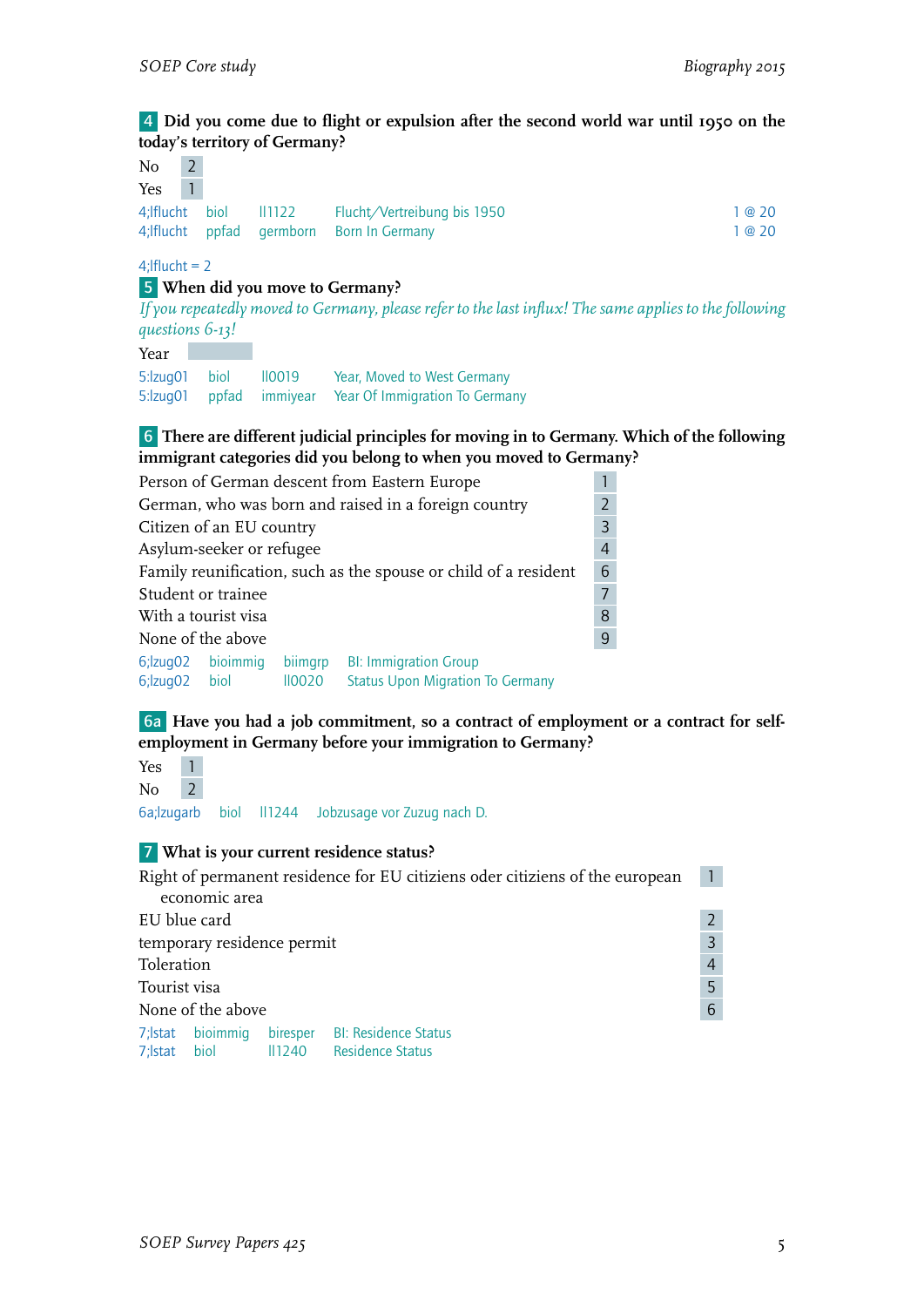## 8 **Which of the following would best describe your living situation immediately after moving to Germany?**

| I moved into an existing household                                         |  |  |                                                       | $\mathbf{1}$ |
|----------------------------------------------------------------------------|--|--|-------------------------------------------------------|--------------|
| $\overline{\phantom{0}}$<br>I started a new household                      |  |  |                                                       |              |
| $\overline{3}$<br>I initially lived in transitional housing for immigrants |  |  |                                                       |              |
|                                                                            |  |  | 8; Izugw biol II1249 Living Situation After Migration |              |

## 9 **Which of the following reasons was the main reason for you to come to Germany?**

| Family reason / partnership                                    |                |
|----------------------------------------------------------------|----------------|
| Economic reasons                                               | $\mathcal{P}$  |
| Political reasons (discrimination, distress, persecution, war) | -3             |
| Other reasons                                                  | $\overline{4}$ |
| 9; Izuggr biol II1245 Main Reason Migration To Germany         |                |
| [Other reasons]:                                               |                |

## 10 **At your arrival, did you have any support of relatives or acquaintances who already lived in Germany?**

*Multiple answers possible!* Yes, by relatives 1 Yes, by acquaintances 1 No 1 10:lzugunt1 biol ll1246 Help From Relatives When Moved 10:lzugunt2 biol ll1247 Help From Acquaintances When Moved 10:lzugunt3 biol ll1248 No Help

## 11 **The next question is about your knowledge of the German language.**

|                          | Excellent | Good           | Fair           | Rather bad     | Not at all |
|--------------------------|-----------|----------------|----------------|----------------|------------|
| [Speak] How well could   |           | $\overline{2}$ | 3              | $\overline{4}$ | 5          |
| you speak German         |           |                |                |                |            |
| before you moved to      |           |                |                |                |            |
| Germany?                 |           |                |                |                |            |
| How well could you write |           | $\overline{2}$ | $\overline{3}$ | 4              | 5          |
| German before you        |           |                |                |                |            |
| moved to Germany?        |           |                |                |                |            |
| How well could you read  |           | $\overline{2}$ | $\mathsf{3}$   | 4              | 5          |
| German before you        |           |                |                |                |            |
| moved to Germany?        |           |                |                |                |            |
| [Speak] How well is your |           | $\overline{2}$ | 3              | 4              | 5          |
| German now??             |           |                |                |                |            |
| [write] How well is your |           | $\overline{2}$ | 3              | 4              | 5          |
| german now??             |           |                |                |                |            |
| [read] How well is your  |           | $\overline{2}$ | 3              | 4              | 5          |
| German now??             |           |                |                |                |            |

| $11:$ spzug 1 biol $11231$ |            | before migration: oral ability german    |
|----------------------------|------------|------------------------------------------|
| $11:$ Ispzug $2$           | biol 11232 | before migration: written ability german |
| 11:Ispzuq3                 | biol 11233 | before migration: reading ability german |
| $11:lmusp2$ biol $11191$   |            | Heute deutsch sprechen                   |
| 11:lmusp3                  | biol 11192 | Heute deutsch schreiben                  |
| 11:lmusp6                  |            | biol 11193 Heute deutsch lesen           |
|                            |            |                                          |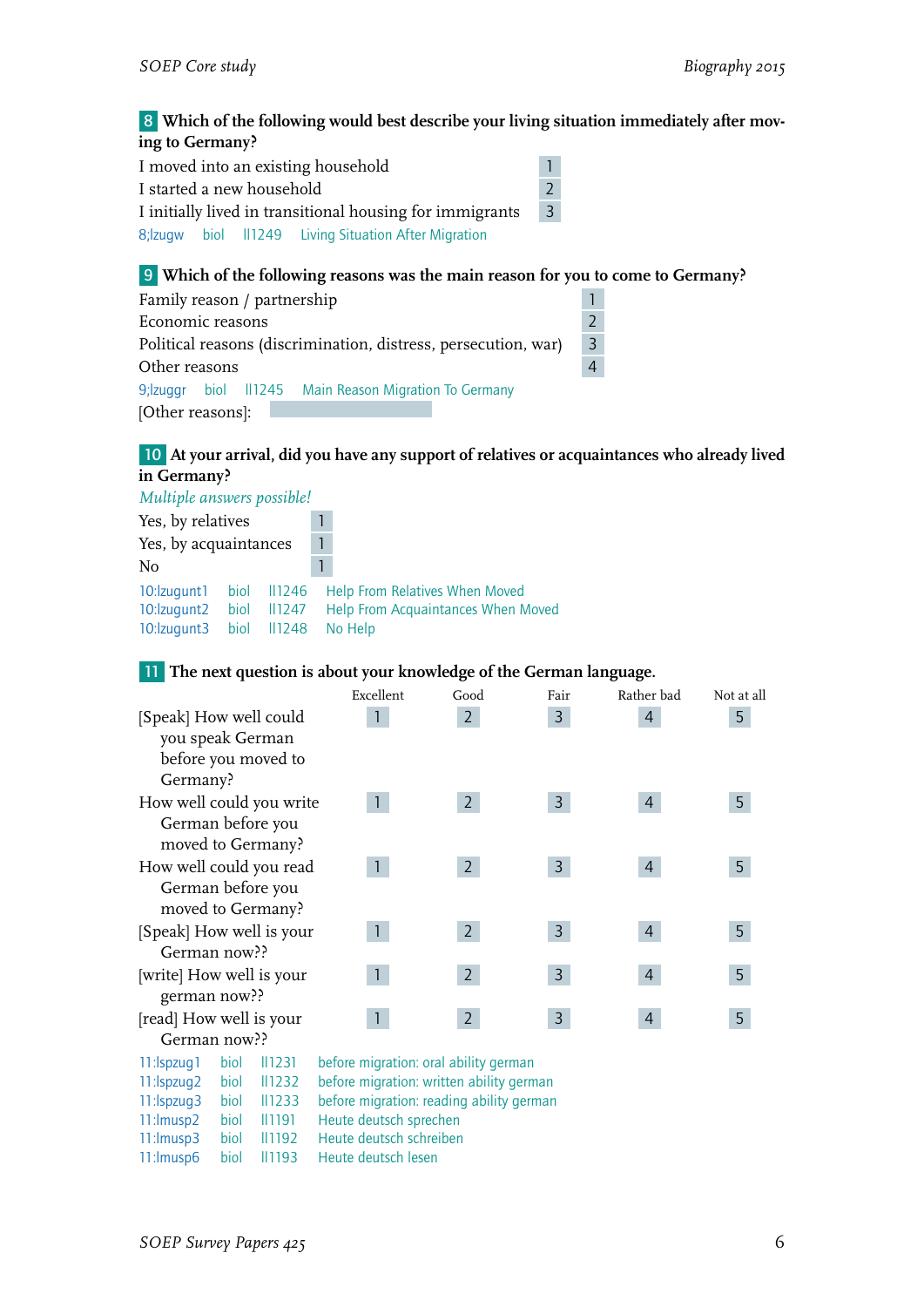# 12 **Did you attend German language courses?**

| Multiple answers possible!                      |                      |                          |                                                                                                                     |
|-------------------------------------------------|----------------------|--------------------------|---------------------------------------------------------------------------------------------------------------------|
| Yes, in the country of origin                   |                      |                          |                                                                                                                     |
| Yes, in Germany                                 |                      |                          |                                                                                                                     |
| No                                              |                      |                          |                                                                                                                     |
| 12: Ispkurs 1<br>12: Ispkurs 2<br>12: Ispkurs 3 | biol<br>biol<br>biol | 11228<br>11229<br>II1230 | Teilnahme Deutsch-Sprachkurs Herkunftsland<br>Teilnahme Deutsch-Sprachkurs D.<br>Keine Teilnahme Deutsch-Sprachkurs |

13 **If you compare once: in which professional position were you working at your last job before your moved to Germany? And which professional position at your first job in Germany?**

|                                                                 |                                                                             |                   |                |                |                                              | Civil                              | Civil                      |         |
|-----------------------------------------------------------------|-----------------------------------------------------------------------------|-------------------|----------------|----------------|----------------------------------------------|------------------------------------|----------------------------|---------|
|                                                                 |                                                                             |                   |                |                |                                              | servant                            | servant                    |         |
|                                                                 |                                                                             |                   |                |                |                                              |                                    | or public or public        |         |
|                                                                 |                                                                             | Blue-             |                |                |                                              | admin-                             | admin-                     |         |
|                                                                 | Blue-                                                                       | collar            |                |                |                                              |                                    | istration istration        |         |
|                                                                 | collar                                                                      | worker            |                |                | Self-                                        |                                    | employeeemployee           |         |
|                                                                 | worker                                                                      | (Ar-              |                |                | employed                                     | $(in-$                             | $(in-$                     |         |
|                                                                 | (Ar-<br>beiter)                                                             | beiter)           |                | White          | ing                                          | (includ-cluding                    | cluding                    |         |
|                                                                 | (also                                                                       | (also<br>in agri- | White          | collar         |                                              | judges<br>family and pro- and pro- | judges                     |         |
|                                                                 | in agri-                                                                    | culture           | collar         |                | worker members fessional fessional I was not |                                    |                            |         |
|                                                                 | culture                                                                     | without worker    |                |                | without working soldiers soldiers            |                                    |                            | there / |
|                                                                 | with an                                                                     | an                | with an        | an             | for the                                      | with                               | without not em-            |         |
|                                                                 | executive executive executive executive                                     |                   |                |                | self-                                        |                                    | executive executive ployed |         |
|                                                                 | position) position) potition potition employedposition)) position)) anymore |                   |                |                |                                              |                                    |                            |         |
| Last post before moving to                                      | $\mathbf{1}$                                                                | $\mathbf{2}$      | 3              | $\overline{4}$ | 5                                            | 6                                  | 7                          | 8       |
| Germany                                                         |                                                                             |                   |                |                |                                              |                                    |                            |         |
| First place in Germany                                          | $\mathbf{1}$                                                                | 2 <sup>1</sup>    | $\overline{3}$ | $\overline{4}$ | 5                                            | 6 <sup>1</sup>                     | $\overline{7}$             | 8       |
| 13:11 erw1<br>biol<br><b>II1016</b>                             | Letzte befr. Stell. vor Umzug nach D.                                       |                   |                |                |                                              |                                    |                            |         |
| 13:11 erw2<br><b>II1017</b><br>biol                             | Erste Stelle in D.                                                          |                   |                |                |                                              |                                    |                            |         |
|                                                                 |                                                                             |                   |                |                |                                              |                                    |                            |         |
| Do you have the german citizenship today?<br> 14                |                                                                             |                   |                |                |                                              |                                    |                            |         |
|                                                                 |                                                                             |                   |                |                |                                              |                                    |                            |         |
| $\mathbf{1}$<br>Yes                                             |                                                                             |                   |                |                |                                              |                                    |                            |         |
| $\overline{2}$<br>No                                            |                                                                             |                   |                |                |                                              |                                    |                            |         |
| $14$ ; Ista $3$<br>biol<br>II1234                               | <b>German Nationality</b>                                                   |                   |                |                |                                              |                                    |                            | 2 @ 19  |
|                                                                 |                                                                             |                   |                |                |                                              |                                    |                            |         |
| $14$ ; Ista $3=1$                                               |                                                                             |                   |                |                |                                              |                                    |                            |         |
| 15 Do you have a second citizenship in addition to your German? |                                                                             |                   |                |                |                                              |                                    |                            |         |
| $\mathbf{1}$<br>Yes                                             |                                                                             |                   |                |                |                                              |                                    |                            |         |
| $\overline{2}$<br>N <sub>o</sub>                                |                                                                             |                   |                |                |                                              |                                    |                            |         |
| 15; Ista4<br>biol<br>$\parallel$ 1235                           | <b>Have Second Nationality</b>                                              |                   |                |                |                                              |                                    |                            |         |
| Yes:                                                            |                                                                             |                   |                |                |                                              |                                    |                            |         |
| Please enter                                                    |                                                                             |                   |                |                |                                              |                                    |                            |         |
|                                                                 |                                                                             |                   |                |                |                                              |                                    |                            |         |
| $15:$ Ista $4x$<br>biol<br><b>II1236</b>                        | Code weitere Staatsangeh.                                                   |                   |                |                |                                              |                                    | $15$ ; lsta4=1             |         |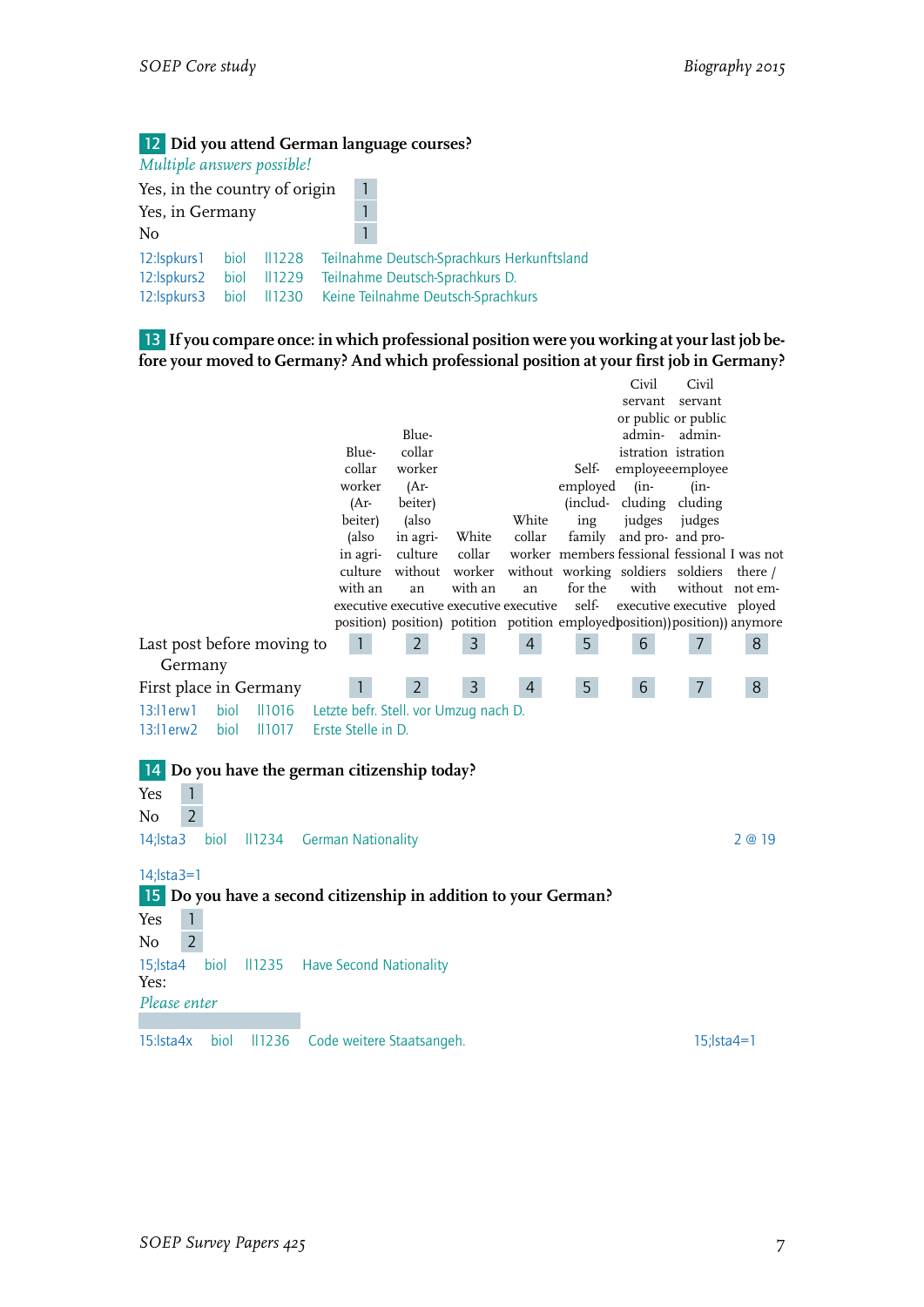## 16 **Have you had German citizenship since birth or did you acquire it at a later date?**

| Since birth       |  |                                                    |        |
|-------------------|--|----------------------------------------------------|--------|
| At a later date 2 |  |                                                    |        |
|                   |  | 16; Ista5 biol II1237 Erwerb deutsche Staatsangeh. | 1 @ 20 |

16;lsta5=2

## 17 **What citizenship did you have before?**

```
Please enter!
```
17;lsta5x biol ll1238 Code vorige Staatsangeh.

## 18 **And in what year did you acquire German citizenship?**

In year 18:lsta6 biol ll1239 Jahr Erwerb deutsche Staatsangeh.

19 **What is your citizenship?**

19;lnat biol ll1194 Code Staatsangeh.

## 20 **Where did you live before German reunification, i.e. before 1989?**

| In East Germany (the GDR, including East Berlin)                 |  |               |                             |  |
|------------------------------------------------------------------|--|---------------|-----------------------------|--|
| in West Germany (including West Berlin)<br>$\mathcal{P}$         |  |               |                             |  |
| in another country<br>$\overline{3}$                             |  |               |                             |  |
| Does not apply, was born in or after 1989                        |  |               |                             |  |
| Place Of Res. Before Reunification<br>20: wied<br>110057<br>biol |  |               |                             |  |
| 20; Iwied                                                        |  | ppfad loc1989 | Where did you live in 1989? |  |

## 21 **To change the subject, how long have you lived in your current home?** Since...

| (Enter year)   |        |                                                                |
|----------------|--------|----------------------------------------------------------------|
| 21:Iwohnj biol | 110280 | Moved Into Dwelling (Year)                                     |
|                |        | 21: Iwohni bioresid brmovein Year Moved Into Current Residence |

#### 22 **Except this apartment, so the apartment in which the survey budget lives, do you have another apartment, where you even live or spend your vacation in?** *Multiple answers possible!*

| <b>IVIWEEDED WIESWOLD DUSSEDED:</b>   |          |          |                                      |
|---------------------------------------|----------|----------|--------------------------------------|
| In Germany                            |          |          |                                      |
| Yes, abroad                           |          |          |                                      |
| No                                    |          |          |                                      |
| 22:I2wohna                            | biol     | II1022   | <b>Further Dwelling In Germany</b>   |
| 22:12 wohna                           | bioresid | brsecreg | Second Home In W./E. Germany, Abroad |
| 22:12 wohnb                           | biol     | II1023   | <b>Further Dwelling Abroad</b>       |
| 22:12 wohnb                           | bioresid | brsecreg | Second Home In W./E. Germany, Abroad |
| 22:12wohnc                            | biol     | II1024   | No Further Dwelling                  |
| 22:12wohnc                            | bioresid | brsechom | Second Home                          |
| Where do you reside most of the time? |          |          |                                      |
| In this home                          |          |          |                                      |
| In the other home                     |          |          | $\overline{2}$                       |
| In both approximately the same        |          |          | 3                                    |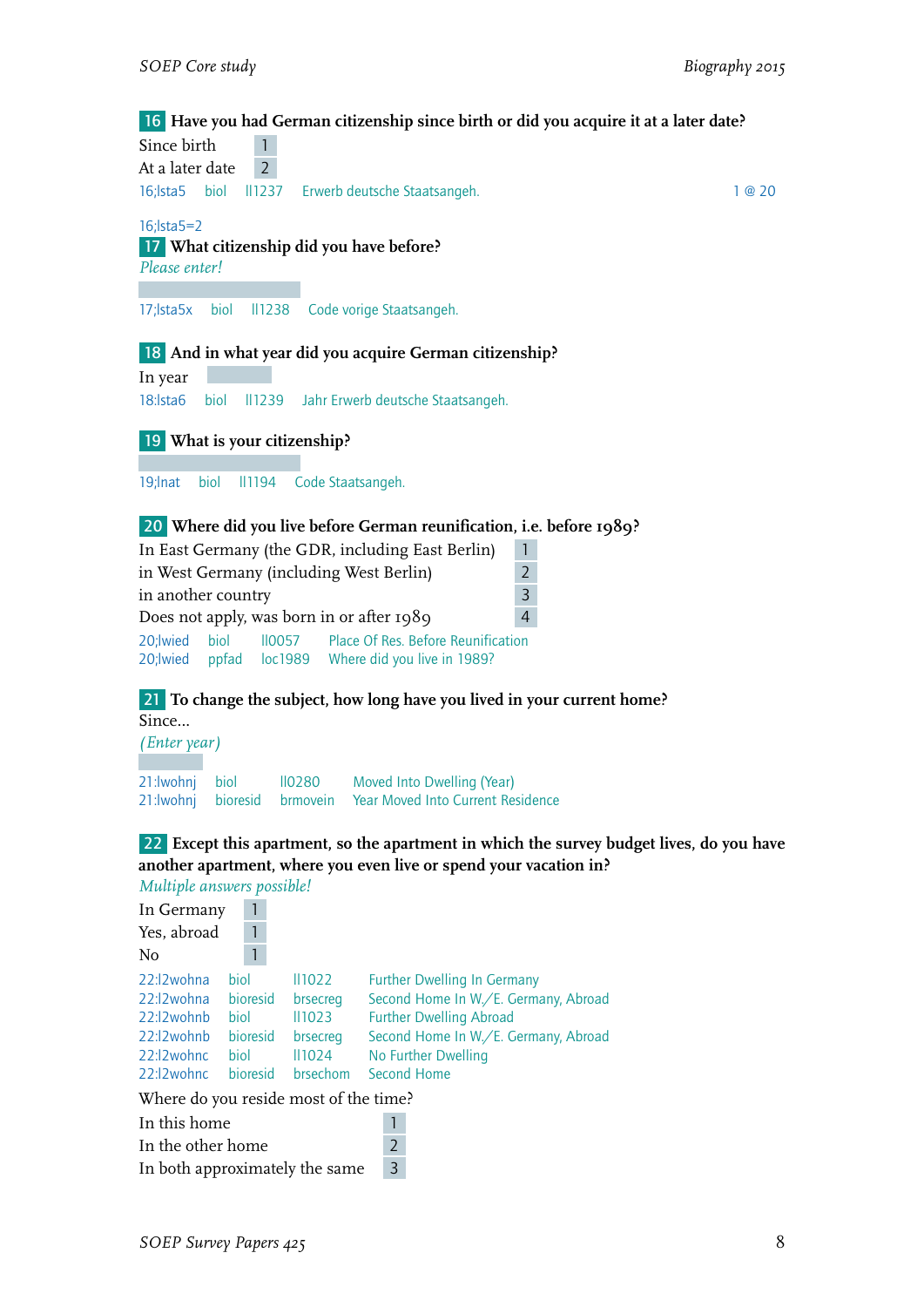| 22:12 wohn 3 biol | 110283 | Use Of Home                                       | $(22:12)$ ohna=1) |
|-------------------|--------|---------------------------------------------------|-------------------|
|                   |        |                                                   | $(22:12$ wohnb=1) |
|                   |        | 22:12 wohn 3 bioresid brsecuse Use Of Second Home | $(22:12)$ ohna=1) |
|                   |        |                                                   | $(22:12$ wohnb=1) |

# <span id="page-10-0"></span>B2 Childhood and Parental Home

23 **Where did you spend the majority of your childhood up to the age of 15? Was it ...**

| in a large city        |      |           |   |                                                                             |
|------------------------|------|-----------|---|-----------------------------------------------------------------------------|
| in a medium-sized city |      |           |   |                                                                             |
| in a small town        |      |           | 3 |                                                                             |
| in a rural area        |      |           | 4 |                                                                             |
| 23;lkh01<br>23;lkh01   | biol | $II$ 0058 |   | Main Residence During Childhood<br>bioparen ortkindh Place Raised To Age 15 |

## 24 **Do you still live in the same city or area today?**

| Yes, I still do        |  |  |                |                                                                                                      |
|------------------------|--|--|----------------|------------------------------------------------------------------------------------------------------|
| Yes, I have moved back |  |  | $\overline{2}$ |                                                                                                      |
| No.                    |  |  | 3              |                                                                                                      |
| 24;lkh02 biol 110059   |  |  |                | Change of Residence Since Childhood<br>24; IkhO2 bioparen ortkind 1 Still Lives In Town Where Raised |

## 25 **How many years of your childhood (up to the age of 15) did you live with the following persons?**

*Please round off to the nearest full year! (Note: adoptive parents count as biological parents)*

|            | With both of your (biological) parents  years     |                     |                                                    |  |  |  |  |  |
|------------|---------------------------------------------------|---------------------|----------------------------------------------------|--|--|--|--|--|
|            | With your mother without a (new) companion  years |                     |                                                    |  |  |  |  |  |
|            |                                                   |                     | With your mother and her (new) companion  years    |  |  |  |  |  |
|            |                                                   |                     | With your father without a (new) companion  years  |  |  |  |  |  |
|            |                                                   |                     | With your father and her (new) companion  years    |  |  |  |  |  |
|            | With other relatives  years                       |                     |                                                    |  |  |  |  |  |
|            | With foster parents  years                        |                     |                                                    |  |  |  |  |  |
|            | In an orphanage  years                            |                     |                                                    |  |  |  |  |  |
| 25:lkh03   | biol                                              | <b>II0066</b>       | No. Of Years Living With BIOL. Parents             |  |  |  |  |  |
| 25: Ikho3  | bioparen                                          | living 1            | No. Of Years Living With Bio. Parents              |  |  |  |  |  |
| 25:lkh04   | biol                                              | <b>II0067</b>       | No. Of Years Living With Single Mother             |  |  |  |  |  |
| 25:lkh04   | bioparen                                          | living <sub>2</sub> | No. Of Years Living With Single Mother             |  |  |  |  |  |
| 25: lkh 05 | biol                                              | <b>II0068</b>       | No. Of Years Living With Mother And Partner        |  |  |  |  |  |
| 25: Ikhos  | bioparen                                          | living <sub>3</sub> | No. Of Years Living With Single Mother And Partner |  |  |  |  |  |
| 25: kh06   | biol                                              | <b>II0069</b>       | No. Of Years Living With Single Father             |  |  |  |  |  |
| 25:lkh06   | bioparen                                          | living4             | No. Of Years Living With Single Father             |  |  |  |  |  |
| 25: lkh07  | biol                                              | <b>II0070</b>       | No. Of Years Living With Single Father And Partner |  |  |  |  |  |
| 25:lkh07   | bioparen                                          | living <sub>5</sub> | No. Of Years Living With Single Father And Partner |  |  |  |  |  |
| 25: kh08   | biol                                              | $II$ 0071           | No. Of Years Living With Other Relatives           |  |  |  |  |  |
| 25: Ikhos  | bioparen                                          | living <sub>6</sub> | No. Of Years Living With Other Relatives           |  |  |  |  |  |
| 25: Ikho9  | biol                                              | <b>II0072</b>       | No. Of Years Living With Foster Parents            |  |  |  |  |  |
| 25:lkh09   | bioparen                                          | living7             | No. Of Years Living With Foster Parents            |  |  |  |  |  |

25:lkh10 biol ll0073 No. Of Years Living In Home 25:lkh10 bioparen living8 No. Of Years Living In Home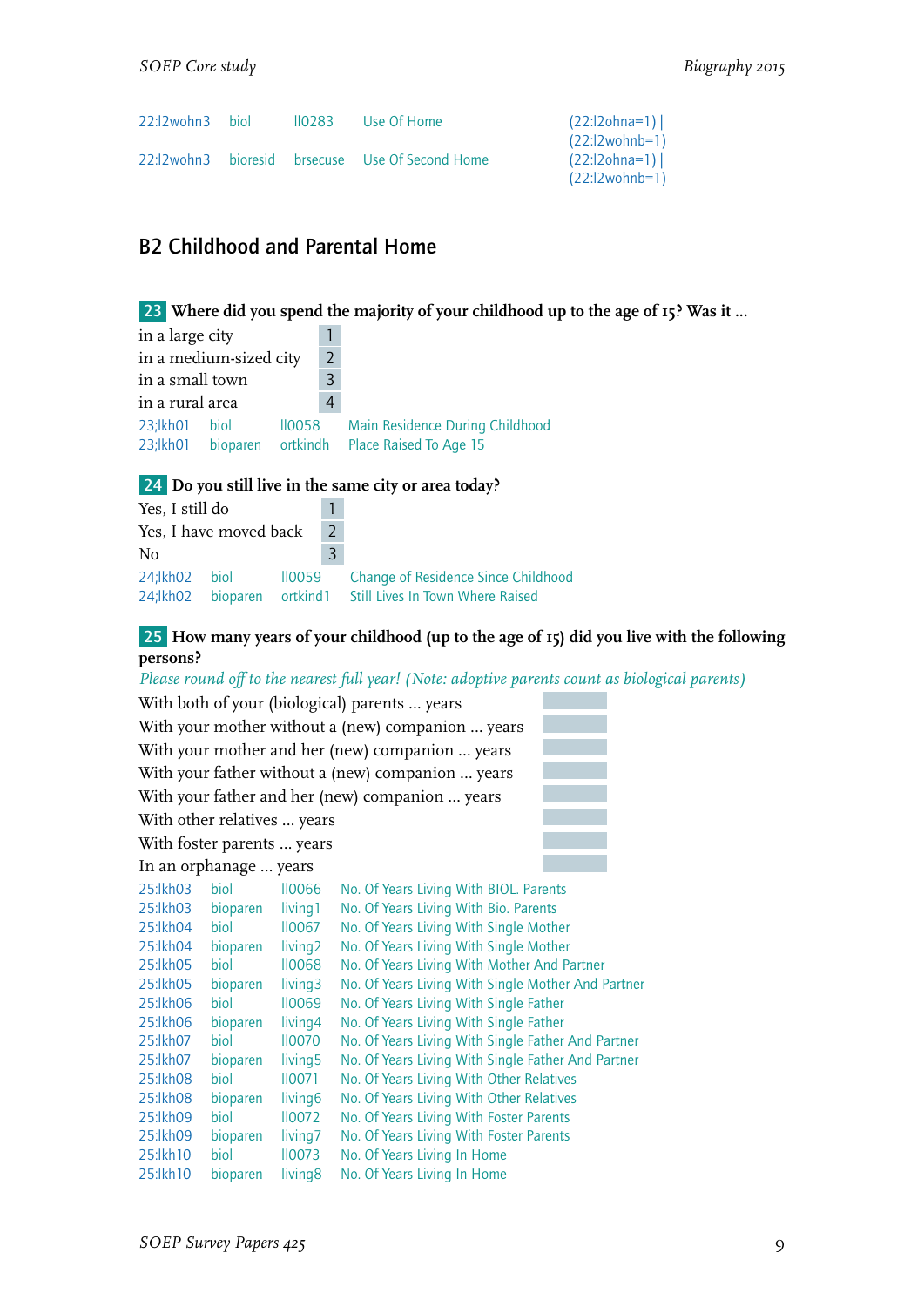Sum total of all years (please check!)

#### 26 **Does your mother and father live in this household?**

*[The father / mother only] Answer the following questions 27-35 only for the parent not living in the household. [No, both not] Please answer the following questions separately 27-35 for father and mother!*

| Yes, both                 |   |                                            |        |
|---------------------------|---|--------------------------------------------|--------|
| Only my father            |   |                                            |        |
| Only my mother            | 3 |                                            |        |
| No, neither               | 4 |                                            |        |
| <b>biol</b><br>$26$ ; lvm |   | <b>IIOO77</b> Mother and Father live in HH | l @ 36 |

#### 27 **Does your father / mother still live? If so, where does he / she live? If not, when did he / she die?** Father, if not living in the household

|                                           | Father, if not living in the household                      |               |                                                    |                |                  |  |
|-------------------------------------------|-------------------------------------------------------------|---------------|----------------------------------------------------|----------------|------------------|--|
|                                           | Lives in this city / town                                   |               |                                                    | $\mathbf{1}$   |                  |  |
|                                           |                                                             |               | Lives elsewhere in the former West Germany         | $\overline{2}$ |                  |  |
|                                           |                                                             |               | Lives elsewhere in the former East Germany         | $\overline{3}$ |                  |  |
|                                           |                                                             |               | Lives elsewhere in another country, not in Germany | $\overline{4}$ |                  |  |
| 27:lv01                                   | bioimmig                                                    | birelhp       | <b>BI: Family Abroad: Parents</b>                  |                | $26$ ; lvm=3   4 |  |
| 27:lv01                                   | biol                                                        | <b>II0078</b> | <b>Where Does Father Live</b>                      |                | $26$ ; lvm=3   4 |  |
| 27:lv01                                   | bioparen                                                    | vaort91       | Place Of Residence Father 91                       |                | $26$ ; lvm=3   4 |  |
| 27:lv01                                   | bioparen                                                    | vaort96       | Place Of Residence Father 96                       |                | $26$ ; lvm=3   4 |  |
| 27:lv01                                   | bioparen                                                    | vaort01       | Place Of Residence Father 01                       |                | $26$ ; lvm=3   4 |  |
| 27:lv01                                   | bioparen                                                    | vaortakt      | Current residence of Father                        |                | $26$ ; lvm=3   4 |  |
| 27:lv01                                   | bioparen                                                    | vaort06       | Residence Of Father 2006                           |                | $26$ ; lvm=3   4 |  |
| 27:lv01                                   | bioparen                                                    | vaort11       | <b>Residence Of Mother 2011</b>                    |                | $26$ ; lvm=3   4 |  |
|                                           | [father] Is deceased: died in the year                      |               |                                                    |                |                  |  |
| 27:lv02                                   | hiol                                                        | 110080        | <b>What Year Did Father Die</b>                    |                | $26$ ; lvm=3   4 |  |
| 27:lv02                                   | bioparen                                                    | vtodj         | Year Of Death Father                               |                | $26$ ; lvm=3   4 |  |
| Mother, if not living in the household    |                                                             |               |                                                    |                |                  |  |
| $\mathbf{1}$<br>Lives in this city / town |                                                             |               |                                                    |                |                  |  |
|                                           |                                                             |               | Lives elsewhere in the former West Germany         | $\overline{2}$ |                  |  |
|                                           | $\overline{3}$<br>Lives elsewhere in the former Eas Germany |               |                                                    |                |                  |  |
|                                           |                                                             |               | Lives elsewhere in another country, not in Germany | $\overline{4}$ |                  |  |
| 27:lm01                                   | bioimmig                                                    | birelhp       | <b>BI: Family Abroad: Parents</b>                  |                | $26$ ; lvm=2   4 |  |
| 27:lm01                                   | biol                                                        | <b>II0079</b> | <b>Where Does Mother Live</b>                      |                | $26$ ; lvm=2   4 |  |
| 27:lm01                                   | bioparen                                                    | maort91       | <b>Place Of Residence Mother 91</b>                |                | $26$ ; lvm=2   4 |  |
| 27:lm01                                   | bioparen                                                    | maort96       | Place Of Residence Mother 96                       |                | $26$ ; lvm=2   4 |  |
| 27:lm01                                   | bioparen                                                    | maort01       | Place Of Residence Mother 01                       |                | $26$ ; lvm=2   4 |  |
| 27:lm01                                   | bioparen                                                    | maortakt      | Current residence of Mother                        |                | $26$ ; lvm=2   4 |  |
| 27:lm01                                   | bioparen                                                    | maort06       | Residence Of Mother 2006                           |                | $26$ ; lvm=2   4 |  |
| 27:lm01                                   | bioparen                                                    | maort11       | Residence Of Father 2011                           |                | $26$ ; lvm=2   4 |  |
|                                           | [mother] Is deceased: died in the year                      |               |                                                    |                |                  |  |
| 27:lm02                                   | hiol                                                        | <b>II0081</b> | What Year Did Mother Die                           |                | $26$ ; lvm=2   4 |  |
| 27:Im02                                   | bioparen                                                    | mtodj         | <b>Year Of Death Mother</b>                        |                | $26$ ; lvm=2   4 |  |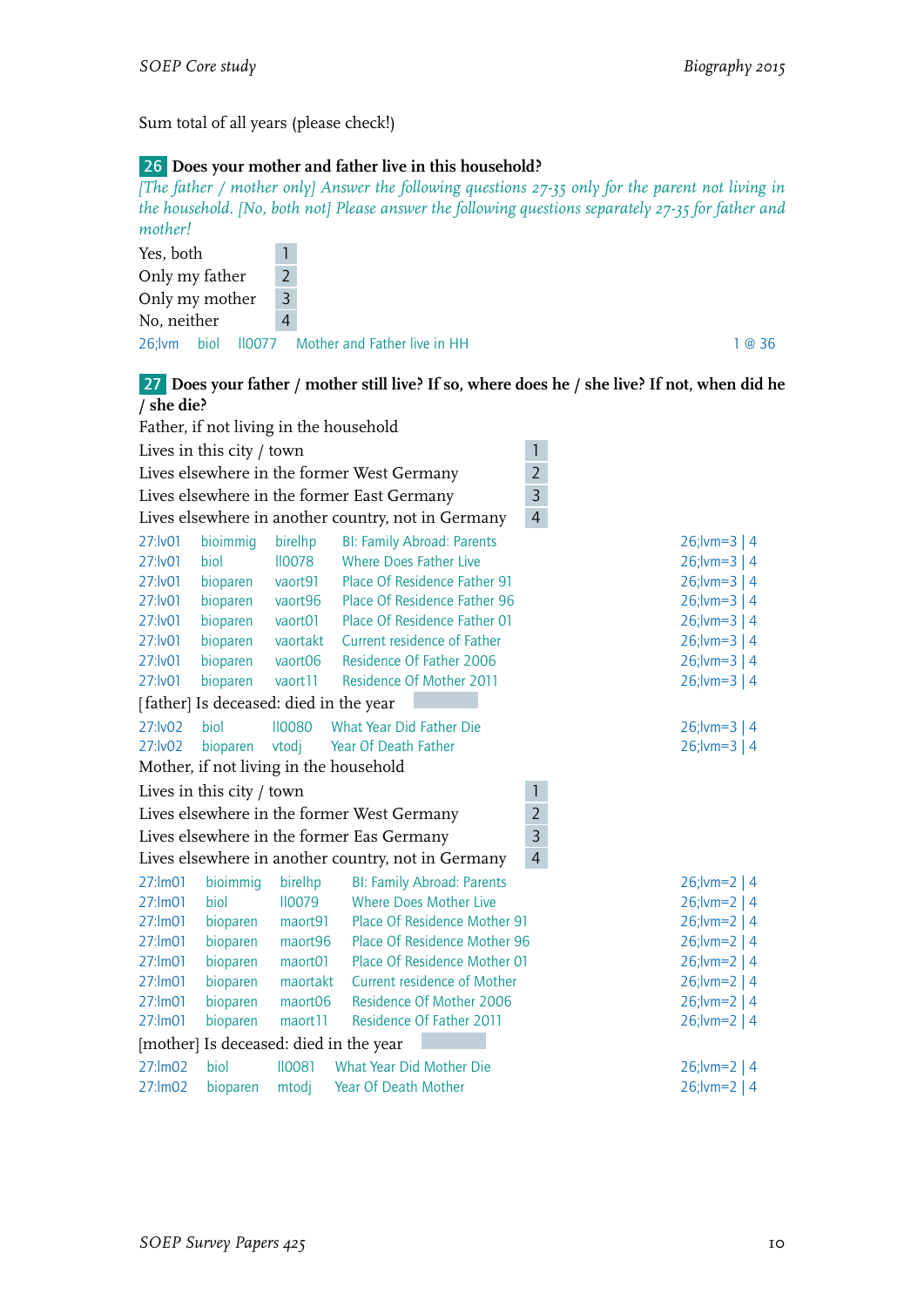|                                                                                                                                                                                    | Father, if not living in the household<br>Mother, if not living in the household |                                                  | 28 When was your father / mother born (year)?                                                              |                                                                                    |
|------------------------------------------------------------------------------------------------------------------------------------------------------------------------------------|----------------------------------------------------------------------------------|--------------------------------------------------|------------------------------------------------------------------------------------------------------------|------------------------------------------------------------------------------------|
| 28:lv03<br>28:lv03<br>28:lm03<br>28:lm03                                                                                                                                           | biol<br>bioparen<br>biol<br>bioparen                                             | <b>II0082</b><br>vgebj<br><b>II0083</b><br>mgebj | <b>Birth Year Of Father</b><br>Year Of Birth Father<br><b>Birth Year Of Mother</b><br>Year Of Birth Mother | $26$ ; lvm=3   4<br>$26$ ; lvm=3   4<br>$26$ ; lvm=2   4<br>$26$ ; lvm= $2 \mid 4$ |
| Yes                                                                                                                                                                                | Father, if not living in the household                                           |                                                  | 29 Was your father / mother born in Germany?                                                               |                                                                                    |
| 29:lv03a<br>29:lv03a<br>29:lv03a                                                                                                                                                   | biol<br>bioparen<br>ppfad                                                        | 110084<br>vorigin<br>migback                     | Father Born In Germany<br>Country of Origin, Father<br>Migration background                                | $26$ ; lvm=3   4<br>$26$ ; lvm=3   4<br>$26$ ; lvm=3   4                           |
| [father] please state country of birth<br>29:lv03b<br><b>II0086</b><br><b>Country Of Birth Father</b><br>biol<br>$26$ ; lvm=3   4<br>Mother, if not living in the household<br>Yes |                                                                                  |                                                  |                                                                                                            |                                                                                    |
| 29:lm03a<br>29:lm03a<br>29:lm03a                                                                                                                                                   | biol<br>bioparen<br>ppfad                                                        | <b>II0085</b><br>morigin<br>migback              | Mother Born In Germany<br>Country of Origin, Mother<br>Migration background                                | $26$ ; lvm=2   4<br>$26$ ; lvm=2   4<br>$26$ ; lvm=2   4                           |
| 29:lm03b                                                                                                                                                                           | [mother] please state country of birth<br><b>II0087</b><br>biol                  |                                                  | <b>Country Of Birth Mother</b>                                                                             | $26$ ; lvm=2   4                                                                   |

## 30 **Does or did your father / mother have German citizenship?**

|                                        |          |               |                              |  | Yes              | No |
|----------------------------------------|----------|---------------|------------------------------|--|------------------|----|
| Father, if not living in the household |          |               |                              |  |                  |    |
| Mother, if not living in the household |          |               |                              |  |                  |    |
| 30:lv04                                | biol     | <b>II0088</b> | <b>Father German Citizen</b> |  | $26$ ; lvm=3   4 |    |
| 30:lv04                                | bioparen | vnat          | Nationality of Father        |  | $26$ ; lvm=3   4 |    |
| 30:lm04                                | biol     | II0089        | <b>Mother German Citizen</b> |  | $26$ ; lvm=2   4 |    |
| 30:lm04                                | bioparen | mnat          | <b>Nationality of Mother</b> |  | $26$ ; lvm=2   4 |    |

# 31 **What type of school-leaving certificate did your father / mother attain?**

|                                                 |                                      |                                       | leaving<br>certificate | Lower track diate track<br>(Volkss-<br>chule /<br>No school Hauptschule Realschule Hochschul-<br>/ 8th grade<br>GDR)             | Interme-<br>(Mittlere)<br>Reife /<br>$/$ roth<br>grade GDR) | Upper track<br>(Abitur /<br>reife /<br>EOS) | Other type<br>of school | Don't know                                                                   |
|-------------------------------------------------|--------------------------------------|---------------------------------------|------------------------|----------------------------------------------------------------------------------------------------------------------------------|-------------------------------------------------------------|---------------------------------------------|-------------------------|------------------------------------------------------------------------------|
| Father, if not living in the<br>household       |                                      |                                       | $\mathbf{1}$           | $\overline{2}$                                                                                                                   | 3                                                           | 4                                           | 5                       | 6                                                                            |
| Mother, if not living in the<br>household       |                                      |                                       | $\overline{1}$         | $2^{\circ}$                                                                                                                      | 3                                                           | $\overline{4}$                              | 5                       | 6                                                                            |
| 31:iv05<br>31: <b>VO5</b><br>31:Im05<br>31:Im05 | biol<br>bioparen<br>biol<br>bioparen | 110090<br>vsbil<br>$II$ 0091<br>msbil |                        | <b>Father: School Certificate</b><br>Level Of Education Father<br>Mother: School Certificate<br><b>Level Of Education Mother</b> |                                                             |                                             |                         | $26$ ; lvm=3   4<br>$26$ ; lvm=3   4<br>$26$ ; lvm=2   4<br>$26$ ; lvm=2   4 |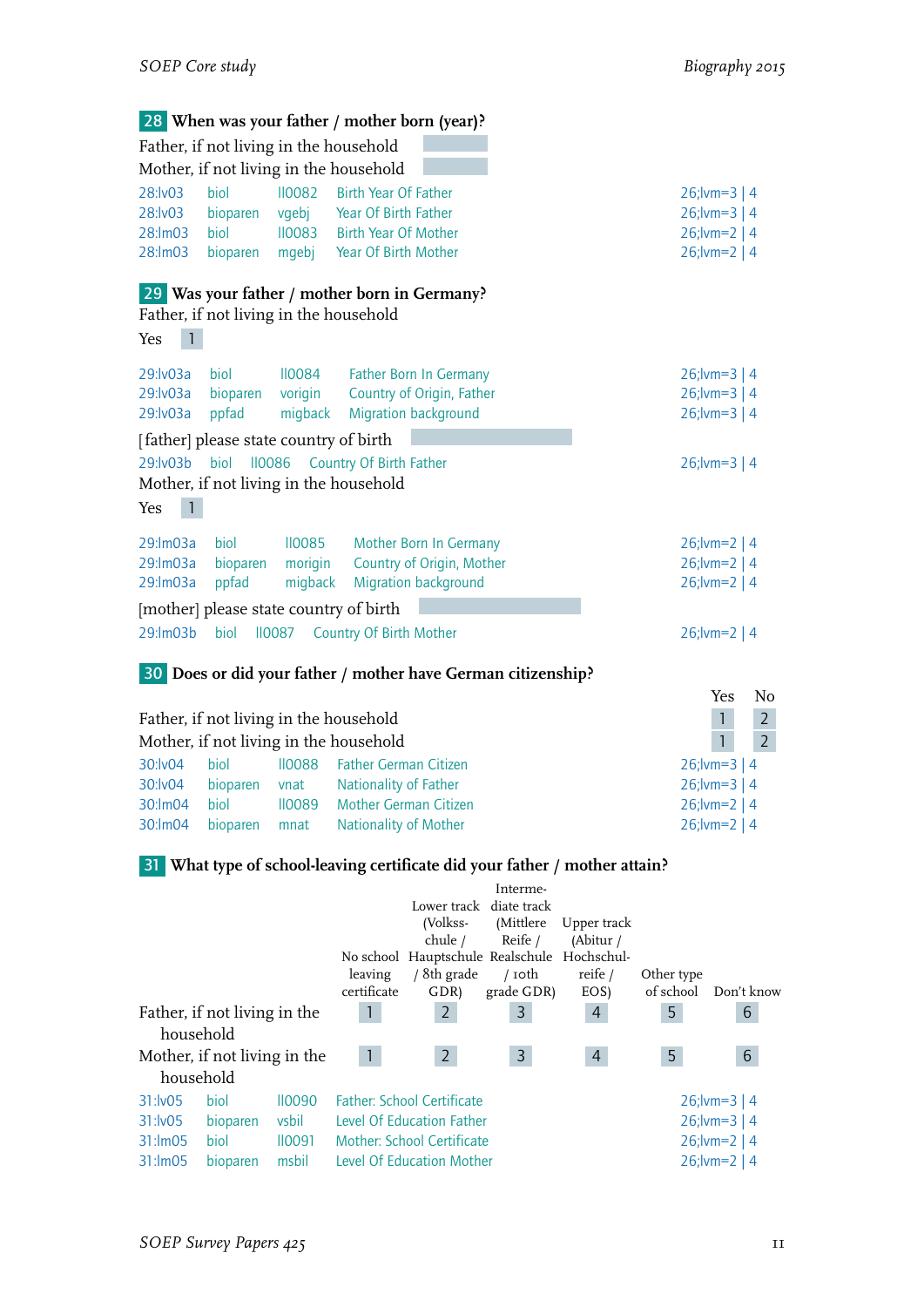# 32 **Did your father / mother complete vocational training or a university degree?**

|                                           |          |                    | Yes, vocational                                                      | Yes, univer-   | No, he did<br>not complete<br>training or a |                  |                  |  |
|-------------------------------------------|----------|--------------------|----------------------------------------------------------------------|----------------|---------------------------------------------|------------------|------------------|--|
|                                           |          |                    | training                                                             | sity degree    | university degree                           | Don't know       |                  |  |
| Father, if not living in the<br>household |          |                    |                                                                      | $\overline{2}$ | 3                                           | 4                |                  |  |
| Mother, if not living in the<br>household |          |                    | $\overline{2}$                                                       | $\overline{3}$ | $\overline{4}$                              |                  |                  |  |
| 32:lv06                                   | biol     | II <sub>0110</sub> | Father: Completed Occupational Training, Studies                     |                |                                             | $26$ ; lvm=3   4 |                  |  |
| 32:lv06                                   | bioparen | vbbil              | $26$ ; lvm=3   4<br><b>Vocational Training Father</b>                |                |                                             |                  |                  |  |
| 32:lm06                                   | biol     | 10111              | Mother: Completed Occupational Training, Studies<br>$26$ ; lvm=2   4 |                |                                             |                  |                  |  |
| 32:lm06                                   | bioparen | mbbil              | <b>Vocational Training Mother</b>                                    |                |                                             |                  | $26$ ; lvm=2   4 |  |

33 **If applicable: What was your father's / mother's occupation when you were 15 years old?** *Please specify exact job title.*

| Father  |          |                     |                                                            |                  |
|---------|----------|---------------------|------------------------------------------------------------|------------------|
| Mother  |          |                     |                                                            |                  |
| 33:lv07 | bioparen | visco <sub>88</sub> | <b>FATHER ISCO88 - New Generation</b>                      | $26$ ; lvm=3   4 |
| 33:lv07 | bioparen | visei               | FATHER ISEI-Status88 Ganzeboom (IS88)                      | $26$ ; lvm=3   4 |
| 33:lv07 | bioparen | vmps                | FATHER ISEI-Status88 Ganzeboom (IS88)                      | $26$ ; lvm=3   4 |
| 33:lv07 | bioparen | vsiops              | <b>FATHER TREIMANS STANDARD INT.OCC.PR.SCORE</b><br>(ISS8) | $26$ ; lvm=3   4 |
| 33:lv07 | bioparen | msiops              | MOTHER TREIMANS STANDARD INT.OCC.PR.SCORE<br>(ISS8)        | $26$ ; lvm=3   4 |
| 33:lv07 | bioparen | vegp                | FATHER ERIKSON, GOLDTHORPE Class Category<br>(ISS8)        | $26$ ; lvm=3   4 |
| 33:lv07 | bioparen | <b>vbklas</b>       | <b>FATHER StaBuA 1992 Job Classification</b>               | $26$ ; lvm=3   4 |
| 33:lm07 | bioparen | misco88             | <b>MOTHER ISCO88 - New Generation</b>                      | $26$ ; lvm=2   4 |
| 33:lm07 | bioparen | misei               | MOTHER ISEI-Status88 Ganzeboom (IS88)                      | $26$ ; lvm=2   4 |
| 33:lm07 | bioparen | mmps                | MOTHER ISEI-Status88 Ganzeboom (IS88)                      | $26$ ; lvm=2   4 |
| 33:lm07 | bioparen | megp                | MOTHER ERIKSON, GOLDTHORPE Class Category<br>(ISS8)        | $26$ ; lvm=2   4 |
| 33:lm07 | bioparen | mbklas              | <b>MOTHER StaBuA 1992 Job Classification</b>               | $26$ ; lvm=2   4 |

## 34 **Which of the following categories describes your father's / mother's occupational status when you were 15 years old?**

| Father, if not living in the household                       |                                                               |                  |  |  |  |  |  |
|--------------------------------------------------------------|---------------------------------------------------------------|------------------|--|--|--|--|--|
| [Father] Blue-collar worker (Arbeiter) (also in agriculture) |                                                               |                  |  |  |  |  |  |
| Unskilled worker                                             |                                                               |                  |  |  |  |  |  |
| Semi-skilled worker                                          | 2                                                             |                  |  |  |  |  |  |
| Trained worker or skilled worker                             | $\overline{3}$                                                |                  |  |  |  |  |  |
| Foreman / forewoman                                          | 4                                                             |                  |  |  |  |  |  |
| Master craftsperson                                          | 5                                                             |                  |  |  |  |  |  |
| 34: lv08<br>biol                                             | II0114 Father: Type Of Blue-Collar Worker<br>$26$ ; lvm=3   4 |                  |  |  |  |  |  |
| 34:Iv08 bioparen vbstell Job Position Father                 |                                                               | $26$ ; lvm=3   4 |  |  |  |  |  |
|                                                              | [Father] White-collar worker (Angestellte)                    |                  |  |  |  |  |  |
|                                                              |                                                               |                  |  |  |  |  |  |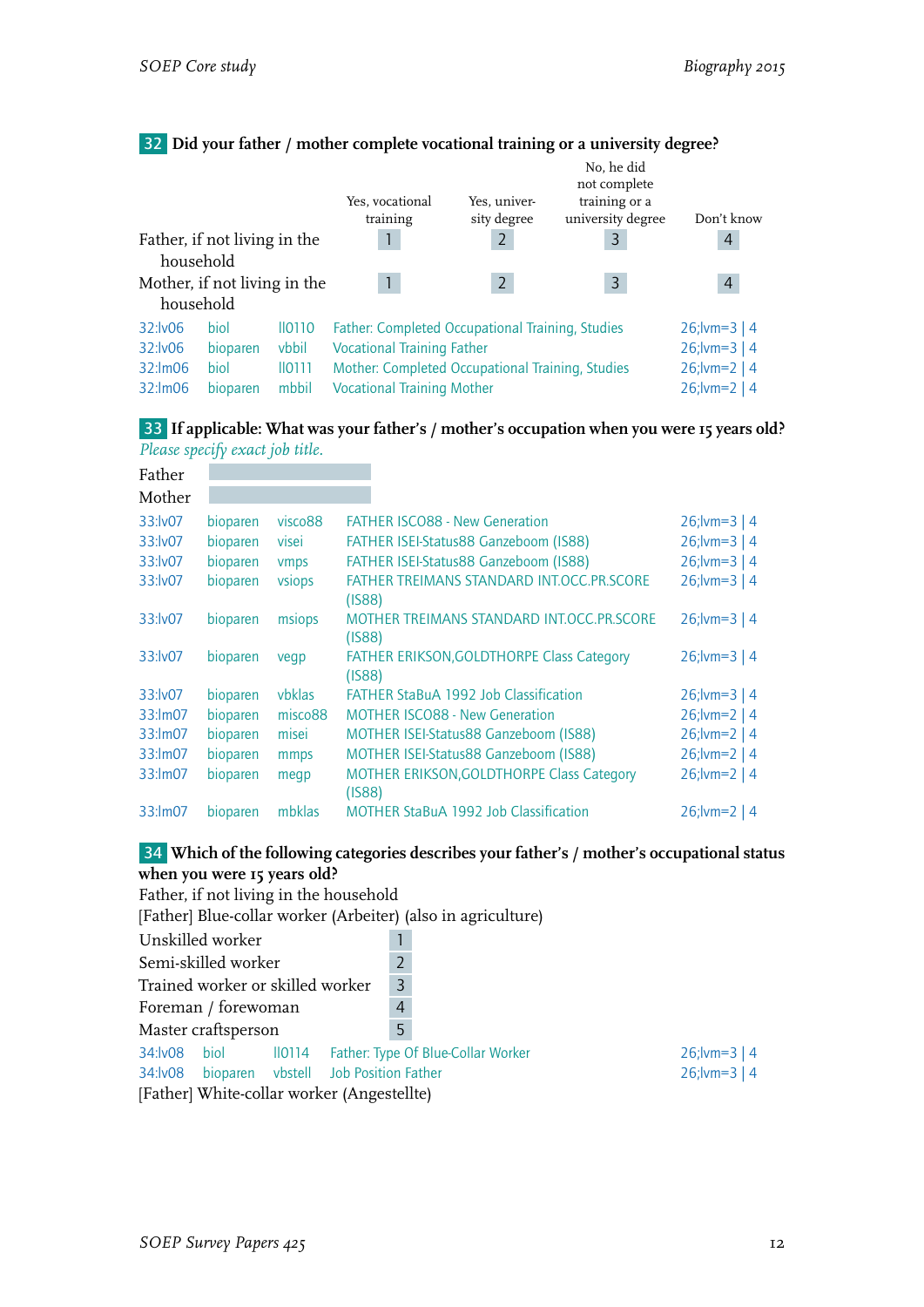| Industry or factory foreman / forewoman in a salaried position<br>Salaried employee engaged in unskilled activities without completed<br>training/education                                                                        | $\mathbf{1}$<br>$\overline{2}$       |
|------------------------------------------------------------------------------------------------------------------------------------------------------------------------------------------------------------------------------------|--------------------------------------|
| Salaried employee engaged in unskilled activities with completed<br>training/education                                                                                                                                             | $\mathsf{3}$                         |
| Salaried employee engaged in skilled activities (e.g., executive officer,<br>bookkeeper, technical draftsman)                                                                                                                      | $\overline{4}$                       |
| Salaried employee engaged in highly skilled activities or managerial function<br>(e.g., scientist, engineer, department head)                                                                                                      | 5 <sup>1</sup>                       |
| Salaried employee with extensive managerial duties (e.g., managing director,<br>business manager, head of a large firm or concern).                                                                                                | $6\phantom{1}$                       |
| biol<br>II0116 Father: Type Of White-Collar Worker<br>34:lv09<br>vbstell<br>Job Position Father<br>34:lv09<br>bioparen<br>[Father] Civil servant or public administration employee (including judges and professional<br>soldiers) | $26$ ; lvm=3   4<br>$26$ ; lvm=3   4 |
| Lower level<br>$\mathbf{1}$                                                                                                                                                                                                        |                                      |
| $\overline{2}$<br>Middle level<br>$\overline{3}$<br>Upper level<br>$\overline{4}$<br><b>Executive level</b>                                                                                                                        |                                      |
| 34:lv10<br>biol<br>II0118 Father: Type Of Civil Servant<br><b>Job Position Father</b><br>bioparen vbstell<br>34:lv10<br>[Father] Self-employed (including family members working for the self-employed)                            | $26$ ; lvm=3   4<br>$26$ ; lvm=3   4 |
| Self-employed farmer without employees                                                                                                                                                                                             | $\mathbf{1}$                         |
| Self-employed farmer with employees                                                                                                                                                                                                | $\overline{2}$                       |
| Freelance professional, self-employed academic (selbständiger Akademiker)                                                                                                                                                          | $\overline{3}$                       |
| without employees<br>Freelance professional, self-employed academic (selbständiger Akademiker)<br>with employees                                                                                                                   | $\overline{4}$                       |
| Other self-employed without employees                                                                                                                                                                                              | 5                                    |
| Other self-employed with employees                                                                                                                                                                                                 | $\sqrt{6}$                           |
| Family member working for self-employed relative                                                                                                                                                                                   |                                      |
| 34:lv11 biol II0120 Father: Type Of Self-Employment                                                                                                                                                                                | $26$ ; lvm=3   4                     |
| bioparen vbstell Job Position Father<br>34:lv11                                                                                                                                                                                    | $26$ ; lvm=3   4                     |
| Your Father                                                                                                                                                                                                                        |                                      |
| Was not economically active<br>Was deceased<br>$\overline{2}$                                                                                                                                                                      |                                      |
| 34:lv12<br>biol<br>II0122<br>Father: Not Employed                                                                                                                                                                                  | $26$ ; lvm=3   4                     |
| Mother, if not living in the household                                                                                                                                                                                             |                                      |
| [Mother] Blue-collar worker (Arbeiter) (also in agriculture)                                                                                                                                                                       |                                      |
| Unskilled worker<br>1                                                                                                                                                                                                              |                                      |
| Semi-skilled worker<br>$\overline{2}$                                                                                                                                                                                              |                                      |
| Trained worker or skilled worker<br>3                                                                                                                                                                                              |                                      |
| $\overline{4}$<br>Foreman / forewoman<br>5                                                                                                                                                                                         |                                      |
| Master craftsperson<br>34: Im 08<br>biol                                                                                                                                                                                           |                                      |
| Mother: Type Of Blue-Collar Worker<br>II <sub>0115</sub><br><b>Job Position Mother</b><br>34: Im 08<br>bioparen<br>mbstell                                                                                                         | $26$ ; lvm=2   4<br>$26$ ; lvm=2   4 |
| [Mother] White-collar worker (Angestellte)                                                                                                                                                                                         |                                      |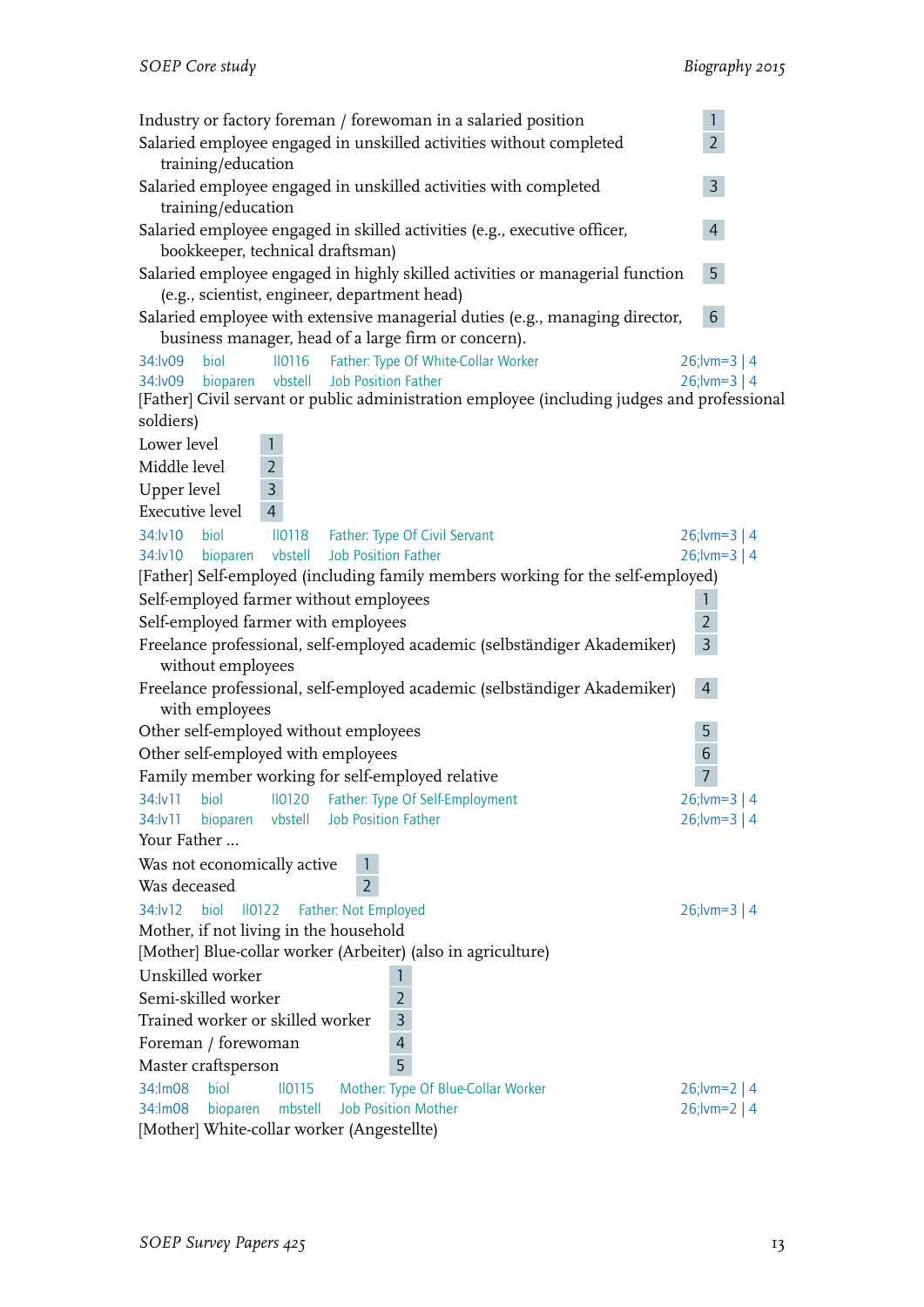| Industry or factory foreman / forewoman in a salaried position                                                                      | $\mathbf{1}$     |  |  |  |  |  |
|-------------------------------------------------------------------------------------------------------------------------------------|------------------|--|--|--|--|--|
| $\overline{2}$<br>Salaried employee engaged in unskilled activities without completed                                               |                  |  |  |  |  |  |
| training/education                                                                                                                  |                  |  |  |  |  |  |
| Salaried employee engaged in unskilled activities with completed<br>training/education                                              | 3 <sup>1</sup>   |  |  |  |  |  |
| Salaried employee engaged in skilled activities (e.g., executive officer,                                                           | $\overline{4}$   |  |  |  |  |  |
| bookkeeper, technical draftsman)                                                                                                    |                  |  |  |  |  |  |
| Salaried employee engaged in highly skilled activities or managerial function                                                       | 5                |  |  |  |  |  |
| (e.g., scientist, engineer, department head)                                                                                        |                  |  |  |  |  |  |
| Salaried employee with extensive managerial duties (e.g., managing director,                                                        | $6\overline{6}$  |  |  |  |  |  |
| business manager, head of a large firm or concern).                                                                                 |                  |  |  |  |  |  |
| biol<br>$II$ <sub>0117</sub><br>Mother: Type Of White-Collar Worker<br>34:lm09<br>bioparen<br>mbstell<br><b>Job Position Mother</b> | $26$ ; lvm=2   4 |  |  |  |  |  |
| 34: Im 09<br>[Mother] Civil servant or public administration employee (including judges and professional                            | $26$ ; lvm=2   4 |  |  |  |  |  |
| soldiers)                                                                                                                           |                  |  |  |  |  |  |
| Lower level<br>$\mathbf{1}$                                                                                                         |                  |  |  |  |  |  |
| Middle level<br>$\overline{2}$                                                                                                      |                  |  |  |  |  |  |
| Upper level<br>$\overline{3}$                                                                                                       |                  |  |  |  |  |  |
| <b>Executive level</b><br>$\overline{4}$                                                                                            |                  |  |  |  |  |  |
| 34:lm10 biol<br>II0119<br><b>Mother: Type Of Civil Servant</b>                                                                      | $26$ ; lvm=2   4 |  |  |  |  |  |
| mbstell Job Position Mother<br>34:lm10 bioparen                                                                                     | $26$ ; lvm=2   4 |  |  |  |  |  |
| [Mother] Self-employed (including family members working for the self-employed)                                                     |                  |  |  |  |  |  |
| Self-employed farmer without employees                                                                                              | $\mathbf{1}$     |  |  |  |  |  |
| Self-employed farmer with employees                                                                                                 | $\overline{2}$   |  |  |  |  |  |
| Freelance professional, self-employed academic (selbständiger Akademiker)                                                           | $\overline{3}$   |  |  |  |  |  |
| without employees                                                                                                                   |                  |  |  |  |  |  |
| Freelance professional, self-employed academic (selbständiger Akademiker)                                                           | $\overline{4}$   |  |  |  |  |  |
| with employees                                                                                                                      |                  |  |  |  |  |  |
| Other self-employed without employees                                                                                               | 5                |  |  |  |  |  |
| Other self-employed with employees                                                                                                  | $\sqrt{6}$       |  |  |  |  |  |
| Family member working for self-employed relative                                                                                    | $\overline{7}$   |  |  |  |  |  |
| 34:lm11 biol II0121 Mother: Type Of Self-Employment                                                                                 | $26$ ; lvm=2   4 |  |  |  |  |  |
| 34:lm11<br>mbstell<br><b>Job Position Mother</b><br>bioparen                                                                        | $26$ ; lvm=2   4 |  |  |  |  |  |
| Your Mother                                                                                                                         |                  |  |  |  |  |  |
| Was not economically active                                                                                                         |                  |  |  |  |  |  |
| $\overline{2}$<br>Was deceased                                                                                                      |                  |  |  |  |  |  |
| biol<br>34:lm12<br>II <sub>0123</sub><br>Mother: Not Employed                                                                       | $26$ ; lvm=2   4 |  |  |  |  |  |
|                                                                                                                                     |                  |  |  |  |  |  |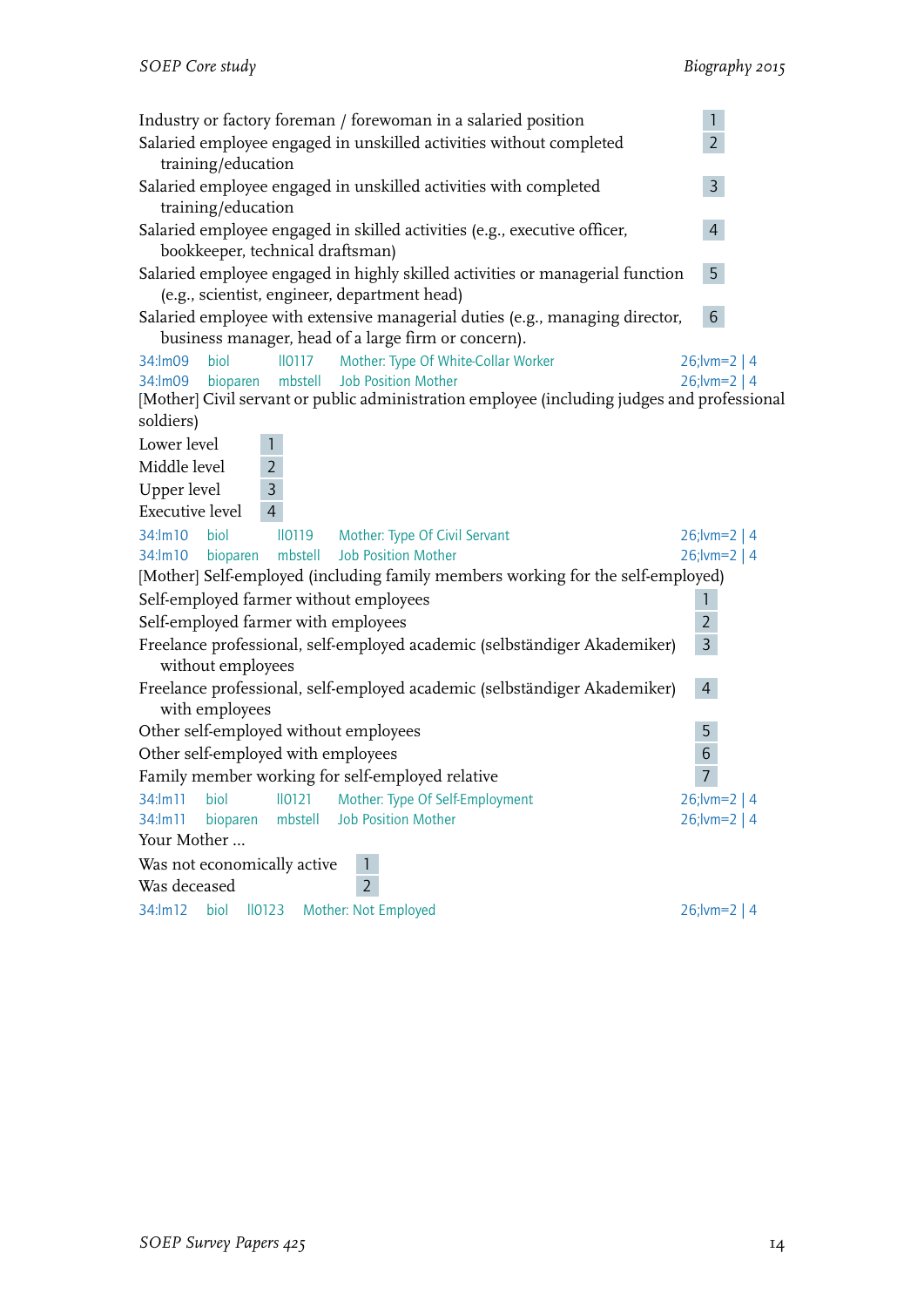## 35 **Does / did your father / mother belong to a church or religious group?**

|                                                         |                  |                             | Yes.<br>member of<br>the Catholic<br>church       | Yes.<br>member<br>of the<br>Protestant<br>church | Yes,<br>member<br>of another<br>Christian<br>religious<br>group | Yes.<br>member of<br>an Islamic<br>religious<br>group | Yes.<br>member<br>of another<br>religious<br>group | No, no<br>religious<br>affiliation   |
|---------------------------------------------------------|------------------|-----------------------------|---------------------------------------------------|--------------------------------------------------|-----------------------------------------------------------------|-------------------------------------------------------|----------------------------------------------------|--------------------------------------|
| Father, if not living in the<br>living in the household |                  | $\mathbf{1}$                | $\overline{2}$                                    | 3                                                | $\overline{4}$                                                  | 5                                                     | 6                                                  |                                      |
| Mother, if not living in the<br>household               |                  |                             | $\overline{2}$                                    | $\overline{3}$                                   | 4                                                               | 5                                                     | 6                                                  |                                      |
| 35:lv13<br>35:iv13                                      | biol<br>bioparen | II <sub>0124</sub><br>vreli | <b>Father: Religion</b><br><b>Religion Father</b> |                                                  |                                                                 |                                                       |                                                    | $26$ ; lvm=3   4<br>$26$ ; lvm=3   4 |
| 35:lm13<br>$35:$ m $13$                                 | biol<br>bioparen | II <sub>0125</sub><br>mreli | Mother: Religion<br><b>Religion Mother</b>        |                                                  |                                                                 |                                                       |                                                    | $26$ ; lvm=2   4<br>$26$ ; lvm=2   4 |

# <span id="page-16-0"></span>B3 If you think back ...

36 **Have you regularly attended a kindergarten, a children's day center or a similar institution?** Yes 1  $No$  2 36:lkein biol ll1135 Besuch Kindergarten o.Ae. 37 **At what age did you start with the regular visit of this institution?** By the age of ... 37:lkeinj biol ll1136 Alter Kindergarten o.Ae. I can not remember 1 37:lkeinka biol ll1137 Alter Kindergarten: Keine Erinnerung 38 **How interested and involved were your parents in your grades and progress at school?** very much 1 Fairly 2 Not very much 3 Not at all 4 38:lleist biol ll0142 Parents Show Interest In Performance 38:lleist biosoc bselkuem Parents Show Interest In Performance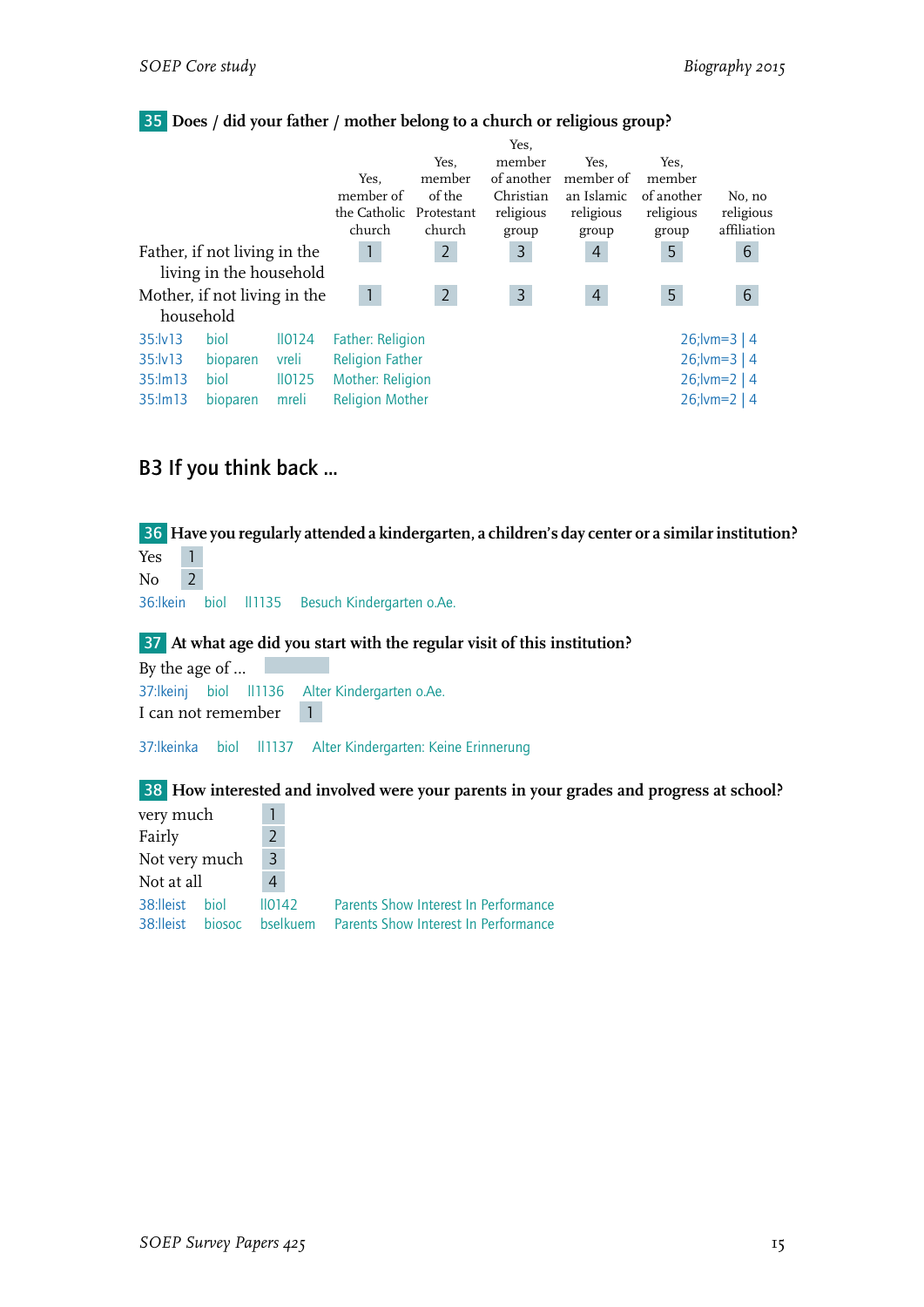## 39 **Can you remember your last report card from school? What were your grades in the following three subjects?**

|                         |        |                    | Excellent                                         | Good           | Satis-<br>factory                   | Sufficient     | Unsatis-<br>factory | Poor           | Did not<br>take this<br>subject |
|-------------------------|--------|--------------------|---------------------------------------------------|----------------|-------------------------------------|----------------|---------------------|----------------|---------------------------------|
| German                  |        |                    |                                                   | $\overline{2}$ | $\overline{3}$                      | 4              | 5                   | 6              | 7                               |
| Math                    |        |                    |                                                   | $\overline{2}$ | $\overline{3}$                      | $\overline{4}$ | 5                   | 6              | $\overline{7}$                  |
| First foreign language  |        |                    | $\overline{2}$                                    | 3              | $\overline{4}$                      | 5              | 6                   | $\overline{7}$ |                                 |
| 39: Isch 1              | biol   | II <sub>0143</sub> | Grade German                                      |                |                                     |                |                     |                |                                 |
| 39: Isch 1              | biosoc | bsntdeut           |                                                   |                | Grade In German On Last Report Card |                |                     |                |                                 |
| 39: Isch <sub>2</sub>   | biol   | 10144              | <b>Grade Mathematics</b>                          |                |                                     |                |                     |                |                                 |
| 39: Isch 2              | biosoc | bsntmath           |                                                   |                | Grade In Math On Last Report Card   |                |                     |                |                                 |
| $39$ : $\mathsf{lsch}3$ | biol   | II <sub>0145</sub> | Grade 1. Foreign Langauge                         |                |                                     |                |                     |                |                                 |
| $39:$ sch $3$           | biosoc | bsntfmd1           | Grade In 1st Foreign Language On Last Report Card |                |                                     |                |                     |                |                                 |

## 40 **How often did you argue or fight with your parents when you were 15 years old?** *Please make one X per row!*

|                |                    |  |                |       |                                                                       |                                                                                                                                                           | Parent was                                             |
|----------------|--------------------|--|----------------|-------|-----------------------------------------------------------------------|-----------------------------------------------------------------------------------------------------------------------------------------------------------|--------------------------------------------------------|
|                |                    |  |                |       |                                                                       |                                                                                                                                                           | not there                                              |
| With my father |                    |  | $\mathbf{2}$   | 3     | $\overline{4}$                                                        | 5                                                                                                                                                         | $6\phantom{1}6$                                        |
| With my mother |                    |  | $\overline{2}$ | 3     | $\overline{4}$                                                        | 5                                                                                                                                                         | $6\phantom{1}6$                                        |
| biol           | II <sub>0155</sub> |  |                |       |                                                                       |                                                                                                                                                           |                                                        |
| bioparen       | vstreit            |  |                |       |                                                                       |                                                                                                                                                           |                                                        |
| biosoc         | bsstrva            |  |                |       |                                                                       |                                                                                                                                                           |                                                        |
| biol           | II <sub>0156</sub> |  |                |       |                                                                       |                                                                                                                                                           |                                                        |
| bioparen       | mstreit            |  |                |       |                                                                       |                                                                                                                                                           |                                                        |
| biosoc         | bsstrmu            |  |                |       |                                                                       |                                                                                                                                                           |                                                        |
|                |                    |  | Very often     | Often | Sometimes<br>Arque Or Fight With Father<br>Arque Or Fight With Mother | Seldom<br>Arque Or Fight With Father When Respondent 15<br>Arque Or Fight With Father when Respondent 15<br>Arque Or Fight With Mother when Respondent 15 | Never<br>Arque Or Fight With Mother When Respondent 15 |

## 41 **Were you actively involved in musical activities growing up? For example, did you sing or play a musical instrument?**

| 41; Imusi biol II0157 Active In Music During Youth    |
|-------------------------------------------------------|
| 41; Imusi biosoc bsmussp Active In Music During Youth |
|                                                       |

## 42 **Were you involved in extracurricular sports in your youth?**

| Yes | -1 |                     |                           |                                   |
|-----|----|---------------------|---------------------------|-----------------------------------|
| No- |    |                     |                           |                                   |
|     |    | 42;Isp1 biol 110158 |                           | <b>Sports Played During Youth</b> |
|     |    |                     | 42; Isp 1 biosoc bssprttr | Do Sports During Youth            |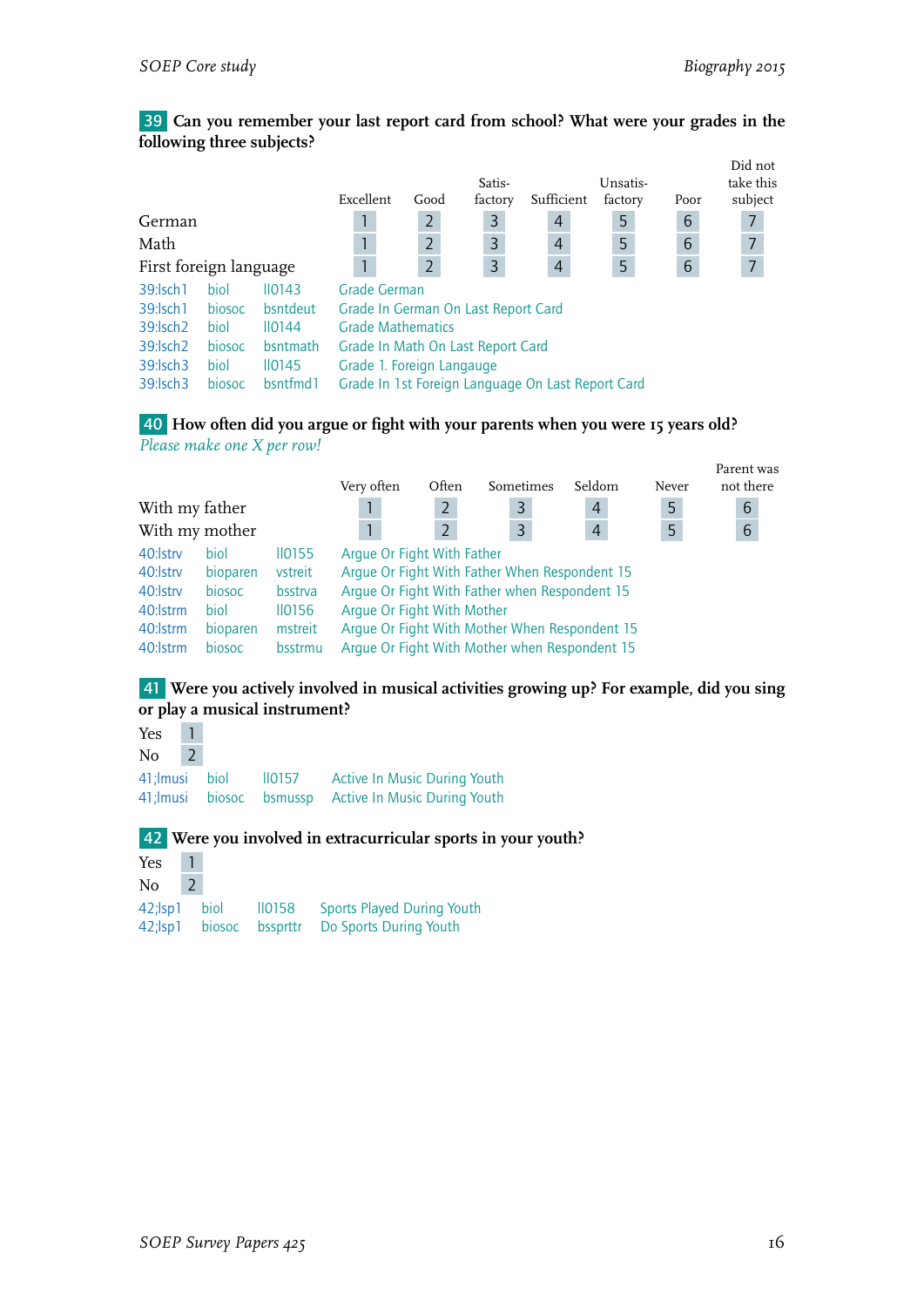## 43 **Which sports you played was most important to you?**

|              | Most important sports: |                                                              |
|--------------|------------------------|--------------------------------------------------------------|
| 43: sp2 biol | 110160                 | <b>Most Important Sport During Youth</b>                     |
|              |                        | 43:lsp2 biosoc bssprtar What Kind of Sport Done During Youth |

## 44 **Did you play this sport competitively?**

| Yes 1         |  |                                                             |
|---------------|--|-------------------------------------------------------------|
| $\text{No}$ 2 |  |                                                             |
|               |  | 44; sp3 biol II0161 Took Part In Competitions In This Sport |
|               |  | 44; sp3 biosoc bssprtwe Competition: 1st Type of Sport      |

# <span id="page-18-0"></span>B4 When you were 15 years old ... and afterwards

## 45 **We would like to ask you now for some information about your personal history starting at age of 15. Please fill out the table below as follows:**

*Please state what has happened in your life since you were 15—from when to when you were in school, in vocational training, employed, etc. It is important that you give some answer for every year of your life up to the present or up to the age of 65. If more than one answer applies in a particular year, please give more than one answer.*

| Year at the age of 15 |      |               |                     |
|-----------------------|------|---------------|---------------------|
| Year at the age of 20 |      |               |                     |
| Year at the age of 25 |      |               |                     |
| Year at the age of 30 |      |               |                     |
| Year at the age of 35 |      |               |                     |
| Year at the age of 40 |      |               |                     |
| Year at the age of 45 |      |               |                     |
| Year at the age of 50 |      |               |                     |
| Year at the age of 55 |      |               |                     |
| Year at the age of 60 |      |               |                     |
| Year at the age of 65 |      |               |                     |
| 45:lj01               | biol | <b>II0162</b> | 15 Years Old (Year) |
| 45:lj02               | biol | <b>II0163</b> | 20 Years Old (Year) |
| 45:lj03               | biol | <b>II0164</b> | 25 Years Old (Year) |
| 45:lj04               | biol | <b>II0165</b> | 30 Years Old (Year) |
| 45:lj05               | biol | <b>II0166</b> | 35 Years Old (Year) |
| 45:lj06               | biol | <b>II0167</b> | 40 Years Old (Year) |
| 45:lj07               | biol | <b>II0168</b> | 45 Years Old (Year) |
| 45:lj08               | biol | <b>II0169</b> | 50 Years Old (Year) |
| 45:lj09               | biol | <b>II0170</b> | 55 Years Old (Year) |
| $45:$ lj $10$         | biol | <b>II0171</b> | 60 Years Old (Year) |
| 45:lj11               | biol | <b>II0172</b> | 65 Years Old (Year) |
|                       |      |               |                     |

At the age of ... I was: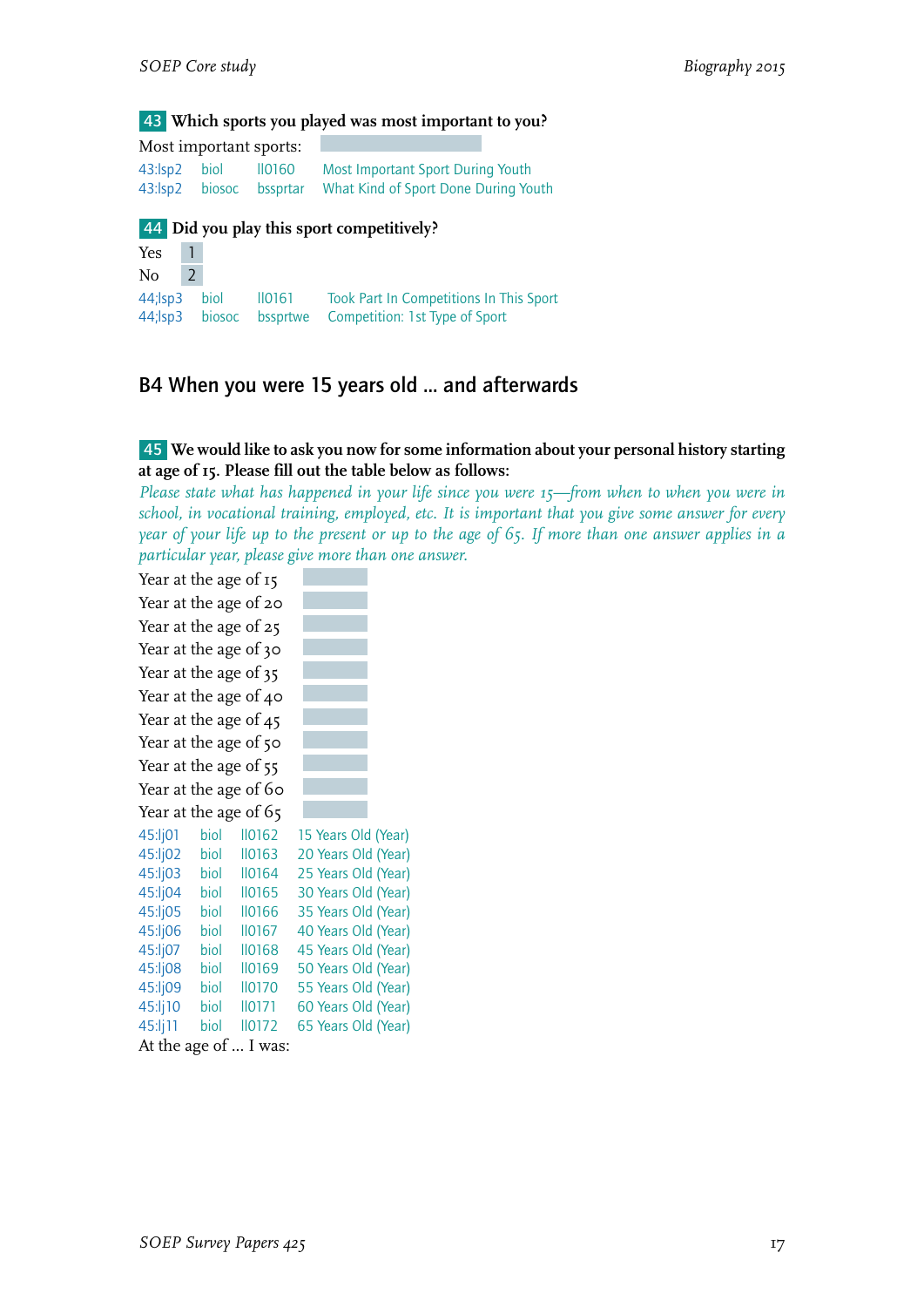attending school / university / evening school completing an apprenticeship / vocational training / further education / retraining in (voluntary) military/community service / voluntary social / ecological year / federal volunteer service / at war / in captivity employed full-time (including regular / professional soldiers) employed part-time or marginally employed unemployed homemaker Retired / in early retirement other 45:lkal1 pbiospe spelltyp Type of Spell<br>45:lkal1 pbiospe beginy Year Spell Begins 45:lkal1 pbiospe 45:lkal1 pbiospe endy Year Spell Ends

# <span id="page-19-0"></span>B5 Your education

46 **We now ask for details on some issues of your life history, which have to do with the training and the profession. First to the school:**

What was the last year you attended school?  $V_{\alpha\alpha}$ 

45:lkal4 biojob fulltime First Job Full Time

| -rear |                             | 46: Isab 1 biol IIO182 Last Year Attended School<br>46: Isab 1 biosoc bsschend Year of Leaving School |
|-------|-----------------------------|-------------------------------------------------------------------------------------------------------|
|       | I am still attending school | $\vert$ 1                                                                                             |
|       |                             | 46: Isab 2 biol IIO183 No Certificate<br>46: Isab 2 biosoc bsschbes Still Attend School               |

## 47 **Where did you last attend school? Was it...**

in one of the Bundesländer (federal states) of the Federal Republic of Germany? 1 in the former East Germany? in another country?<br>
<sup>47</sup> behavior bisecourse Blockhold School in Company 3

|                   | 47; Isab 3 bioimmig biscger |        | BI: Attended School In Germany       |
|-------------------|-----------------------------|--------|--------------------------------------|
| 47:Isab3 biol     |                             | 110186 | <b>Country Last Attended School</b>  |
| 47: Isab 3 biosoc |                             |        | bsschwo Country Last Attended School |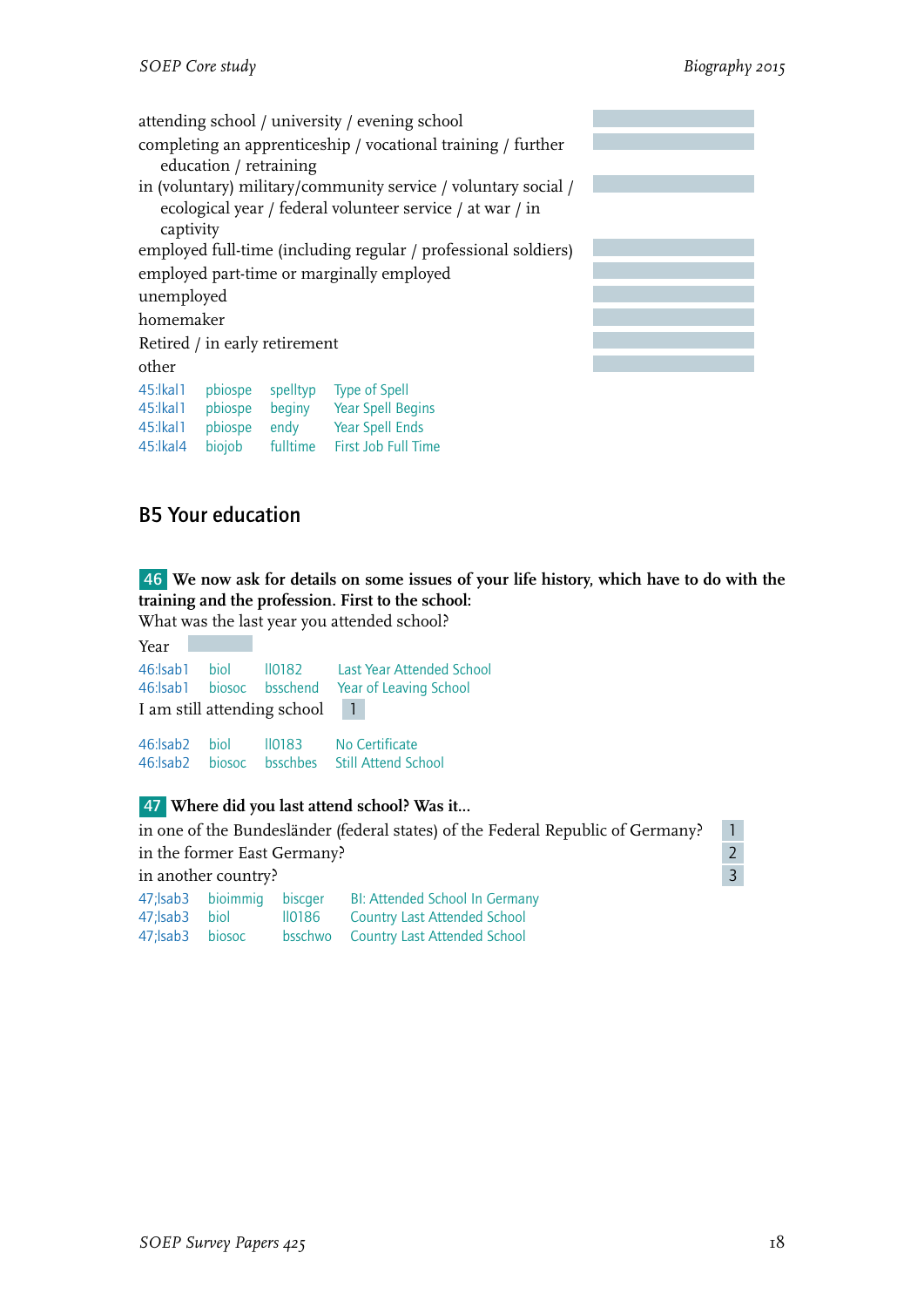## 48 **How many years did you attend school?.**

Years 48:lsab4 biol ll0187 Duration Schooling (Years)

### 49 **What type of school-leaving certificate did you attain?**

Left school without graduating  $\frac{1}{1}$ 

Graduated from mandatory schooling with school-leaving certificate 2 Graduated from higher-level secondary school with school-leaving certificate 3 49;lsab5 biol ll0188 School-Leaving Degree

## 50 **In which German federal state (Bundesland) did you last attend school?** *(Please enter!)*

50;lsab6 biol ll0190 Federal State School 50;lsab6 biosoc bsschla Federal State/Province Last School Attendence

## 51 **What type of school-leaving certificate did you attain?**

| Left school without graduating                                    |                |  |  |  |  |
|-------------------------------------------------------------------|----------------|--|--|--|--|
| Lower track (Volksschule / Hauptschule / 8th grade GDR)           | $\overline{2}$ |  |  |  |  |
| Intermediate track (Realschule / Mittlere Reife / roth grade GDR) | $\overline{3}$ |  |  |  |  |
| $\overline{4}$<br>Vocational school (Fachoberschule)              |                |  |  |  |  |
| Upper track (Abitur / Hochschulreife)                             |                |  |  |  |  |
| Other school-leaving certificate                                  |                |  |  |  |  |
| 51; Isab7 biol II0191 School-Leaving Degree                       |                |  |  |  |  |
| Please state: last school type attended                           |                |  |  |  |  |
| Please state: type of school-leaving certificate attained         |                |  |  |  |  |

## 52 **If you think back to the last grade of school you attended: How many of your fellow students or their parents were not from Germany?**

| All                                  |          |         |                                                  |                                    |
|--------------------------------------|----------|---------|--------------------------------------------------|------------------------------------|
| Most                                 |          |         | $\overline{2}$                                   |                                    |
| Approximately half                   |          |         |                                                  |                                    |
| Approximately one-fourth             |          |         |                                                  |                                    |
| Fewer than one-fourth                |          |         |                                                  |                                    |
| None                                 |          |         | 6                                                |                                    |
| 52; Isab 10                          | bioimmig | biscacf |                                                  | <b>BI: How Many Pupils Foreign</b> |
| <b>II0194</b><br>52; Isab 10<br>biol |          |         | How Many Pupils Foreign                          |                                    |
| 52; Isab 10<br>bsklausl<br>biosoc    |          |         | Number Of Foreign Students, Last School Attended |                                    |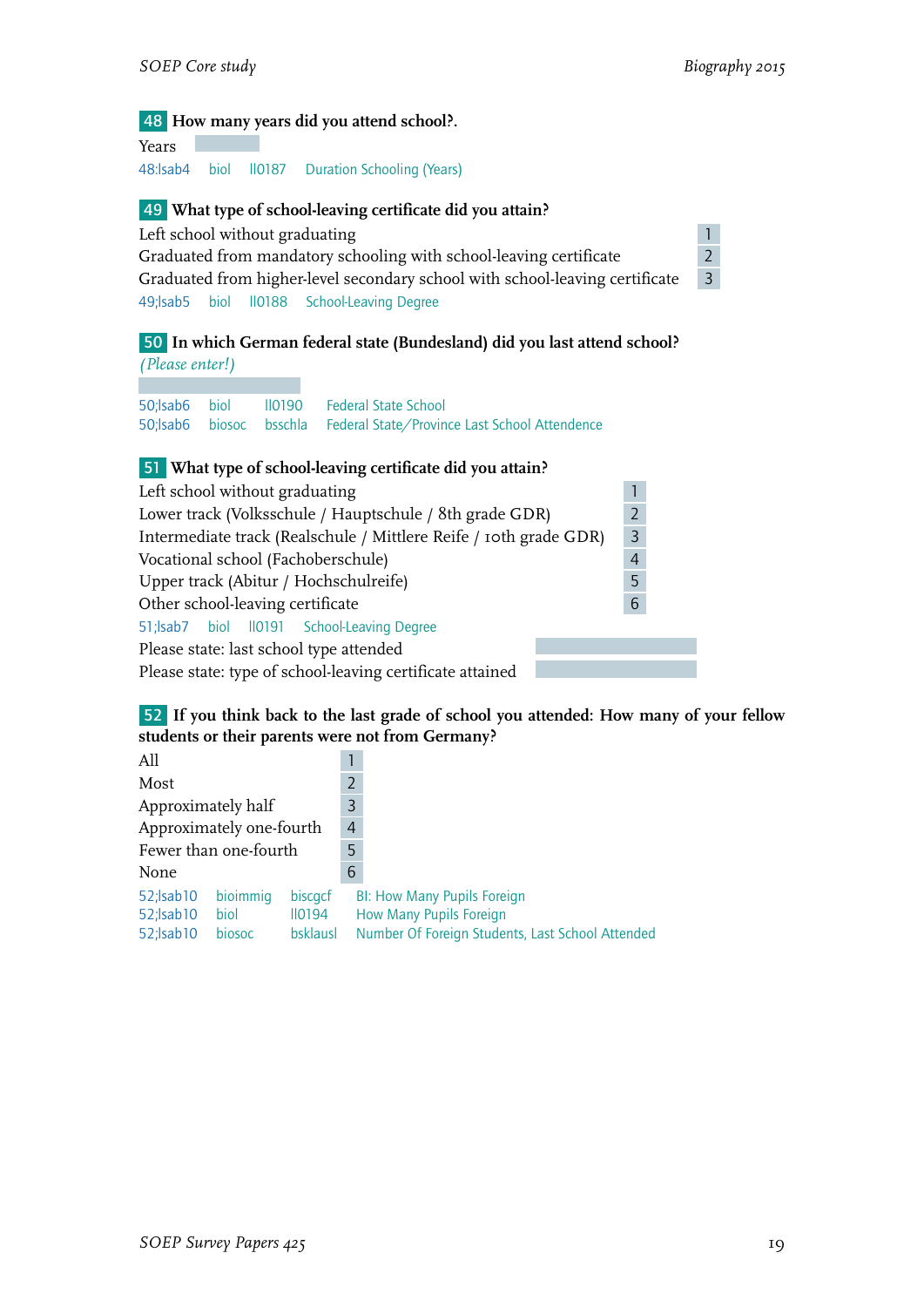## 53 **Do you intend to attain a school-leaving certificate in the future?**

| 2 |        |                                          |
|---|--------|------------------------------------------|
| 3 |        |                                          |
|   |        | Country Of Birth                         |
|   |        | Formal Training Certificate, Uni. Degree |
|   |        | Intending to Get Further Degree          |
|   | biosoc | $II$ 0016<br>110195<br>bsschzuk          |

## 54 **What is the highest degree you plan to attain?**

| Lower track (Volksschule / Hauptschule)          |      |                           |                                                                                     |  |  |
|--------------------------------------------------|------|---------------------------|-------------------------------------------------------------------------------------|--|--|
| Intermediate track (Realschule / Mittlere Reife) |      |                           |                                                                                     |  |  |
| Vocational school (Fachoberschule)<br>3          |      |                           |                                                                                     |  |  |
| Upper track (Abitur / Hochschulreife)<br>4       |      |                           |                                                                                     |  |  |
| 54; Isab 12<br>54: Isab 12                       | biol | 110196<br>biosoc bsschzar | Type Of Further School-Leaving Qualification<br>Which Degree Intending Still to Get |  |  |

# 55 **Have you completed vocational training or university studies in Germany?**

| Yes |  |                     |                                                                                                          |
|-----|--|---------------------|----------------------------------------------------------------------------------------------------------|
| No. |  |                     |                                                                                                          |
|     |  | 55:lab01 biol 10197 | Vocational Training In Germany<br>55; lab01 biosoc bsbadabq Completed Training/Apprenticeship in Germany |

## 56 **What type of vocational or university degree did you attain and when did you attain it?** *Multiple answers possible!*

| Apprenticeship (Lehre) / Vocational degree as skilled worker (Facharbeiterabschluss)  |  |  |
|---------------------------------------------------------------------------------------|--|--|
| Full-time vocational school (Berufsfachschule) / commercial college (Handelsschule) / |  |  |
| Health sector school (Schule des Gesundheitswesens)                                   |  |  |
| Higher level trade or technical school (e.g. Meisterschule, Technikerschule)          |  |  |
| Training for civil servants (Beamtenausbildung)                                       |  |  |
| Technical or professionally oriented college (Fachhochschule, Berufsakademie;         |  |  |
| formerly also engineer or teacher training)                                           |  |  |
| University or university-level degree                                                 |  |  |
| Doctoral studies (Promotion)                                                          |  |  |

## Other degree 1 and 1 and 1 and 1 and 1 and 1 and 1 and 1 and 1 and 1 and 1 and 1 and 1 and 1 and 1 and 1 and 1 and 1 and 1 and 1 and 1 and 1 and 1 and 1 and 1 and 1 and 1 and 1 and 1 and 1 and 1 and 1 and 1 and 1 and 1 and

| biol          | II <sub>0212</sub> | Apprenticeship/Vocational Training Completed              |
|---------------|--------------------|-----------------------------------------------------------|
| biosoc        | bsbadleh           | <b>Completed Apprenticeship</b>                           |
| biol          | II <sub>0214</sub> | <b>Specialized Vocational School</b>                      |
| <b>biosoc</b> | <b>b</b> sbadbfs   | <b>Completed Specialized Vocational School In Germany</b> |
| biol          | II <sub>0216</sub> | <b>Specialized Technical School</b>                       |
| biosoc        | <b>b</b> sbadfsc   | Completed Higher Level Trade, Techn. School In Germany    |
| biol          | II <sub>0218</sub> | Civil Servant Training                                    |
| <b>biosoc</b> | bsbadbea           | <b>Completed Civil Service Education In Germany</b>       |
| biol          | IIO220             | Engineering School, Career Training Academy               |
| <b>biosoc</b> | bsbadfha           | Completed Fachhochschule In Germany                       |
| biol          | IIO222             | University, College                                       |
| <b>biosoc</b> | bsbaduni           | <b>Completed University In Germany</b>                    |
| biol          | 110574             | Doctorate                                                 |
| biosoc        | bsbadpro           | Doctorate (since 2011)                                    |
| biol          | II <sub>0224</sub> | Other Type Of Education Completed                         |
| biosoc        | bsbadson           | <b>Completed Other Education In Germany</b>               |
|               |                    |                                                           |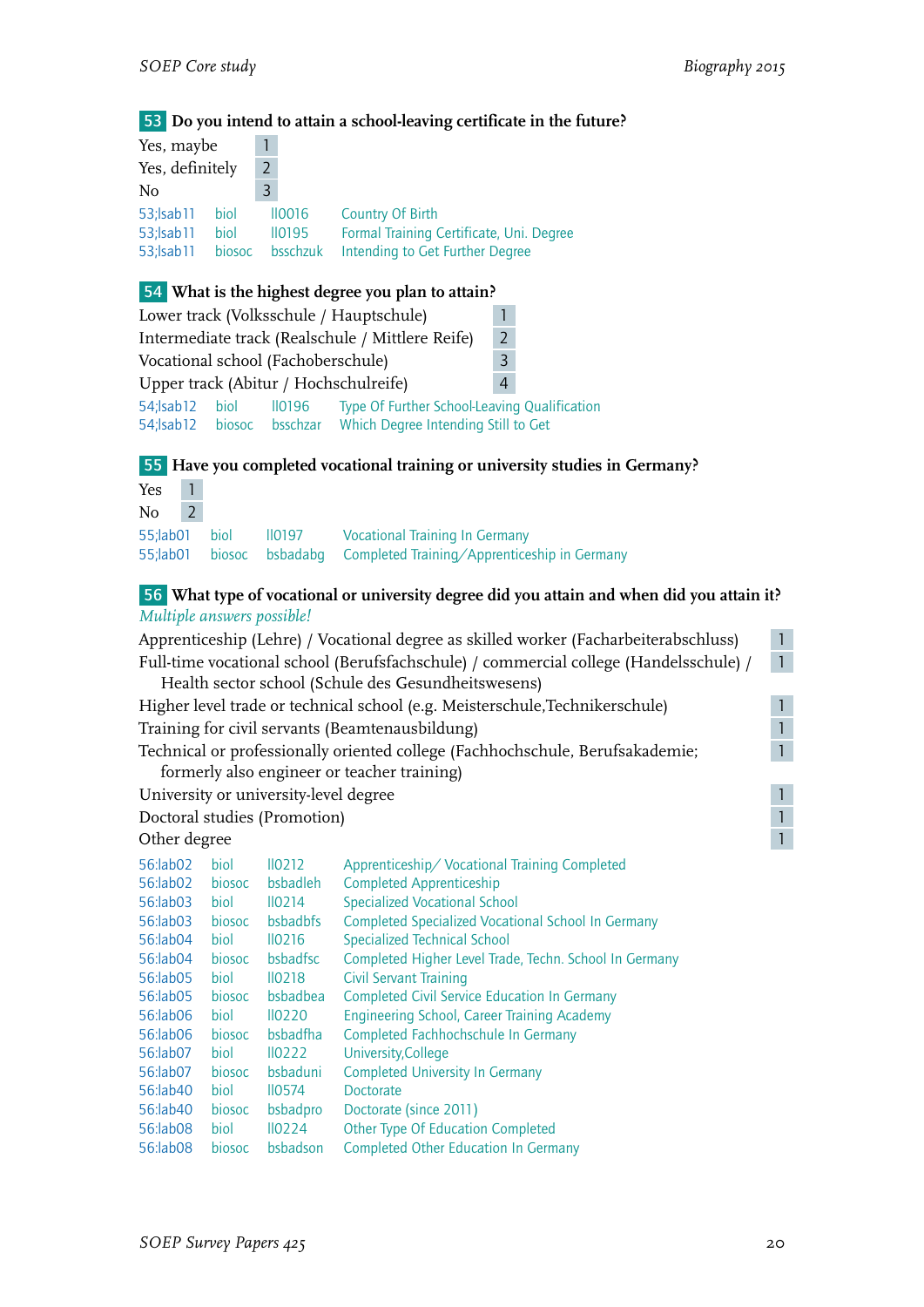

## 57 **Have you completed vocational training or university studies in another country than Germany?**

| $Yes \quad 1$ |  |                                                             |
|---------------|--|-------------------------------------------------------------|
| $No$ 2        |  |                                                             |
|               |  | 57; lab 10 biol II0228 Vocational Training Outside Germany  |
|               |  | 57;lab10 biosoc bsbaaabg Vocational Degree Completed Abroad |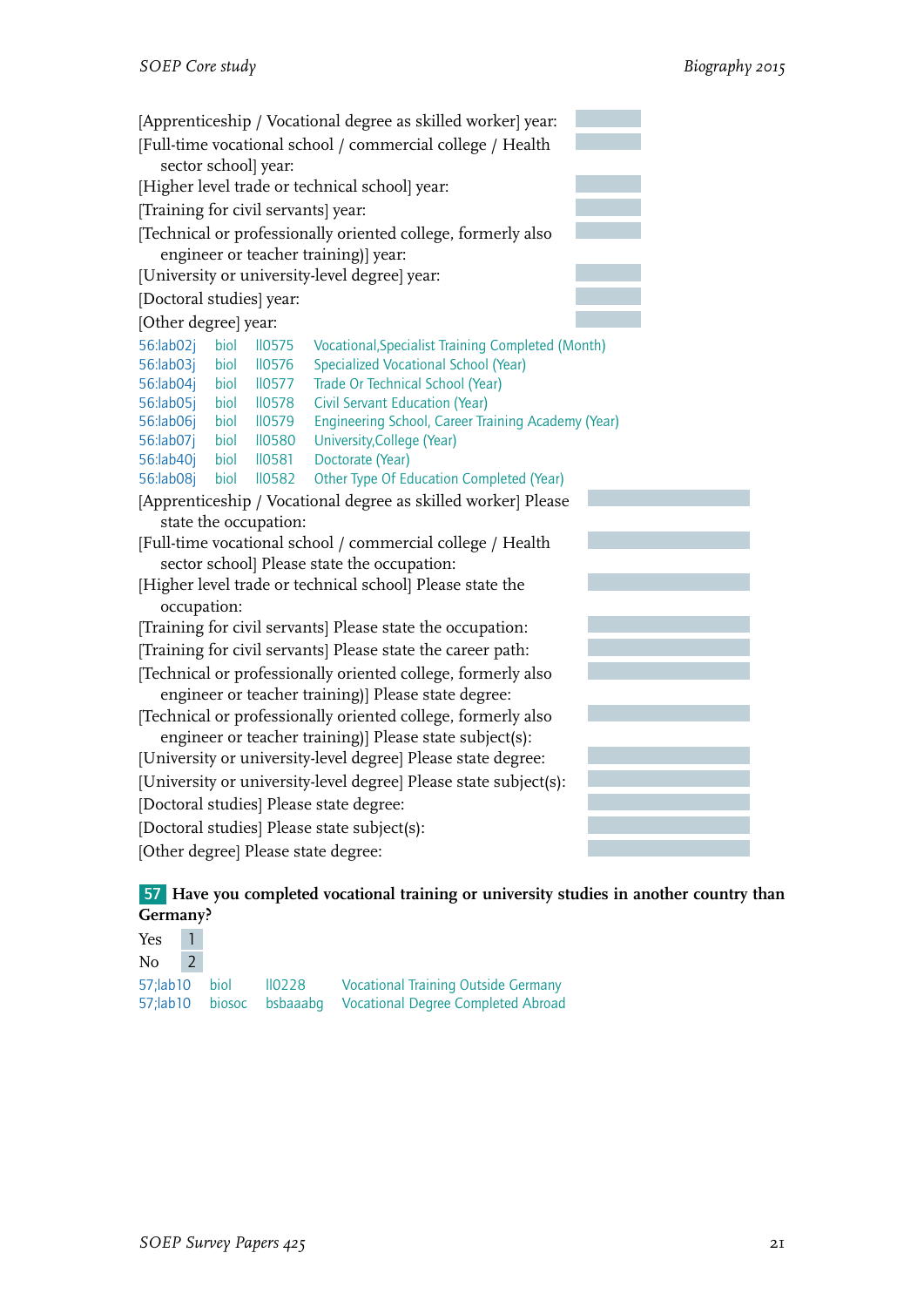## 58 **What kind of education or training was it?**

*Multiple answers possible, the questions 59-61 refer to the highest degree.*

|                                                     |                                           |                     | THE WARD WITH POSSIBILITY OF THE THE WAS THE TOTAL WAS WELLOW. |   |  |  |  |  |
|-----------------------------------------------------|-------------------------------------------|---------------------|----------------------------------------------------------------|---|--|--|--|--|
|                                                     | I received in-house training at a company |                     |                                                                |   |  |  |  |  |
| I completed an extended apprenticeship at a company |                                           |                     |                                                                |   |  |  |  |  |
| I attended a vocational school                      |                                           | 1                   |                                                                |   |  |  |  |  |
|                                                     |                                           |                     | I attended a university or higher educational institution      | 1 |  |  |  |  |
| Other degree                                        |                                           |                     |                                                                |   |  |  |  |  |
| 58:lab11                                            | biol                                      | IIO229              | Type Of Education, Training: Trained In Company                |   |  |  |  |  |
| 58:lab11                                            | biosoc                                    | bsbaafan            | On The Job Training Abroad                                     |   |  |  |  |  |
| 58:lab12                                            | biol                                      | IIO230              | Type Of Education, Training: Long Term Vocational Training     |   |  |  |  |  |
| 58:lab12                                            | biosoc                                    | <b>b</b> sbaafba    | Long Term Vocational Training Abroad                           |   |  |  |  |  |
| 58:lab13                                            | biol                                      | II <sub>0</sub> 231 | Type Of Education, Training: Vocational School                 |   |  |  |  |  |
| 58:lab13                                            | biosoc                                    | bsbaasch            | <b>Vocational Training Abroad</b>                              |   |  |  |  |  |
| 58:lab14                                            | biol                                      | II <sub>0232</sub>  | Type Of Education, Training: University, College               |   |  |  |  |  |
| 58:lab14                                            | biosoc                                    | bsbaauni            | <b>School-Leaving Degree Abroad</b>                            |   |  |  |  |  |
| 58:lab15                                            | biol                                      | II <sub>0</sub> 233 | Type Of Education, Training: Other                             |   |  |  |  |  |
| 58:lab15                                            | biosoc                                    | bsbaason            | <b>Other Vocational Training Abroad</b>                        |   |  |  |  |  |
|                                                     |                                           |                     |                                                                |   |  |  |  |  |

#### 59 **When did you complete this education or training?**

| Year |                      |                                         |
|------|----------------------|-----------------------------------------|
|      | 59:lab16 biol 110235 | <b>Education Completed (Year)</b>       |
|      |                      | 59:lab16 biosoc bsbaaend Apprenticeship |

### 60 **Did you receive a transcript or certificate documenting the successful completion of this training or education?**

Yes 1 No 2 60;lab17 biol ll0236 Certificate For Voc. Degree 60;lab17 biosoc bsbaazeu Certificate For Voc. Degree Completed Abroad 61 **Did you apply for a recognition of your degree in Germany?** Yes 1 No 2 61;laner biol ll1035 Applied for Recognition 61;laner biosoc bsbaaaba Applied for Recognition Has this degree or certificate been recognized in Germany? The application process is still underway 1 Yes, partly 2 Yes, equivalent 3 No, was not recognized 4 61:lanerab biol ll1036 Result Recognition 61:lanerab biosoc bsbaaara Result Recognition When did you receive the notification? Month Year 61:lanerm biol ll1038 Month Of Assesment 61:lanerm biosoc bsbaaamb Month Of Assesment 61:lanerj biol ll1037 Year of Assesment 61:lanerj biosoc bsbaaajb Year of Assesment Why didn't you apply for the recognition?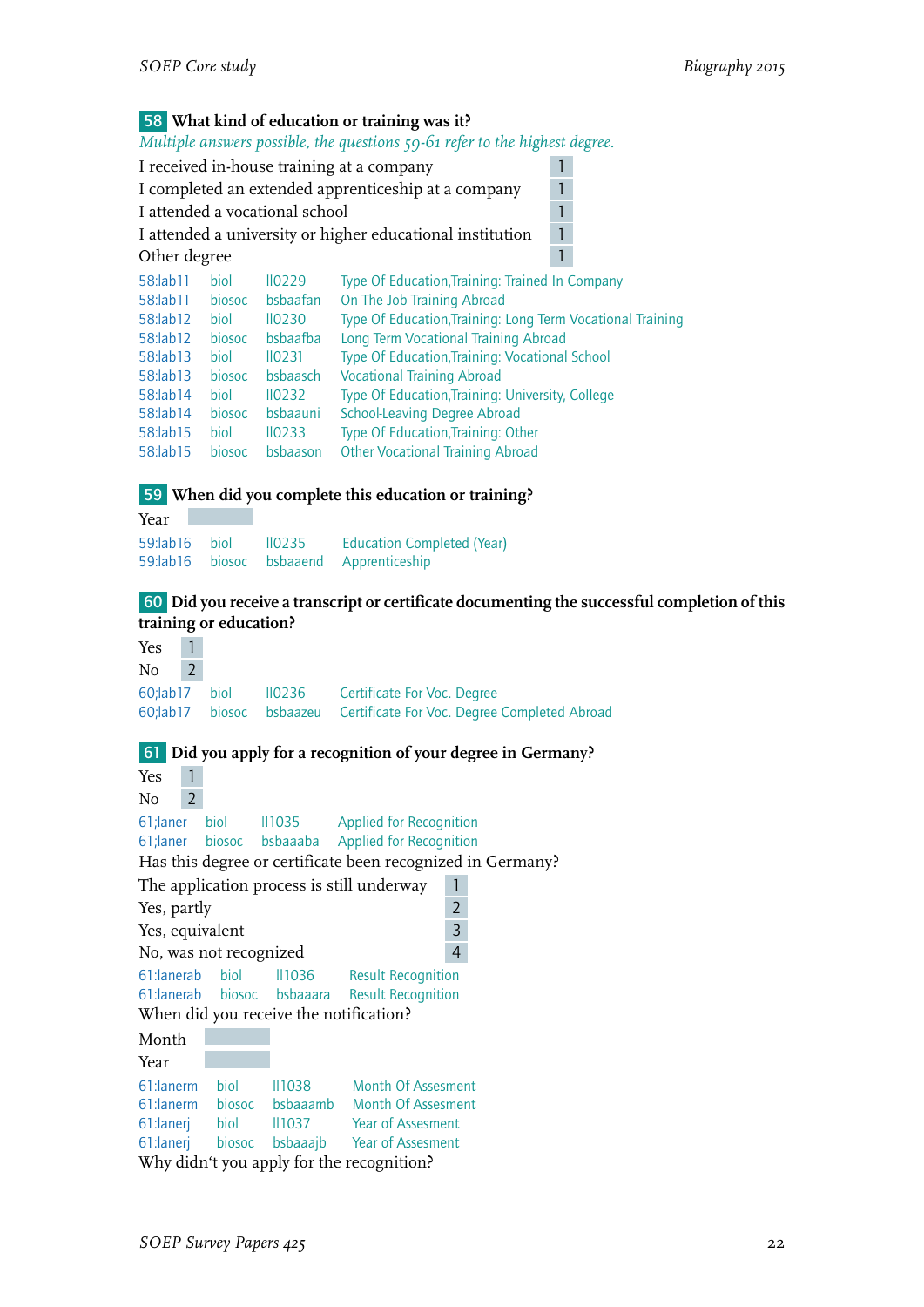|                                                                            | $\mathbf{1}$<br>The recognition is not important to me                     |               |                              |  |  |  |  |
|----------------------------------------------------------------------------|----------------------------------------------------------------------------|---------------|------------------------------|--|--|--|--|
|                                                                            | $\overline{2}$<br>I don't know where and how the application is to be made |               |                              |  |  |  |  |
|                                                                            | $\overline{3}$<br>The cost for the recognition are too high                |               |                              |  |  |  |  |
|                                                                            | $\overline{4}$<br>I miss important documents for the recognition           |               |                              |  |  |  |  |
| 5<br>The accaptance procedure is too bureaucratic / it takes too much time |                                                                            |               |                              |  |  |  |  |
|                                                                            | 6<br>I have no prospect of recognition of my statements.                   |               |                              |  |  |  |  |
|                                                                            | $\overline{7}$<br>Other reasons                                            |               |                              |  |  |  |  |
| 61: lanerno biol                                                           |                                                                            | <b>II1039</b> | <b>Reason No Recognition</b> |  |  |  |  |
|                                                                            | bsbaaaqa<br><b>Reason No Recognition</b><br>61: lanerno biosoc             |               |                              |  |  |  |  |

## 62 **Do you intend to complete vocational / occupational training or attain a university degree in the future?**

| Yes, maybe                 |                    | 1                  |                                                                                    |              |
|----------------------------|--------------------|--------------------|------------------------------------------------------------------------------------|--------------|
| Yes, definitely            |                    | $\overline{2}$     |                                                                                    |              |
| No                         |                    | $\overline{3}$     |                                                                                    |              |
| 62;lab19                   | biol               | IIO238             | Intending to Get Further Degree                                                    |              |
| 62;lab19                   | biosoc             | bszaja             | Formal Training Certificate, Uni. Degree                                           |              |
|                            |                    |                    | Which of the following degrees do you plan to attain?                              |              |
| Multiple answers possible! |                    |                    |                                                                                    |              |
| Apprenticeship             |                    |                    |                                                                                    | $\mathbf{1}$ |
|                            |                    |                    | Full-time vocational school (Berufsfachschule) or health sector school (Schule des | $\mathbf{1}$ |
|                            | Gesundheitswesens) |                    |                                                                                    |              |
|                            |                    |                    | Higher-level trade or technical school (Meisterschule, Technikerschule)            | $\mathbf{1}$ |
|                            |                    |                    | Training for civil servants (Beamtenausbildung)                                    | $\mathbf{1}$ |
|                            |                    |                    | Dual course of study / college of advanced vocational studies                      | $\mathbf{1}$ |
|                            |                    |                    | Technical or professional college (Fachhochschule)                                 | $\mathbf{1}$ |
| University                 |                    |                    |                                                                                    | $\mathbf{1}$ |
| 62:lab20                   | biol               | IIO239             | <b>Completed Apprenticeship</b>                                                    |              |
| 62:lab20                   | biosoc             | bszaleh            | <b>Completed Apprenticeship</b>                                                    |              |
| 62:lab21                   | biol               | IIO240             | <b>Full-Time Vocation School</b>                                                   |              |
| 62:lab21                   | biosoc             | bszabfs            | <b>Full-Time Vocation School</b>                                                   |              |
| 62:lab22                   | biol               | $II$ 0241          | Higher Level Trade And Technical School                                            |              |
| 62:lab22                   | biosoc             | bszafsc            | <b>Higher Level Trade And Technical School</b>                                     |              |
| 62:lab23                   | biol               | II0242             | <b>Civil Servant Training</b>                                                      |              |
| 62:lab23                   | biosoc             | bszabea            | <b>Civil Service Education</b>                                                     |              |
| $62$ : lab $24$            | biol               | II <sub>0243</sub> | <b>Accredited Career Training Academy</b>                                          |              |
| 62:lab24                   | biosoc             | bszabak            | <b>Accredited Career Training Academy</b>                                          |              |
| 62:lab25                   | biol               | II <sub>0244</sub> | <b>Engineering School</b>                                                          |              |
| 62:lab25                   | biosoc             | bszafh             | Fachhochschule, Engineering School                                                 |              |

62:lab26 biol ll0245 University

62:lab26 biosoc bszauni University, Higher Education Institution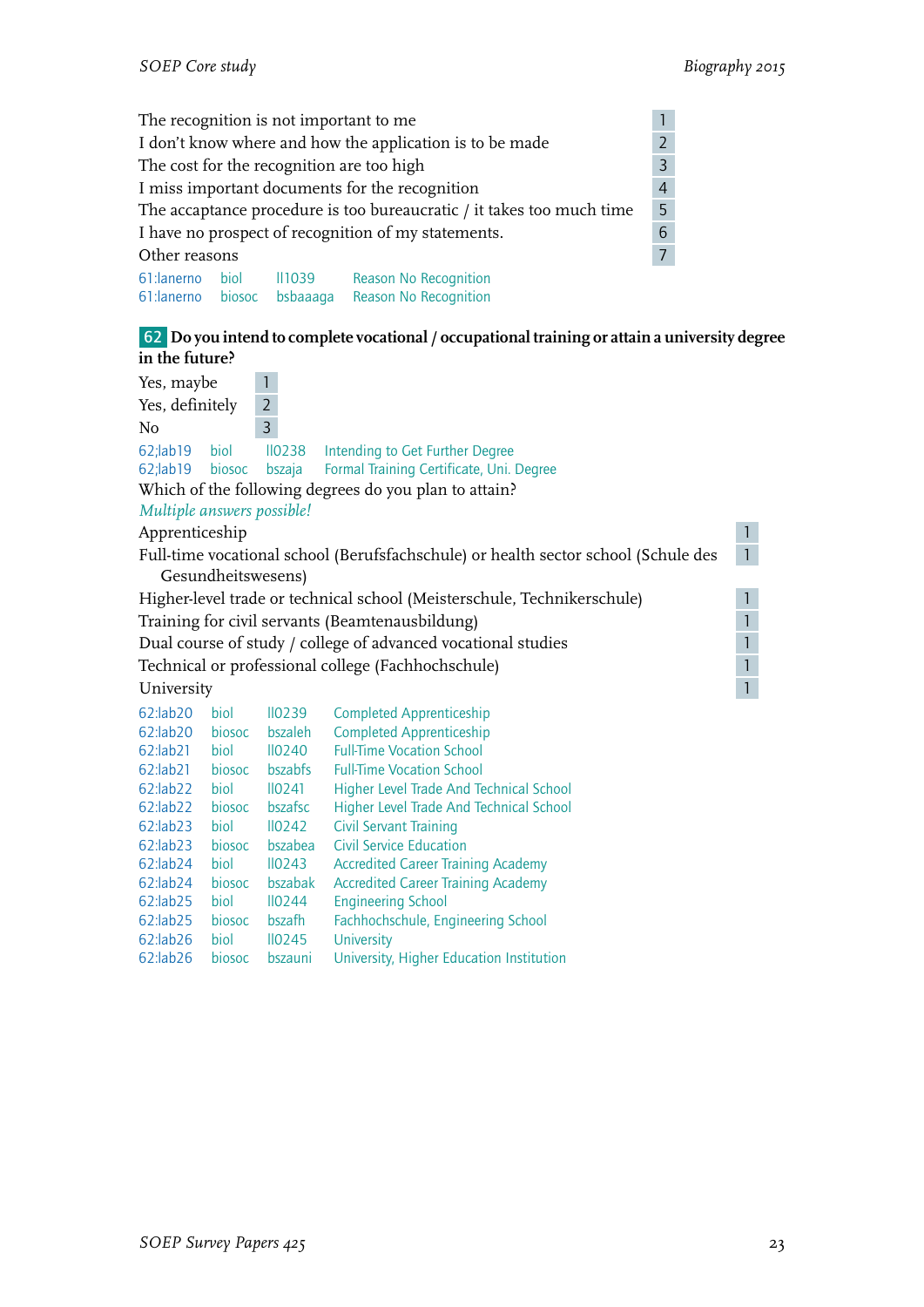# B6 Employment

|                                 |                |                          | 63 If you already were employed: How old were you when you first started working?                    |
|---------------------------------|----------------|--------------------------|------------------------------------------------------------------------------------------------------|
|                                 |                |                          | We are not referring to vocational training but to your first job after you completed your training! |
| years old                       |                |                          |                                                                                                      |
| 63:11erw                        | biojob         | agefjob                  | Age At First Job                                                                                     |
| 63:11 erw                       | biol           |                          | II0247 Age When Went To Work                                                                         |
|                                 |                |                          | Have not yet held a job / have not yet completed in-service training<br>$\vert$                      |
|                                 |                |                          |                                                                                                      |
| 63:11 no                        | biojob<br>biol | nojob                    | <b>Employment Status</b>                                                                             |
| 63:11 no                        |                | <b>II0248</b>            | <b>Never Employed</b>                                                                                |
|                                 |                |                          | 64 Are you still doing the same job ?                                                                |
| $\mathbf{1}$<br>Yes             |                |                          |                                                                                                      |
| $\overline{2}$<br>No            |                |                          |                                                                                                      |
|                                 |                |                          |                                                                                                      |
| 64;l1erwt<br>64; lerwt          | biojob<br>biol | stillfj<br><b>II1020</b> | Still Employed In First Job<br>Heute noch selbe Taetigkeit                                           |
|                                 |                |                          |                                                                                                      |
|                                 |                |                          | 65 Are you still in the same working position when you first startet?                                |
| Yes<br>$\mathbf{1}$             |                |                          |                                                                                                      |
| $\overline{2}$<br>No            |                |                          |                                                                                                      |
| 65;11 erwst                     | biol           | <b>II1019</b>            | Heute noch selbe berufl. Stell.                                                                      |
|                                 |                |                          |                                                                                                      |
|                                 |                |                          | 66 Are you still working for the same employer?                                                      |
|                                 |                |                          | If you are self-employed. Do you still have the same company / the same self-employment as then?     |
| $\mathbf{1}$<br>Yes             |                |                          |                                                                                                      |
| $\overline{2}$<br>No            |                |                          |                                                                                                      |
| 66;l1erwag                      | biol           | II1018                   | Heute noch selber Arbeitgeber                                                                        |
|                                 |                |                          |                                                                                                      |
|                                 |                |                          | 67 What occupational status did you have at that time (in your first job)?                           |
|                                 |                |                          | Blue-collar worker (Arbeiter) (also in agriculture)                                                  |
| Unskilled worker (ungelernt)    |                |                          | $\mathbf{1}$                                                                                         |
| Semi-skilled worker (angelernt) |                |                          | $\overline{2}$                                                                                       |
|                                 |                |                          | $\overline{3}$<br>Trained worker (gelernter Arbeiter) or skilled worker (Facharbeiter)               |
|                                 |                |                          | 67:11 arb biojob occfjob Occ. Position First Job                                                     |
| 67:11 arb                       | biojob         | fjblue                   | First Job Blue Collar                                                                                |
| 67:11 arb                       | biol           | <b>II0250</b>            | Type Of Blue-Collar Worker                                                                           |
|                                 |                |                          | Self-employed (including family members working for the self-employed)                               |
|                                 |                |                          | None<br>1-9 employees<br>to or more employees                                                        |
| Self-employed farmer            |                |                          | 1<br>$\overline{2}$<br>3                                                                             |
|                                 |                |                          | Freelance professional, selfemployed<br>$\overline{2}$<br>$\overline{3}$<br>1                        |
|                                 |                | academic (selbständiger  |                                                                                                      |
|                                 | Akademiker)    |                          |                                                                                                      |
| Other self-employed             |                |                          | $\overline{2}$<br>$\overline{3}$<br>$\mathbf{1}$                                                     |
| 67:11 sst 1                     | biojob         | occfjob                  | Occ. Position First Job                                                                              |
| 67:11 sst 1                     | biojob         | fjselfe                  | First Job Self Employed                                                                              |
| 67:11 sst 1                     | biojob         | fjsefsiz                 | Number Of Employees First Job                                                                        |
| 67:11 sst2<br>67:11 sst2        | biojob         | occfjob                  | Occ. Position First Job                                                                              |
|                                 | biojob         | fjselfe                  | First Job Self Employed                                                                              |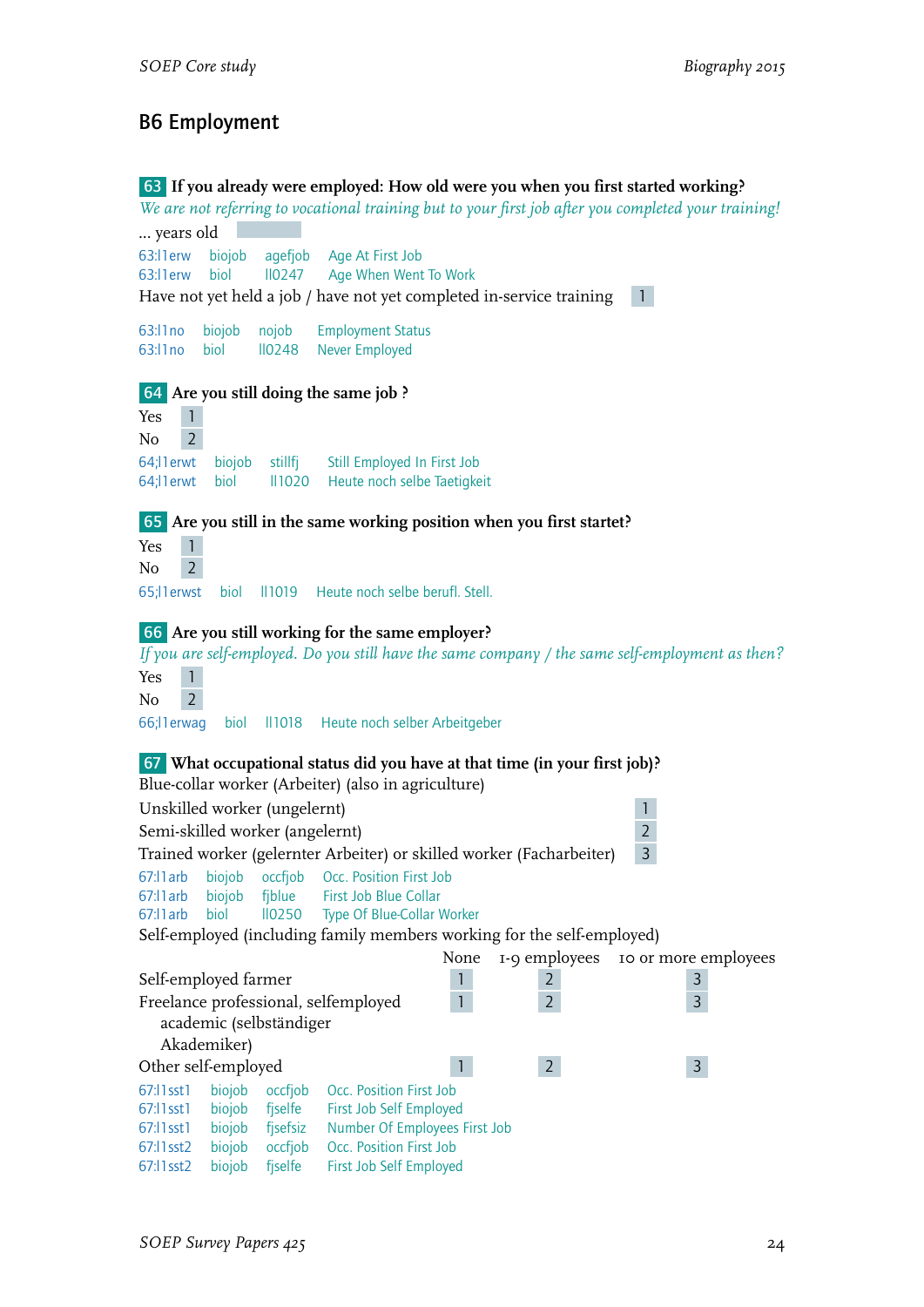| 67:1 sst2                         | biojob             | fjsefsiz            | Number Of Employees First Job                                                                |                |
|-----------------------------------|--------------------|---------------------|----------------------------------------------------------------------------------------------|----------------|
| $67:11$ sst2                      | biol               | II <sub>0</sub> 253 | Profession, Self-Employed Academic                                                           |                |
| 67:11 sst 3                       |                    | biojob occfjob      | Occ. Position First Job                                                                      |                |
| $67:11$ sst $3$                   | biojob             | fjselfe             | First Job Self Employed                                                                      |                |
| 67:11 sst 3                       | biojob             | fjsefsiz            | Number Of Employees First Job                                                                |                |
| 67:11 sst 3                       | biol               | II <sub>0254</sub>  | Other Type Of Self-Employment                                                                |                |
|                                   |                    |                     | Family member working for self-employed relative                                             |                |
| 67:11 sst4                        |                    |                     | biojob occfjob Occ. Position First Job                                                       |                |
| 67:11 sst4                        |                    |                     | biojob fjselfe First Job Self Employed                                                       |                |
| 67:11 sst 4                       | biol               | <b>II0255</b>       | <b>Family Workers</b>                                                                        |                |
| White-collar worker (Angestellte) |                    |                     |                                                                                              |                |
|                                   |                    |                     | Salaried employee engaged in unskilled activities without completed                          | $\mathbf{1}$   |
|                                   | training/education |                     |                                                                                              |                |
|                                   |                    |                     | Salaried employee engaged in unskilled activities with completed                             | $\overline{2}$ |
|                                   | training/education |                     |                                                                                              |                |
|                                   |                    |                     | Salaried employee engaged in skilled activities (e.g., executive officer,                    | 3 <sup>1</sup> |
|                                   |                    |                     | bookkeeper, technical draftsman)                                                             |                |
|                                   |                    |                     | Salaried employee engaged in highly skilled activities or managerial function                | $\overline{4}$ |
|                                   |                    |                     | (e.g., scientist, engineer, department head)                                                 |                |
| $67$ : 1 ang                      | biojob             |                     | occfjob Occ. Position First Job                                                              |                |
| 67:11 ang                         |                    |                     | biojob fjwhite First Job White Collar                                                        |                |
| $67:11$ ang                       | biol               |                     | IIO256 Type Of White-Collar Worker                                                           |                |
|                                   |                    |                     | Civil servant or public administration employee (including judges and professional soldiers) |                |

| Lower level                                               |                       |                                                                                    |
|-----------------------------------------------------------|-----------------------|------------------------------------------------------------------------------------|
| Middle level                                              | 2                     |                                                                                    |
| Upper level                                               | 3                     |                                                                                    |
| <b>Executive level</b>                                    | 4                     |                                                                                    |
| 67:11 amt biojob<br>67:l1amt biojob ficivs<br>$67:11$ amt | occfiob<br>biol 10257 | Occ. Position First Job<br>First Job Civil Servant<br><b>Type Of Civil Servant</b> |

# 68 **What was your job title at that time (in your first job)?**

*Please state the specific job title. For example, do not write "clerk" but rather "shipping clerk", not "blue-collar worker" but rather "machine metalworker".*

| 68;11 ber | biojob | stba   | <b>StaBua Vocational Classification</b> |
|-----------|--------|--------|-----------------------------------------|
| 68;11 ber | biojob | isco88 | 4 Digit ISCO-88 Occupation Code         |
| 68;11 ber | biojob | eap    | <b>EGP Class Category ISCO-88</b>       |
| 68;11 ber | biojob | isei   | Ganzeboom ISEI-Status88                 |
| 68;11 ber | biojob | mps    | Magnitude Prestige Scale                |
| 68;11 ber | biojob | siops  | Treiman Standard Int Occ Prestige       |

 $\mathcal{L}^{\text{max}}$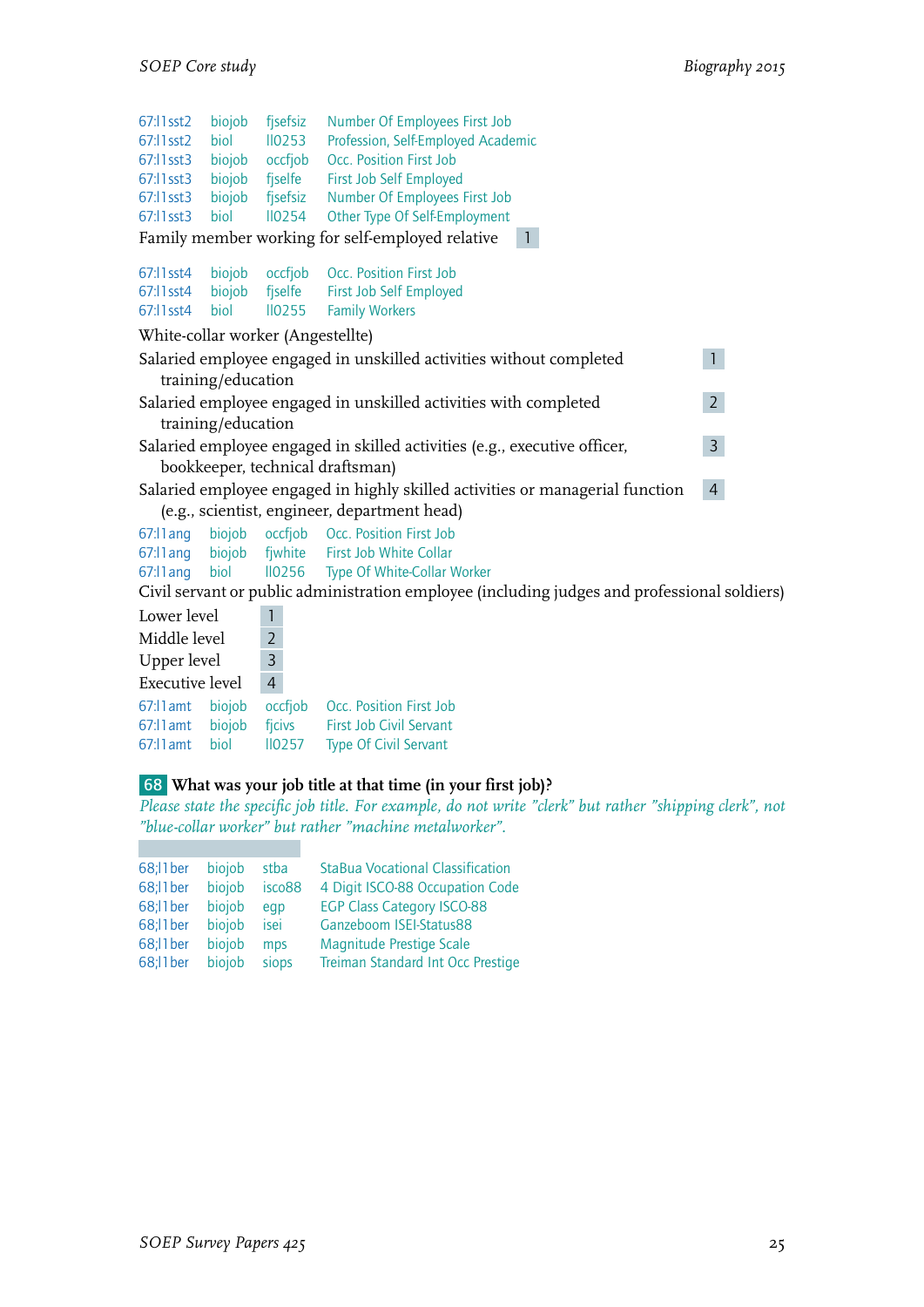69 **What kind of training is usually required for this kind of work?** No completed vocational training is required Completed vocational training 2 Degree from a specialized college of higher education 3 Degree from a university or other institution of higher education 4 69; I aus biojob reqeduc Required Education For First Job<br>69: I aus biol 10260 Required Training For Job Required Training For Job 70 **Was the company you worked for at that time part of the public sector or public administration?** Yes 1  $No$  2 70;l1oed biojob civilsfj First Job In Civil Service II0261 Civil Service, Public Administration 71 **What sector of business or industry was your company or institution active in for the most part?** *Please state the correct job title e.g. not "industry" but "electronic industry", not "trade" but "retail trade", not "public service", but "hospital". Please write in block letters.* 71;l1bra biojob nacefj 2-Digit NACE Industry, Sector(First Job) 72 **Have you changed your occupation one or more times since then, such that the type of work you do has changed significantly?** Yes, once 1 Yes, several times 2 No 3 72; Iwexl1 biojob occmove No. Of Occ. Changes<br>72; Iwexl1 biol IIO263 Job Change 72; lwexl1 biol When did you change to your current occupation or to the occupation that you worked in at your last job? Year 72:lwexl2 biojob ageatmv Age At Most Recent Occ. Change 72: Iwexl2 biol IIO264 Job Change, Year 73 **Are you gainfully employed at the present time?** Yes 1  $No$  2 73;lerw biojob currempl Employed At Time Of Bio Interview 73; lerw biol II0265 Now Employed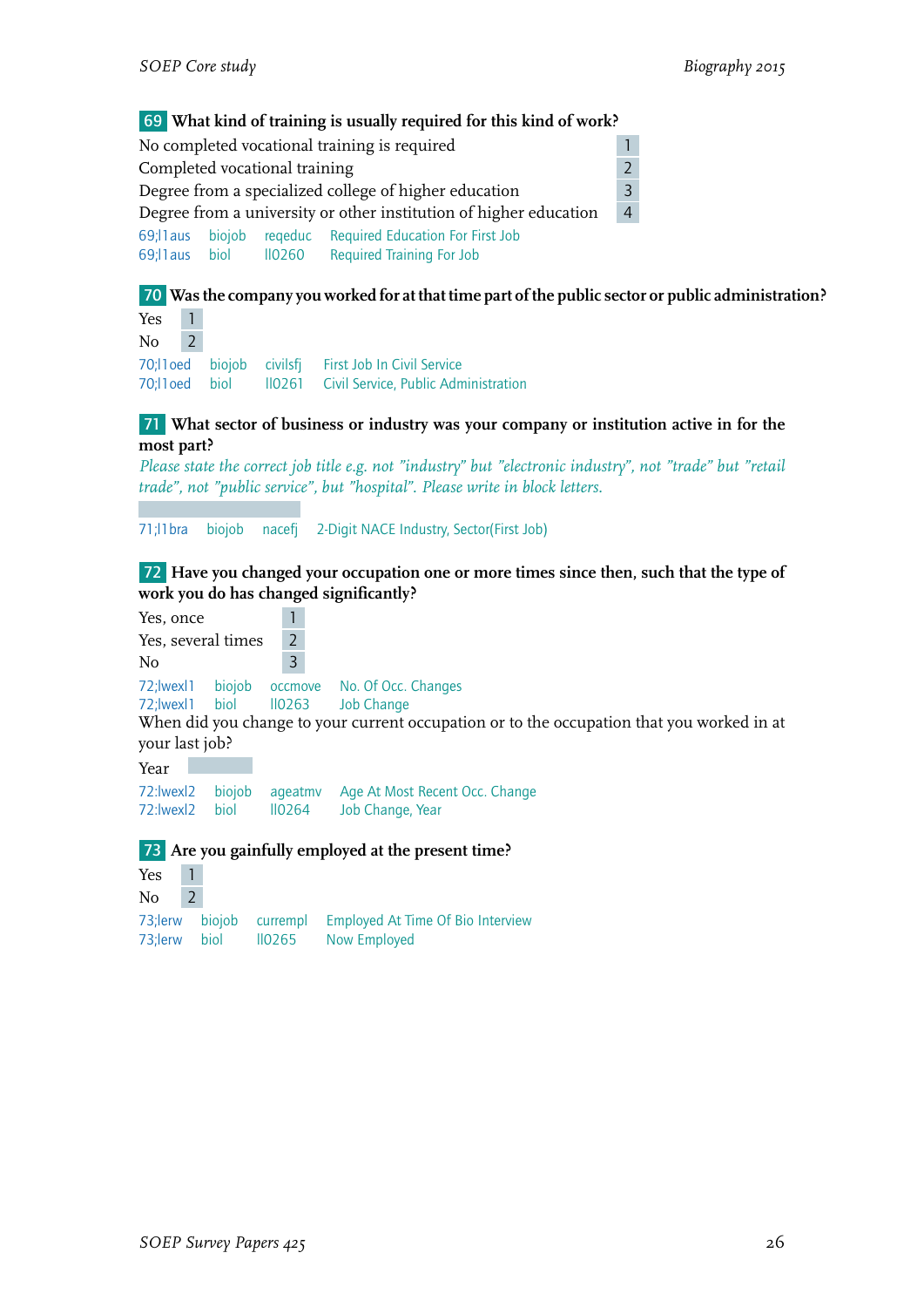## 74 **When was the last year in which you were gainfully employed?**

Year 74:lend biojob yearlast Year Of Last Employment 74: lend biol II0266 Last Year Of Employment

## 75 **Were you last employed full-time, part-time, or marginally in your last job?**

Full-time (at least 35 hours per week) 1 Part-time (20 to 34 hours per week) 2 Marginally or irregularly **3** 75;lstd biojob scopelj Last Job Full-/Part-Time 75; Istd biol II0267 Employment Status

## 76 **Was the company where you held your last job part of the public sector or public administration?**

| Yes 1  |  |                                                    |
|--------|--|----------------------------------------------------|
| $No$ 2 |  |                                                    |
|        |  | 76; loed biojob civilslj Last Job In Civil Service |
|        |  | 76; loed biol 10269 Last Occupation: Civil Service |

### 77 **What sector of business or industry was your company or institution active in for the most part?**

*Please state the correct job title e.g. not "Industry" but "electronic Industry", not "trade" but "retail trade", not "public service", but "hospital". Please write in block letters.*

77;lbra biojob nacelj 2-Digit NACE Industry,Sector(Last Job)

### 78 **What was your occupational status in your last job?**

*If you had more than a professional activity, answer the following questions only for your time main occupation!*

|                                 |                                   |                         | Blue-collar worker (Arbeiter) (also in agriculture)                    |      |                |                                    |  |  |
|---------------------------------|-----------------------------------|-------------------------|------------------------------------------------------------------------|------|----------------|------------------------------------|--|--|
|                                 | 1<br>Unskilled worker (ungelernt) |                         |                                                                        |      |                |                                    |  |  |
| Semi-skilled worker (angelernt) |                                   |                         |                                                                        |      |                | $\overline{2}$                     |  |  |
|                                 |                                   |                         | Trained worker (gelernter Arbeiter) or skilled worker (Facharbeiter)   |      |                | $\mathsf{3}$                       |  |  |
|                                 |                                   |                         | Foreman / forewoman (Vorarbeiter / Kolonnenführer)                     |      |                | $\overline{4}$                     |  |  |
|                                 |                                   |                         | Master craftsperson (Meister / Polierer)                               |      |                | 5                                  |  |  |
| 78:larb                         | biol                              |                         | II0270 Last Type Of Employee                                           |      |                |                                    |  |  |
| 78:larb                         | biojob                            | ljbblue                 |                                                                        |      |                |                                    |  |  |
|                                 |                                   |                         | Self-employed (including family members working for the self-employed) |      |                |                                    |  |  |
|                                 |                                   |                         |                                                                        | None |                | 1-9 employees 10 or more employees |  |  |
| Self-employed farmer            |                                   |                         |                                                                        |      | $\overline{2}$ |                                    |  |  |
|                                 |                                   |                         | Freelance professional, selfemployed                                   |      | $\overline{2}$ | $\frac{3}{3}$                      |  |  |
|                                 |                                   | academic (selbständiger |                                                                        |      |                |                                    |  |  |
|                                 | Akademiker)                       |                         |                                                                        |      |                |                                    |  |  |
| Other self-employed             |                                   |                         |                                                                        |      | $2^{\circ}$    | 3                                  |  |  |
| 78: Isst 1                      | biojob                            | ljselfe                 | Last Job Self Employed                                                 |      |                |                                    |  |  |
| 78: Isst 1                      | biol                              |                         | IIO272 Last Employment: Self-Employed Farmer                           |      |                |                                    |  |  |
| 78: Isst2                       | biojob                            | ljselfe                 | Last Job Self Employed                                                 |      |                |                                    |  |  |
| 78: Isst2                       | biol                              | IIO273                  | Last Employment: Profession, Self-Employed Academic                    |      |                |                                    |  |  |
| 78: Isst 3                      | biojob                            | ljselfe                 | Last Job Self Employed                                                 |      |                |                                    |  |  |
| 78: Isst 3                      | biol                              | II <sub>0274</sub>      | Last Employment: Other Self-Employment                                 |      |                |                                    |  |  |
|                                 |                                   |                         | Family member working for self-employed relative                       |      |                |                                    |  |  |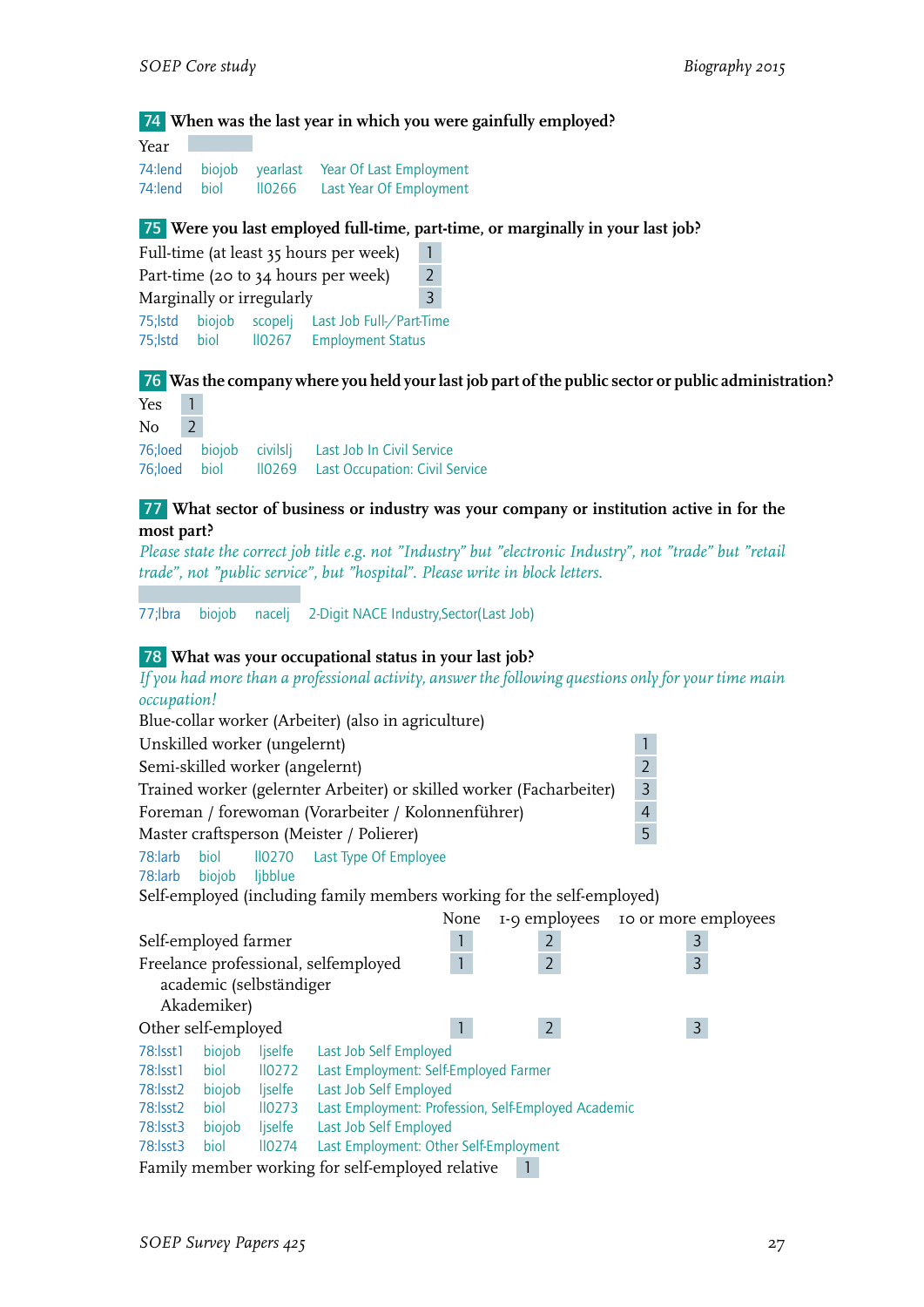| 78: Isst4 biojob ljselfe Last Job Self Employed                                                                                     |                |
|-------------------------------------------------------------------------------------------------------------------------------------|----------------|
| Apprentice / trainee / intern                                                                                                       |                |
| Apprentice / trainee                                                                                                                |                |
| Volunteer, intern, etc. 2                                                                                                           |                |
| 78:lazubi biol II0276 Last: In Education, Training                                                                                  |                |
| White-collar worker (Angestellte)                                                                                                   |                |
| Industry or factory foreman / forewoman in a salaried position                                                                      | $\mathbf{1}$   |
| Salaried employee engaged in unskilled activities without completed<br>training/education                                           | $2^{\circ}$    |
| Salaried employee engaged in unskilled activities with completed<br>training/education                                              | 3 <sup>7</sup> |
| Salaried employee engaged in skilled activities (e.g., executive officer,<br>bookkeeper, technical draftsman)                       | $\overline{4}$ |
| Salaried employee engaged in highly skilled activities or managerial function<br>(e.g., scientist, engineer, department head)       | 5 <sub>1</sub> |
| Salaried employee with extensive managerial duties (e.g., managing director,<br>business manager, head of a large firm or concern). | 6              |
| biojob ljwhite Last Job White Collar<br>78:lang                                                                                     |                |
| II0277 Last: White Collarl Worker<br>78:lang<br>biol                                                                                |                |
| Civil servant or public administration employee (including judges and professional soldiers)                                        |                |
| Lower level                                                                                                                         |                |
| Middle level<br>$\overline{2}$                                                                                                      |                |
| $\overline{3}$<br>Upper level                                                                                                       |                |
|                                                                                                                                     |                |

| Executive level 4 |  |                                                                                         |
|-------------------|--|-----------------------------------------------------------------------------------------|
|                   |  | 78: lamt biojob ljcivs Last Job Civil Servant<br>78: amt biol 10278 Last: Civil Servant |

## 79 **Have you performed any of the following voluntary services?**

| Voluntary social/ecological year (freiwilliges soziales/ökologisches Jahr) |  |
|----------------------------------------------------------------------------|--|
| Federal volunteer service (Bundesfreiwilligendienst)                       |  |
| Voluntary military service (Freiwilligen Wehrdienst)                       |  |
| Performed none of these voluntary services                                 |  |

| 79:lfsj     | biol   | II <sub>0321</sub> | Social Year                       |
|-------------|--------|--------------------|-----------------------------------|
| 79:lfsj     | biosoc | bsfsi              | <b>Voluntary Social Year</b>      |
| 79: Ifrei 1 | biol   | <b>II0689</b>      | <b>Federal Volunteer Service</b>  |
| 79: Ifrei 1 | biosoc | <b>b</b> sbfd      | Federal Vol Srvc (since 2012)     |
| 79: Ifrei 2 | biol   | $II$ 0691          | <b>Voluntary Military Service</b> |
| 79: Ifreino | hiol   | II <sub>0693</sub> | Non of these Services             |
|             |        |                    |                                   |

[Federal volunteer service] How long?

| Months              |  |                                                                |
|---------------------|--|----------------------------------------------------------------|
| 79: Ifrei 1 mo biol |  | IIO690 Federal Volunteer Service (Months)                      |
|                     |  | 79: Ifrei 1 mo biosoc bsfwd Vol Military Srvc (since 2012)     |
|                     |  | [Voluntary military service] How long?                         |
| Months              |  |                                                                |
|                     |  | 79: Ifrei 2 mo biol IIO692 Voluntary Military Service (Months) |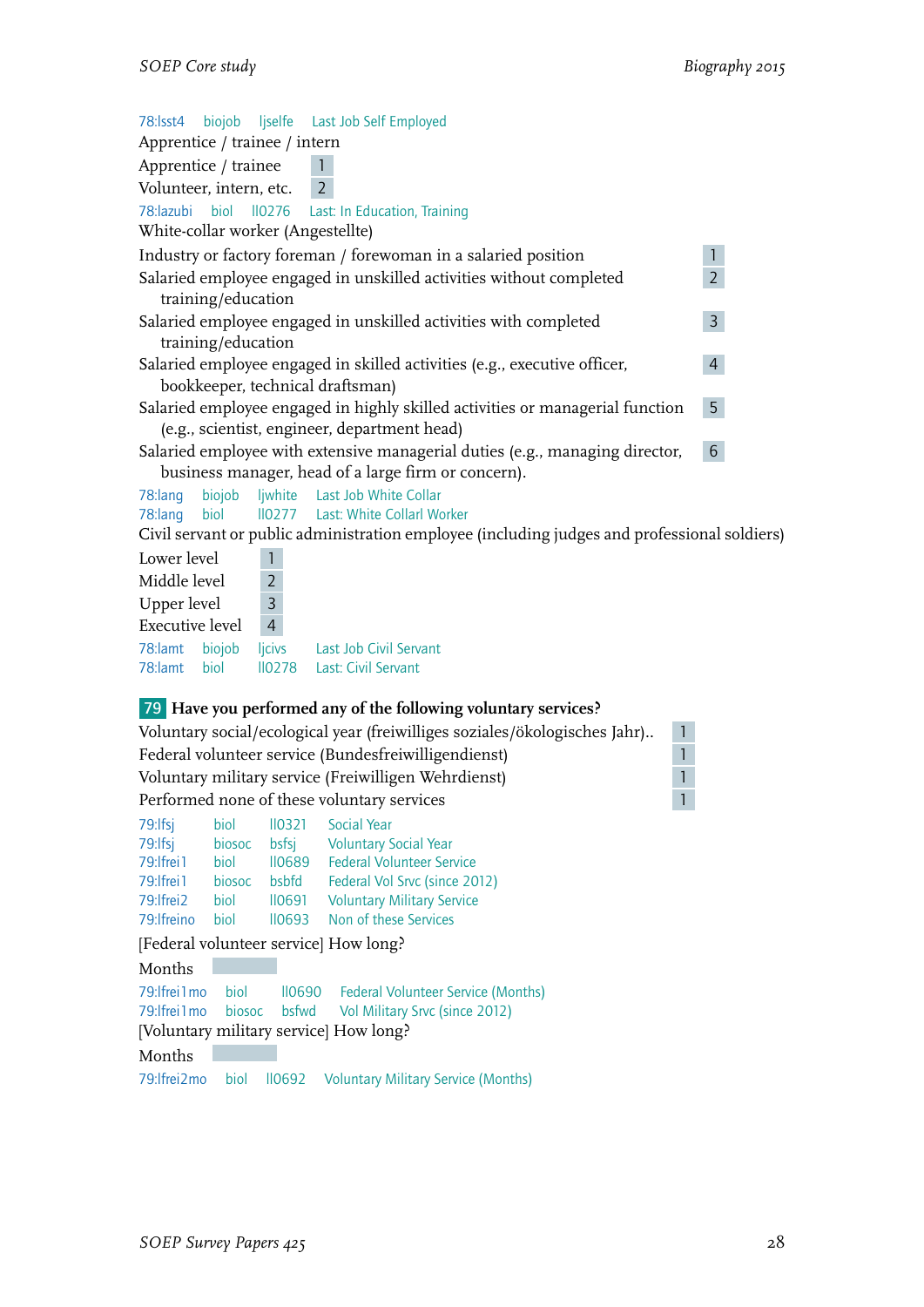## 80 **Did you do compulsory military service or community service in place of military service?** Yes, ...

| Compulsory military service for the legally stipulated period of time                   |                |                               |                                                                                                   |                |                |
|-----------------------------------------------------------------------------------------|----------------|-------------------------------|---------------------------------------------------------------------------------------------------|----------------|----------------|
| Compulsory military service for an extended period of time as a professional<br>soldier |                |                               |                                                                                                   |                |                |
| Community service                                                                       |                |                               |                                                                                                   |                | 3              |
|                                                                                         |                |                               | Similar work in an emergency service agency                                                       |                | $\overline{4}$ |
| 80: Iwehr2<br>80: Iwehr 2 biosoc bsdige<br>80: lwehr2 biosoc<br>No,                     | biol           | II <sub>0323</sub><br>bsdiart | <b>Type Of Service</b><br><b>Military, Community Service</b><br><b>Type Of Service</b>            |                |                |
|                                                                                         |                |                               | exempted from military service for medical or health reasons                                      | $\overline{2}$ |                |
|                                                                                         |                |                               | exempted from military service assigned to military reserve force                                 | $\overline{3}$ |                |
| $\overline{4}$<br>exempted from military service for other reasons                      |                |                               |                                                                                                   |                |                |
| 80: Iwehr3<br>80: wehr 3                                                                | biol<br>biosoc | bsdigru                       | IIO324 No Milit., Comm. Serv/Soc. Yr.: Reason<br>Reason For Not Doing Military, Community Service |                |                |

# 81 **Do you have or had any siblings?**

*We are referring here to biological siblings, half-siblings, step-siblings, and adoptive siblings. Please provide the following information for each of your siblings (maximum of 10), from oldest to youngest. Please also state whether you lived with each sibling for your entire childhood, that is, up to the age of 15.*

| Yes  siblings  |          |                     |                                   |
|----------------|----------|---------------------|-----------------------------------|
| 81: Ibsanz     | hiol     | <b>II1060</b>       | Number Of Siblings Not In Germany |
| 81: Ibsanz     | bioparen | nums                | Number of sisters                 |
| 81:lbsanz      | bioparen | numb                | Number of brothers                |
| 81:lbsanz      | biosib   | num_sib             | Number Of Siblings in SOEP        |
| 1<br>No        |          |                     |                                   |
| 81: Ibsno      | biol     | 11091               | <b>No Siblings</b>                |
| 81: Ibsno      | bioparen | qeschw              | Siblings yes/no                   |
| Birthyear      |          |                     |                                   |
| Month          |          |                     |                                   |
| $81:1$ bsj $1$ | biol     | <b>II1071</b>       | Year of Birth Sibling 1           |
| $81:$ lbsj $1$ | biol     | <b>II1072</b>       | Year of Birth Sibling 10          |
| $81:1$ bsj $1$ | biol     | II1073              | Year of Birth Sibling 2           |
| $81:1$ bsj $1$ | biol     | 11074               | Year of Birth Sibling 3           |
| $81:$ Ibsj $1$ | biol     | II1075              | Year of Birth Sibling 4           |
| $81:1$ bsj $1$ | biol     | <b>II1076</b>       | Year of Birth Sibling 5           |
| $81:$ lbsj $1$ | biol     | <b>II1077</b>       | Year of Birth Sibling 6           |
| $81:$ lbsj $1$ | biol     | <b>II1078</b>       | Year of Birth Sibling 7           |
| $81:1$ bsj $1$ | biol     | II1079              | Year of Birth Sibling 8           |
| $81:1$ bsj $1$ | biol     | <b>II1080</b>       | Year of Birth Sibling 9           |
| $81:$ lbsj $1$ | biosib   | gebsib1             | Year Of Birth, 1. sibling         |
| $81:$ lbsj $1$ | biosib   | gebsib2             | Year Of Birth, 2. sibling         |
| $81:1$ bsj $1$ | biosib   | qebsib3             | Year Of Birth, 3. sibling         |
| $81:1$ bsj $1$ | biosib   | qebsib4             | Year Of Birth, 4. sibling         |
| $81:1$ bsj $1$ | biosib   | qebsib5             | Year Of Birth, 5. sibling         |
| $81:$ lbsj $1$ | biosib   | gebsib <sub>6</sub> | Year Of Birth, 6. sibling         |
| $81:$ lbsj $1$ | biosib   | gebsib7             | Year Of Birth, 7. sibling         |
| $81:$ lbsj $1$ | biosib   | qebsib <sub>8</sub> | Year Of Birth, 8. sibling         |
| $81:$ lbsj $1$ | biosib   | qebsib9             | Year Of Birth, 9. sibling         |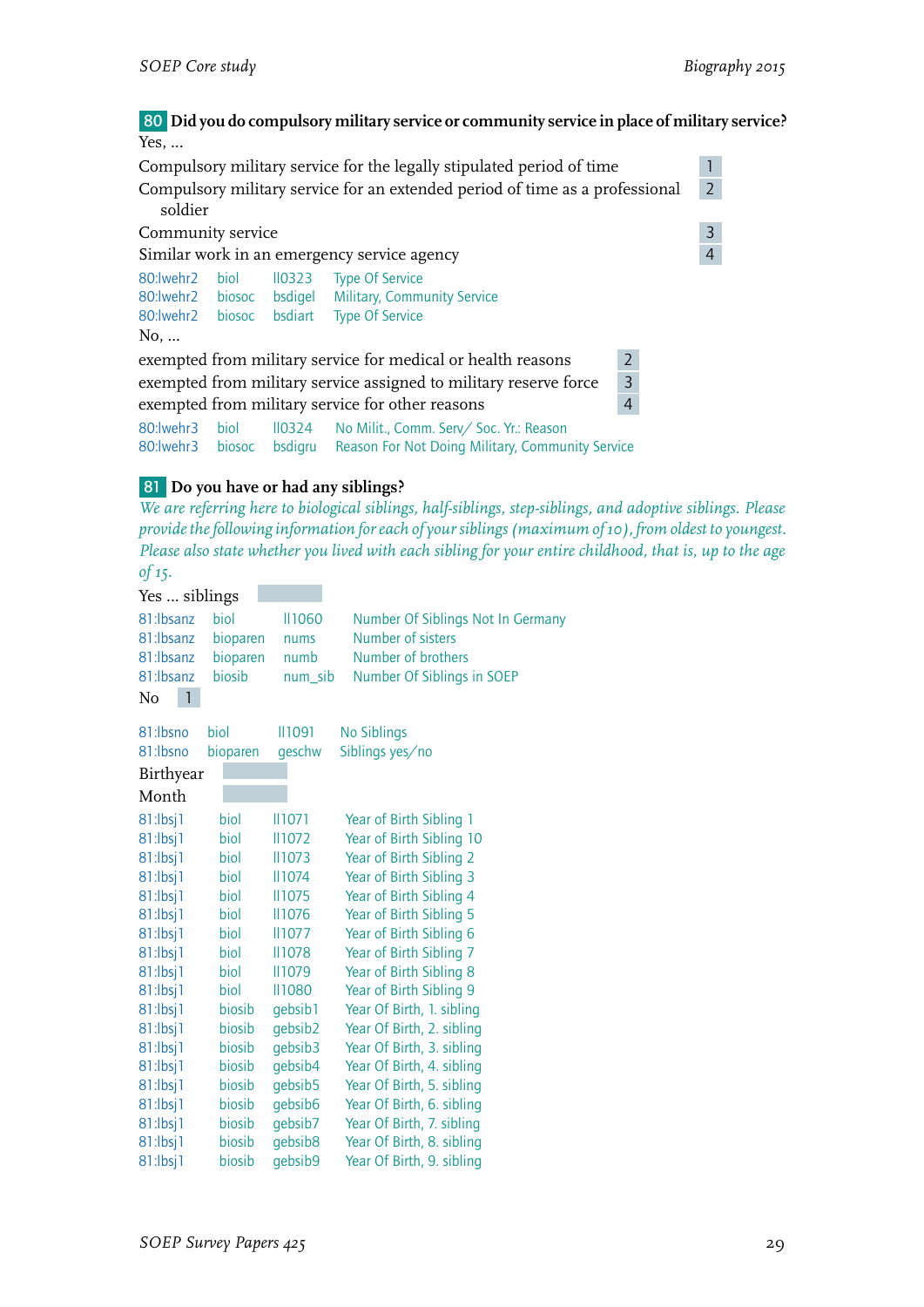| 81:lbsj1             | biosib         | gebsib10            | Year Of Birth, 10. sibling        |
|----------------------|----------------|---------------------|-----------------------------------|
| 81:lbsmo1            | biol           | <b>II1081</b>       | Month of Birth Sibling 1          |
| 81:lbsmo1            | biol           | II1082              | Month of Birth Sibling 10         |
| 81:lbsmo1            | biol           | II1083              | Month of Birth Sibling 2          |
| 81:lbsmo1            | biol           | II1084              | Month of Birth Sibling 3          |
| 81:lbsmo1            | biol           | <b>II1085</b>       | Month of Birth Sibling 4          |
| 81:lbsmo1            | biol           | <b>II1086</b>       | Month of Birth Sibling 5          |
| 81:lbsmo1            | biol           | <b>II1087</b>       | Month of Birth Sibling 6          |
| 81:lbsmo1            | biol           | II1088              | Month of Birth Sibling 7          |
| 81:lbsmo1            | biol           | <b>II1089</b>       | Month of Birth Sibling 8          |
| 81:lbsmo1            | biol           | II1090              | Month of Birth Sibling 9          |
| Sex                  |                |                     |                                   |
| <b>Brother</b>       | 1              |                     |                                   |
| Sister               | $\overline{2}$ |                     |                                   |
| 81:lbssex1           | biol           | II1092              | Sex Sibling 1                     |
| 81:lbssex1           | biol           | II1093              | Sex Sibling 10                    |
| 81:lbssex1           | biol           | <b>II1094</b>       | Sex Sibling 2                     |
| 81:lbssex1           | biol           | II1095              | Sex Sibling 3                     |
| 81:lbssex1           | biol           | <b>II1096</b>       | Sex Sibling 4                     |
| 81:lbssex1           | biol           | <b>II1097</b>       | Sex Sibling 5                     |
| 81:lbssex1           | biol           | II1098              | Sex Sibling 6                     |
| 81:lbssex1           | biol           | II1099              | Sex Sibling 7                     |
| 81:lbssex1           | biol           | II1100              | Sex Sibling 8                     |
| 81:lbssex1           | biol           | <b>II1101</b>       | Sex Sibling 9                     |
| 81:lbssex1           | biosib         | sexsib1             | Sex, 1. sibling                   |
| 81:lbssex1           | biosib         | sexsib2             | Sex, 2. sibling                   |
| 81:lbssex1           | biosib         | sexsib3             | Sex, 3. sibling                   |
| 81:lbssex1           | biosib         | sexsib4             | Sex, 4. sibling                   |
| 81:lbssex1           | biosib         | sexsib5             | Sex, 5. sibling                   |
| 81:lbssex1           | biosib         | sexsib <sub>6</sub> | Sex, 6. sibling                   |
| 81:lbssex1           | biosib         | sexsib7             | Sex, 7. sibling                   |
| 81:lbssex1           | biosib         | sexsib <sub>8</sub> | Sex, 8. sibling                   |
| 81:lbssex1           | biosib         | sexsib9             | Sex, 9. sibling                   |
| 81:lbssex1           | biosib         | sexsib10            | Sex, 10. sibling                  |
| Type of sibling      |                |                     |                                   |
| U!<br>1              |                |                     |                                   |
| U!<br>2              |                |                     |                                   |
| U!<br>3              |                |                     |                                   |
| U!<br>$\overline{4}$ |                |                     |                                   |
|                      |                |                     |                                   |
| 5<br>U!              |                |                     |                                   |
| U!<br>6              |                |                     |                                   |
| 81:lbsart1           | biol           | <b>II1061</b>       | <b>Type Sibling 1</b>             |
| 81:lbsart1           | biol           | <b>II1062</b>       | Type Sibling 10                   |
| 81:lbsart1           | biol           | <b>II1063</b>       | <b>Type Sibling 2</b>             |
| 81:lbsart1           | biol           | <b>II1064</b>       | <b>Type Sibling 3</b>             |
| 81:lbsart1           | biol           | <b>II1065</b>       | <b>Type Sibling 4</b>             |
| 81:lbsart1           | biol           | <b>II1066</b>       | <b>Type Sibling 5</b>             |
| 81:lbsart1           | biol           | <b>II1067</b>       | Type Sibling 6                    |
| 81:lbsart1           | biol           | <b>II1068</b>       | <b>Type Sibling 7</b>             |
| 81:lbsart1           | biol           | <b>II1069</b>       | <b>Type Sibling 8</b>             |
| 81:lbsart1           | biol           | <b>II1070</b>       | <b>Type Sibling 9</b>             |
| 81:lbsart1           | bioparen       | twin                | Twin sister/brother               |
| 81:lbsart1           | biosib         | sibdef1             | Sibling constellation, 1. sibling |
| 81:lbsart1           | biosib         | sibdef2             | Sibling constellation, 2. sibling |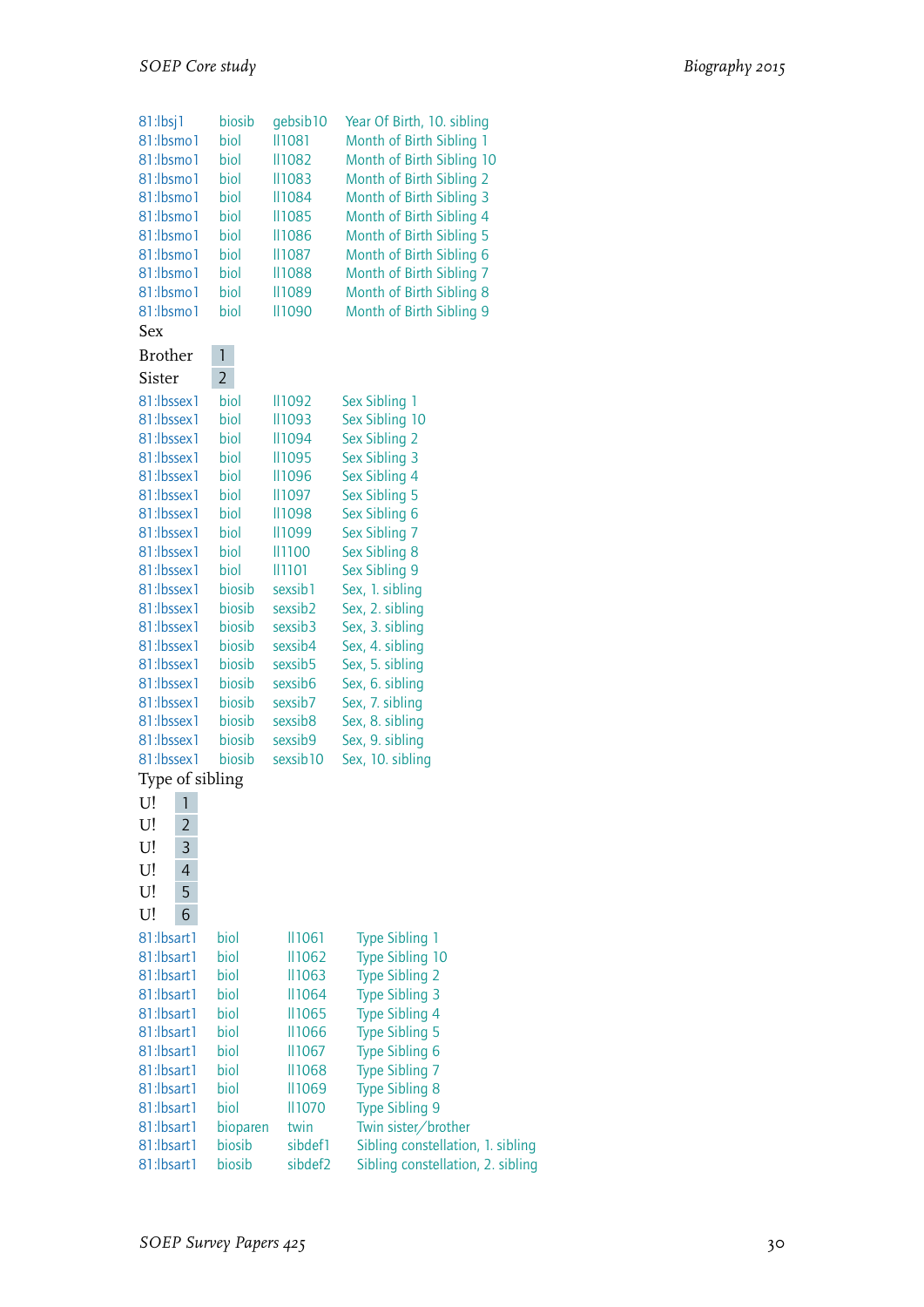| 81:lbsart1                                              | biosib       | sibdef3       |          |  |  | Sibling constellation, 3. sibling                                             |  |
|---------------------------------------------------------|--------------|---------------|----------|--|--|-------------------------------------------------------------------------------|--|
| 81:lbsart1                                              | biosib       | sibdef4       |          |  |  | Sibling constellation, 4. sibling                                             |  |
| 81:lbsart1                                              | biosib       | sibdef5       |          |  |  | Sibling constellation, 5. sibling                                             |  |
| 81:lbsart1                                              | biosib       | sibdef6       |          |  |  | Sibling constellation, 6. sibling                                             |  |
| 81:lbsart1                                              | biosib       | sibdef7       |          |  |  | Sibling constellation, 7. sibling                                             |  |
| 81:lbsart1                                              | biosib       | sibdef8       |          |  |  | Sibling constellation, 8. sibling                                             |  |
| 81:lbsart1                                              | biosib       | sibdef9       |          |  |  | Sibling constellation, 9. sibling                                             |  |
| 81:lbsart1                                              | biosib       |               | sibdef10 |  |  | Sibling constellation, 10. sibling                                            |  |
| Did you live together throughout your entire childhood? |              |               |          |  |  |                                                                               |  |
| 1<br>Yes                                                |              |               |          |  |  |                                                                               |  |
|                                                         | biol         | <b>II1040</b> |          |  |  |                                                                               |  |
| 81:lbs15j1<br>81:lbs15j1                                | biol         | <b>II1041</b> |          |  |  | Whole Childhood in HH With Sibling 1<br>Whole Childhood in HH With Sibling 10 |  |
| 81:lbs15j1                                              |              | <b>II1042</b> |          |  |  | Whole Childhood in HH With Sibling 2                                          |  |
| 81:lbs15j1                                              | biol<br>biol | <b>II1043</b> |          |  |  | Whole Childhood in HH With Sibling 3                                          |  |
|                                                         | biol         | <b>II1044</b> |          |  |  | Whole Childhood in HH With Sibling 4                                          |  |
| 81:lbs15j1<br>81:lbs15j1                                | biol         | <b>II1045</b> |          |  |  | Whole Childhood in HH With Sibling 5                                          |  |
| 81:lbs15j1                                              | biol         | <b>II1046</b> |          |  |  | Whole Childhood in HH With Sibling 6                                          |  |
| 81:lbs15j1                                              | biol         | <b>II1047</b> |          |  |  | Whole Childhood in HH With Sibling 7                                          |  |
| 81:lbs15j1                                              | biol         | <b>II1048</b> |          |  |  | Whole Childhood in HH With Sibling 8                                          |  |
| 81:lbs15j1                                              | biol         | <b>II1049</b> |          |  |  | Whole Childhood in HH With Sibling 9                                          |  |
|                                                         |              |               |          |  |  |                                                                               |  |
| No, only                                                | years        |               |          |  |  |                                                                               |  |
| 81:lbs15n1                                              | hiol         | <b>II1050</b> |          |  |  | How Many Years in HH With Sibling 1                                           |  |
| 81:lbs15n1                                              | biol         | <b>II1051</b> |          |  |  | How Many Years in HH With Sibling 10                                          |  |
| 81:lbs15n1                                              | biol         | <b>II1052</b> |          |  |  | How Many Years in HH With Sibling 2                                           |  |
| 81:lbs15n1                                              | biol         | <b>II1053</b> |          |  |  | How Many Years in HH With Sibling 3                                           |  |
| 81:lbs15n1                                              | biol         | <b>II1054</b> |          |  |  | How Many Years in HH With Sibling 4                                           |  |
| 81:lbs15n1                                              | biol         | <b>II1055</b> |          |  |  | How Many Years in HH With Sibling 5                                           |  |
| 81:lbs15n1                                              | biol         | <b>II1056</b> |          |  |  | How Many Years in HH With Sibling 6                                           |  |
| 81:lbs15n1                                              | biol         | <b>II1057</b> |          |  |  | How Many Years in HH With Sibling 7                                           |  |
| 81:lbs15n1                                              | biol         | <b>II1058</b> |          |  |  | How Many Years in HH With Sibling 8                                           |  |
| 81:lbs15n1                                              | biol         | <b>II1059</b> |          |  |  | How Many Years in HH With Sibling 9                                           |  |

## 82 **Do you have or had children? If so, how much?**

*We mean you own children or adopted children ( not stepchildren or fosterchildren)*

| Yes  children              |  |  |                                                                                                       |  |
|----------------------------|--|--|-------------------------------------------------------------------------------------------------------|--|
|                            |  |  | 82: Ikind biobirth biokids Number Of Births From Biography<br>82: Ikind biol 10285 Number Of Children |  |
| No, I never had any kids 1 |  |  |                                                                                                       |  |

82:lkno biol ll0286 No Children

| Year of birth |          |               |                          |
|---------------|----------|---------------|--------------------------|
| 82:lkgeb1     | biobirth | kidgeb01      | Year Of Birth 1st. Child |
| 82:lkgeb1     | biobirth | kidgeb02      | Year Of Birth 2nd, Child |
| 82:lkgeb1     | biobirth | kidgeb03      | Year Of Birth 3rd, Child |
| 82:lkgeb1     | biobirth | kidgeb04      | Year Of Birth 4th, Child |
| 82:lkgeb1     | biobirth | kidgeb05      | Year Of Birth 5th. Child |
| 82:lkgeb1     | biobirth | kidgeb06      | Year Of Birth 6th, Child |
| 82:lkgeb1     | biobirth | kidgeb07      | Year Of Birth 7th, Child |
| 82:lkgeb1     | biobirth | kidgeb08      | Year Of Birth 8th, Child |
| 82:lkgeb1     | biol     | <b>II0287</b> | Year Of Birth Child 1    |
| 82:lkgeb1     | biol     | <b>II0290</b> | Year Of Birth Child 2    |
| 82:lkgeb1     | biol     | 110293        | Year Of Birth Child 3    |
| 82:lkgeb1     | hiol     | <b>II0296</b> | Year Of Birth Child 4    |
|               |          |               |                          |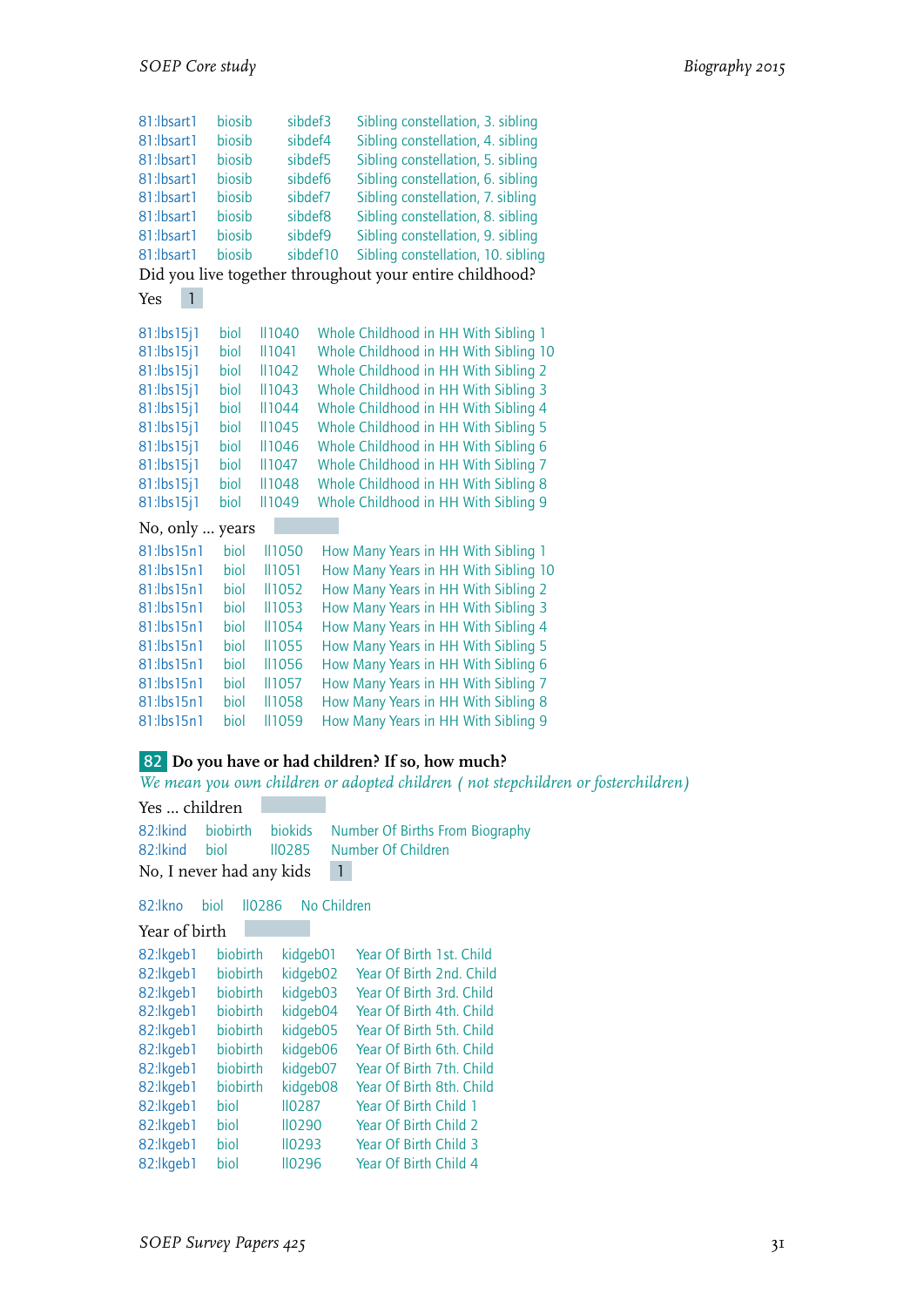| 82:lkgeb1                        | biol           | <b>II0299</b> |                          |                | Year Of Birth Child 5 |  |
|----------------------------------|----------------|---------------|--------------------------|----------------|-----------------------|--|
| 82:lkgeb1                        | biol           | <b>II0302</b> |                          |                | Year Of Birth Child 6 |  |
| 82:lkgeb1                        | biol           | <b>II0305</b> |                          |                | Year Of Birth Child 7 |  |
| 82:lkgeb1                        | biol           | <b>II0308</b> |                          |                | Year Of Birth Child 8 |  |
| Gender                           |                |               |                          |                |                       |  |
| Son                              | $\overline{1}$ |               |                          |                |                       |  |
| Daughter                         | $\overline{2}$ |               |                          |                |                       |  |
| 82:lksex1                        | biobirth       | kidsex01      |                          |                | Sex 1st. Child        |  |
| 82:lksex1                        | biobirth       | kidsex02      |                          |                | Sex 2nd. Child        |  |
| 82:lksex1                        | biobirth       | kidsex03      |                          |                | Sex 3rd. Child        |  |
| 82:lksex1                        | biobirth       | kidsex04      |                          |                | Sex 4th. Child        |  |
| 82:lksex1                        | biobirth       | kidsex05      |                          |                | Sex 5th. Child        |  |
| 82:lksex1                        | biobirth       | kidsex06      |                          |                | Sex 6th. Child        |  |
| 82:lksex1                        | biobirth       | kidsex07      |                          |                | Sex 7th. Child        |  |
| 82:lksex1                        | biobirth       | kidsex08      |                          |                | Sex 8th. Child        |  |
| 82:lksex1                        | biol           | <b>II0288</b> |                          |                | Sex Child 1           |  |
| 82:lksex1                        | biol           | <b>II0291</b> |                          |                | Sex Child 2           |  |
| 82:lksex1                        | biol           | <b>II0294</b> |                          |                | Sex Child 3           |  |
| 82:lksex1                        | biol           | <b>II0297</b> |                          |                | Sex Child 4           |  |
| 82:lksex1                        | biol           | <b>II0300</b> |                          |                | Sex Child 5           |  |
| 82:lksex1                        | biol           | <b>II0303</b> |                          |                | Sex Child 6           |  |
| 82:lksex1                        | biol           | <b>II0306</b> |                          |                | Sex Child 7           |  |
| 82:lksex1                        | biol           | <b>II0309</b> |                          |                | Sex Child 8           |  |
| Where does the child live today? |                |               |                          |                |                       |  |
| Here in this household           |                |               |                          | 1              |                       |  |
| Here in this town                |                |               |                          | $\overline{2}$ |                       |  |
| Elsewhere in West Germany        |                |               |                          | 3              |                       |  |
| Elsewhere in East Germany        |                |               |                          | $\overline{4}$ |                       |  |
| Abroad                           |                |               |                          | 5              |                       |  |
| Deceased                         |                |               |                          | 6              |                       |  |
| 82:lkwo1                         | biol           | <b>II0289</b> | Residence Child 1        |                |                       |  |
| 82: kwo 1                        | biol           | <b>II0292</b> | Residence Child 2        |                |                       |  |
| 82: kwo 1                        | biol           | <b>II0295</b> | <b>Residence Child 3</b> |                |                       |  |
| 82:lkwo1                         | biol           | <b>II0298</b> | Residence Child 4        |                |                       |  |
| 82: kwo 1                        | biol           | <b>II0301</b> | <b>Residence Child 5</b> |                |                       |  |
| 82: kwo 1                        | biol           | <b>II0304</b> | Residence Child 6        |                |                       |  |
| 82: kwo 1                        | biol           | <b>II0307</b> | <b>Residence Child 7</b> |                |                       |  |
| 82: kwo 1                        | biol           | 110310        | <b>Residence Child 8</b> |                |                       |  |

83 **The following is about partnership and marriage. The questions are always asked in terms of the relationship, regardless of whether you got married in this relationship or not. Whether you have been married in the particular relationship or not will be clarified in subsequent questions. The questions are about both, the current relationship, as well as former relationships. We begin with the current relationship and then ask you retrospectively about the steady relationships you had before.Concerning the previous relations, we speak of a steady relationship if it lasted six months or longer.**

*If we are talking about matrimony or marriage, it is always meant registered same-sex partnership! Go through the columns sequentially from top to bottom - so first A from 1 to 6, then B from 1 to 6, etc. If you can skip something, this will be shown by an arrow and the place where you please keep go on. For example, B5, means continue with column B, 5th issue!*

A Do you currently have a fixed relationship?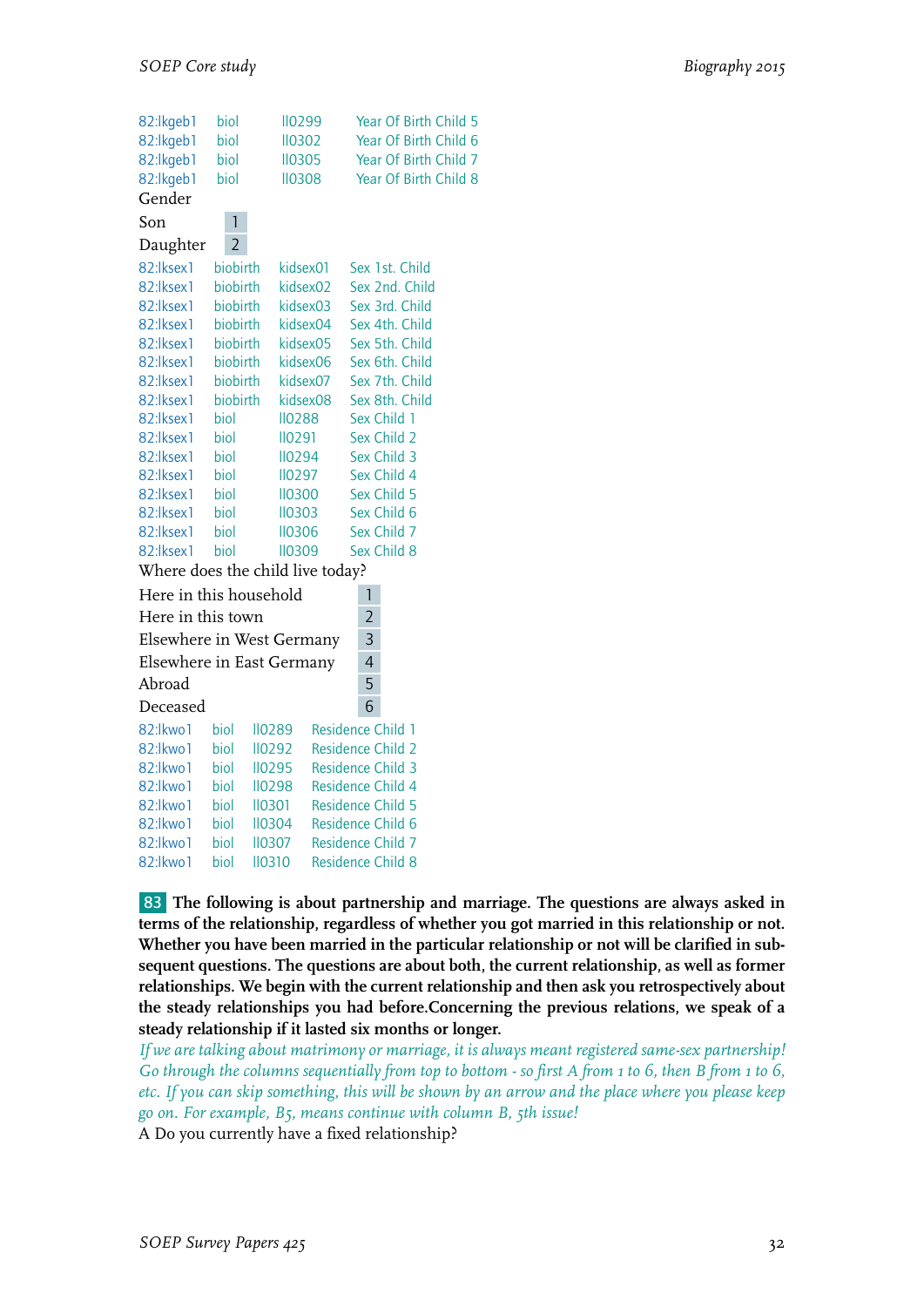Yes 1 No 2 83:lp1a biol ll1195 Steady Relationship [A]  $I$ . The relationship... [A] 1. Began in the year 83:lpja biocouply beginy Begin, calendar year 83:lpia biol 11209 Relationship Since 83:lpja biomarsy beginy Begin, calendar year [A] 3. Do or did you live together?  $[A]$  3. No  $[1]$ 83:lp2a biocouply spelltyp Partnership status biol ll1199 Partner in HH 83:lp2a biomarsy spelltyp Marital status [A] 3. Yes, moved together in the year 83:lpleb1a biol ll1213 Together Since [A] 4. Do you still live together?  $[A]$  4. Yes 1 83:lpleb5a biol ll1221 Living Together [A] 4. No, end of living together in the year 83:lpleb3a biol ll1217 End Living Together [A] 5. Are / were you married in this relationship?  $[A]$  5. No  $[1]$ 83:lehea biocouply spelltyp Partnership status 83: lehea biol ll1105 Marital Status: Married<br>83: lehea biomarsy spelltyp Marital status 83:lehea biomarsy spelltyp Marital status [A] 5. Yes, we have married in the year 83:lehe1a biol ll0312 Beginning Marriage 1 [A] 6. Does this marriage still exist? Yes 1 [No] Divorce 2 83:lehe2a biol ll0313 Marriage Status (1) [A] 6. No, the marriage ended in the year 83:lehe3a biol ll0314 Marrriage 1 ended B Have you had a stable relationship before? Yes 1  $No$  2 83:lp1b biol ll1196 Prev. Steady Relationship B [B]  $I$ . The relationship... [B]  $I.$  Began in the year 83:lpjb biocouply beginy Begin, calendar year 83:lpjb biol ll1210 Year Begin Prev. Relationship B 83:lpjb biomarsy beginy Begin, calendar year [B] 2. The relationship [B] 2. Ended in the year 83:lpend1b biocouply endy End, calendar year 83:lpend1b biol ll1203 Year End Prev. Relationship B 83:lpend1b biomarsy endy End, calendar year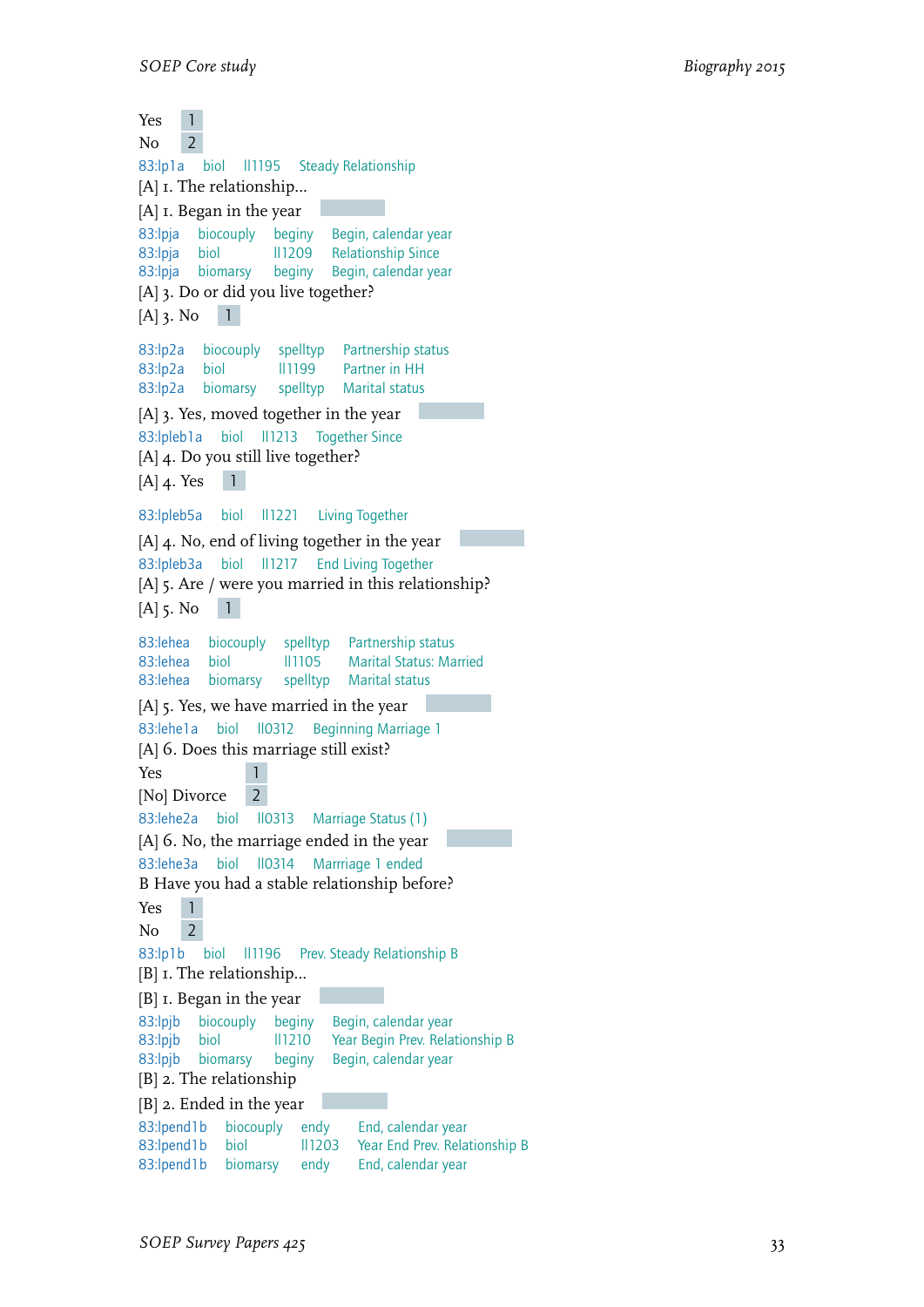[B] 2. And ended by separation 1 death 2 83:lpend2b biocouply pdeath Death indicator: spell ends with death of partner?<br>83:lpend2b biocouply divorce Divorce indicator: spell ends with divorce? divorce Divorce indicator: spell ends with divorce? 83:lpend2b biol ll1206 End Prev. Relationship B Breakup/Death [B] 3. Do or did you live together?  $[B]$  3. No  $[1]$ 83:lp2b biocouply spelltyp Partnership status 83:lp2b biol ll1200 Lived Together With Former Partner B 83:lp2b biomarsy spelltyp Marital status [B] 3. Yes, moved together in the year 83:lpleb1b biol ll1214 Year Prev. Relationship B Moved In Together [B]  $4.$  Do you still live together?  $[B]$  4. Yes 1 83:lpleb5b biol ll1222 Still Living Together With Partner B [B] 4. No, end of living together in the year 83:lpleb3b biol ll1218 Year Prev. Relationship B Moved Out [B] 5. Are / were you married in this relationship?  $[B]$  5. No  $[1]$ 83:leheb biocouply spelltyp Partnership status biol ll1106 Marriage Former Partner B 83:leheb biomarsy spelltyp Marital status [B] 5. Yes, we married in the year 83:lehe1b biol ll0315 Beginning Marriage 2 [B] 6. Does this marriage still exist? Yes 1 [No] Divorce 2 Deceased 3 83:lehe2b biol ll0316 Marriage Status (2) [B] 6. No, the marriage ended in the year 83:lehe3b biol ll0317 Marrriage 2 ended [C] Did you have a stable relationship before? Yes 1  $No$  2 83:lp1c biol ll1197 Prev. Steady Relationship C [C] I. The relationship... [C] 1. Began in the year 83:lpic biocouply beginy Begin, calendar year 83:lpjc biol II1211 Year Begin Prev. Relationship C 83:lpjc biomarsy beginy Begin, calendar year [C] 2. The relationship [C] 2. Ended in the year 83:lpend1c biocouply endy End, calendar year 83:lpend1c biol ll1204 Year End Prev. Relationship C<br>83:lpend1c biomarsy endy End, calendar year 83:lpend1c biomarsy [C] 2. And ended by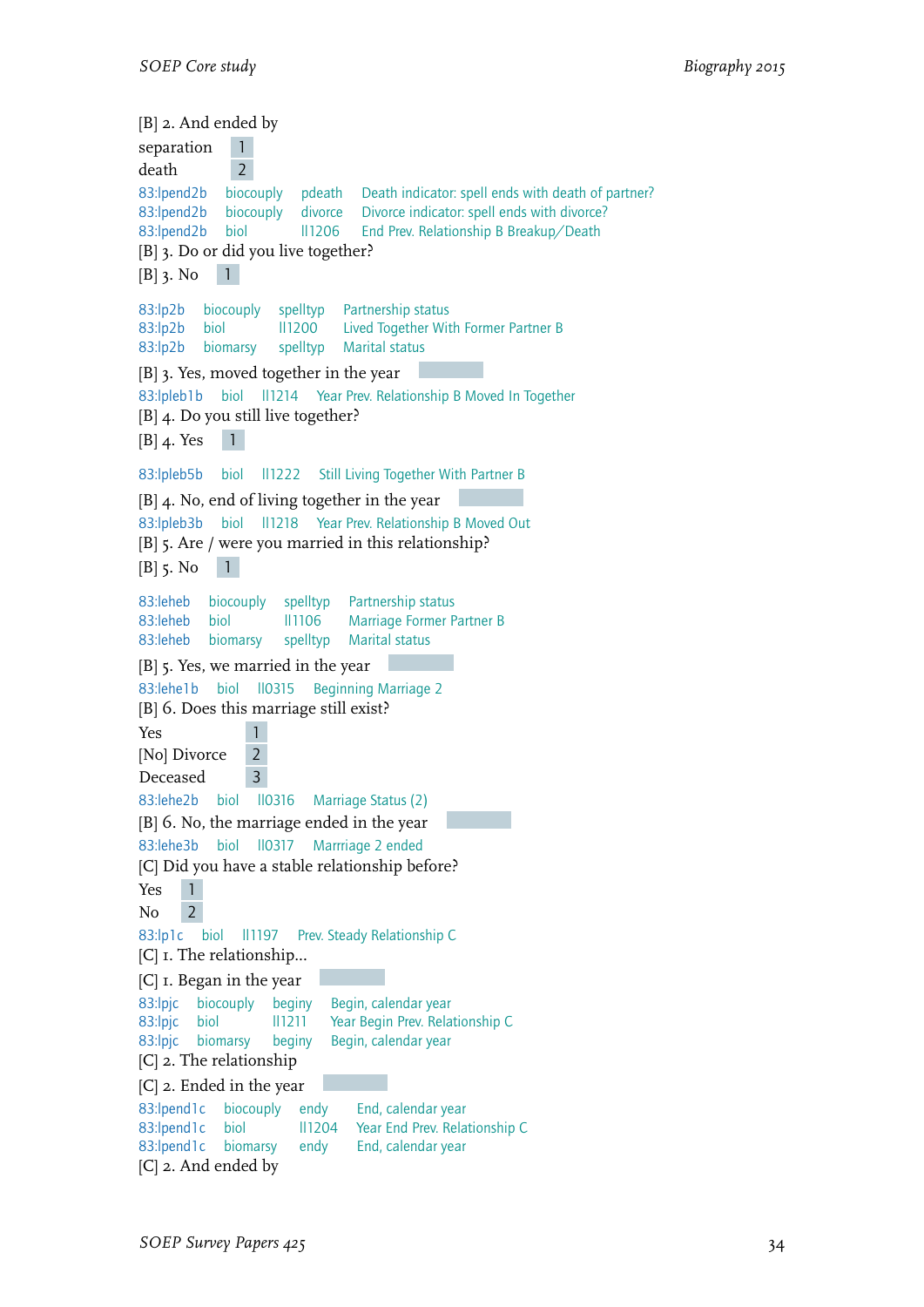separation 1 death 2 83:lpend2c biocouply pdeath Death indicator: spell ends with death of partner? 83:lpend2c biocouply divorce Divorce indicator: spell ends with divorce? 83:lpend2c biol ll1207 End Prev. Relationship C Breakup/Death [C] 3. Do or did you live together?  $[C]$  3. No  $[1]$ 83:lp2c biocouply spelltyp Partnership status 83:lp2c biol ll1201 Lived Together With Former Partner C 83:lp2c biomarsy spelltyp Marital status [B] 3. Yes, moved together in the year 83:lpleb1c biol ll1215 Year Prev. Relationship C Moved In Together [C] 4. Do you still live together?  $[C]$  4. Yes 1 83:lpleb5c biol ll1223 Still Living Together With Partner C [C] 4. No, end of living together in the year 83:lpleb3c biol ll1219 Year Prev. Relationship C Moved Out [C] 5. Are / were you married in this relationship?  $[C]$  5. No  $[1]$ 83:lehec biocouply spelltyp Partnership status 83: lehec biol ll1107 Marriage Former Partner C 83:lehec biomarsy spelltyp Marital status [C] 5. Yes, we married in the year 83:lehe1c biol ll0318 Beginning Marriage 3 [C] 6. Does this marriage still exist? Yes 1 [No] Divorce 2 Deceased 3 83:lehe2c biol ll0319 Marriage Status (3) [C] 6. No, the marriage ended in the year 83:lehe3c biol ll0320 Marrriage 3 ended [D] Did you have a relationship before? Yes 1  $No$  2 83:lp1d biol ll1198 Prev. Steady Relationship D [D]  $I$ . The relationship ... [D] 1. Began in the year 83:lpjd biocouply beginy Begin, calendar year Year Begin Prev. Relationship D 83:lpjd biomarsy beginy Begin, calendar year [D] 2. The relationship [D] 2. Ended in the year 83:lpend1d biocouply endy End, calendar year<br>83:lpend1d biol 11205 Year End Prev. Relat Il1205 Year End Prev. Relationship D 83:lpend1d biomarsy endy End, calendar year [D] 2. And ended by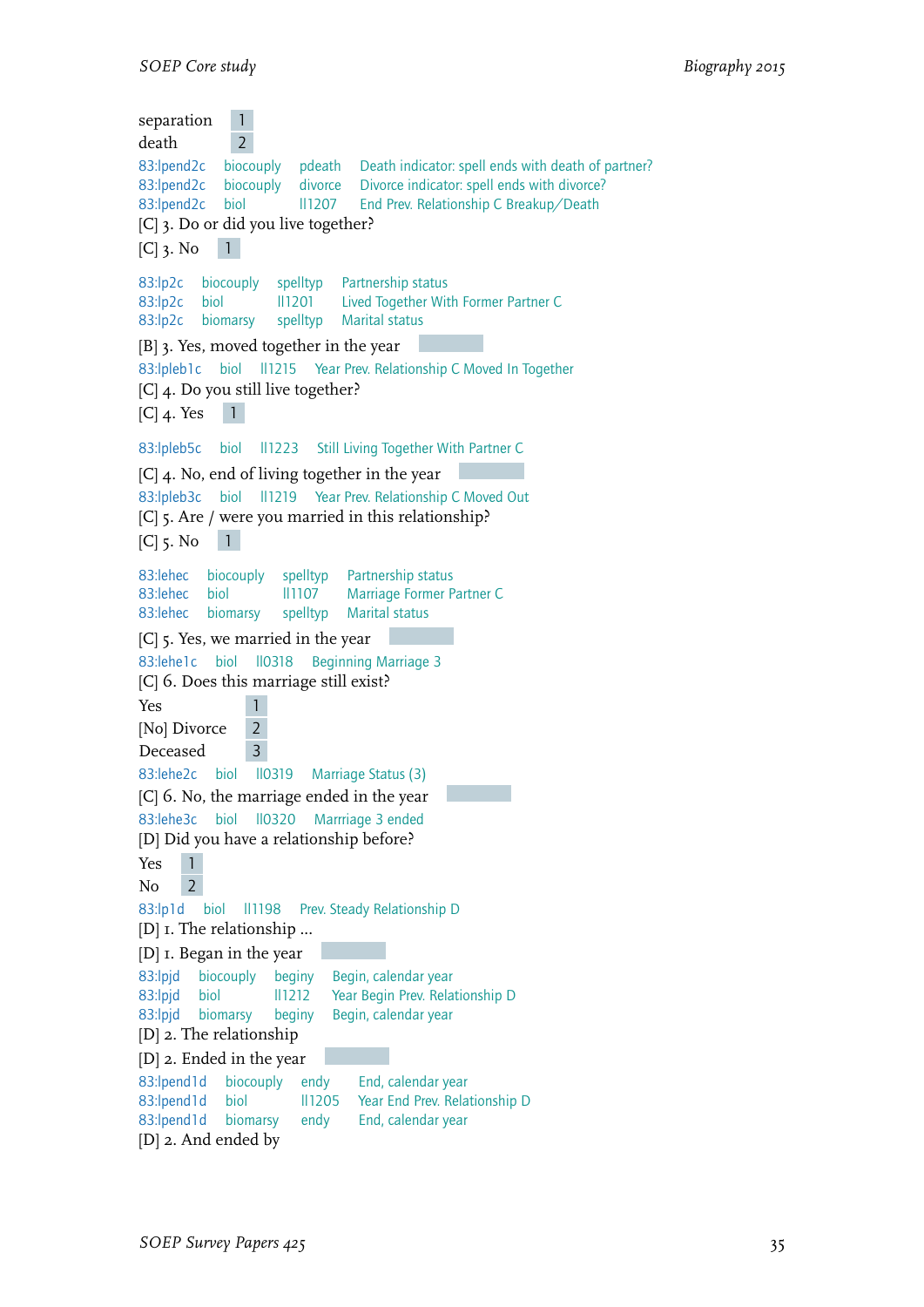```
separation 1
death 2
83:lpend2d biocouply pdeath Death indicator: spell ends with death of partner?
83:lpend2d biocouply divorce Divorce indicator: spell ends with divorce?
83:lpend2d biol ll1208 End Prev. Relationship D Breakup/Death
[D] 3. Do or did you live together?
[D] 3. No [1]83:lp2d biocouply spelltyp Partnership status
83:lp2d biol ll1202 Lived Together With Former Partner D
83:lp2d biomarsy spelltyp Marital status
[D] 3. Yes, moved together in the year
83:lpleb1d biol ll1216 Year Prev. Relationship D Moved In Together
[D] 4. Do you still live together?
[D] 4. Yes 1
83:lpleb5d biol ll1224 Still Living Together With Partner D
[D] 4. No, end of living together in the year
83:lpleb3d biol ll1220 Year Prev. Relationship D Moved Out
[D] 5. Are / were you married in this relationship?
[D] 5. No [1]83:lehed biocouply spelltyp Partnership status
83:lehed biol ll1108 Marriage Former Partner D
83:lehed biomarsy spelltyp Marital status
[D] 5. Yes, we married in the year
83:lehe1d biol ll1102 Year Marriage Former Partner D
[D] 6. Does this marriage still exist?
Yes 1
[No] Divorce 2
Deceased 3
83:lehe2d biol ll1103 Still Married To Partner D
[D] 6. No, the marriage ended in the year
83:lehe3d biol ll1104 Year Divorce Relationship D
```
## B7 Realisation of the interview